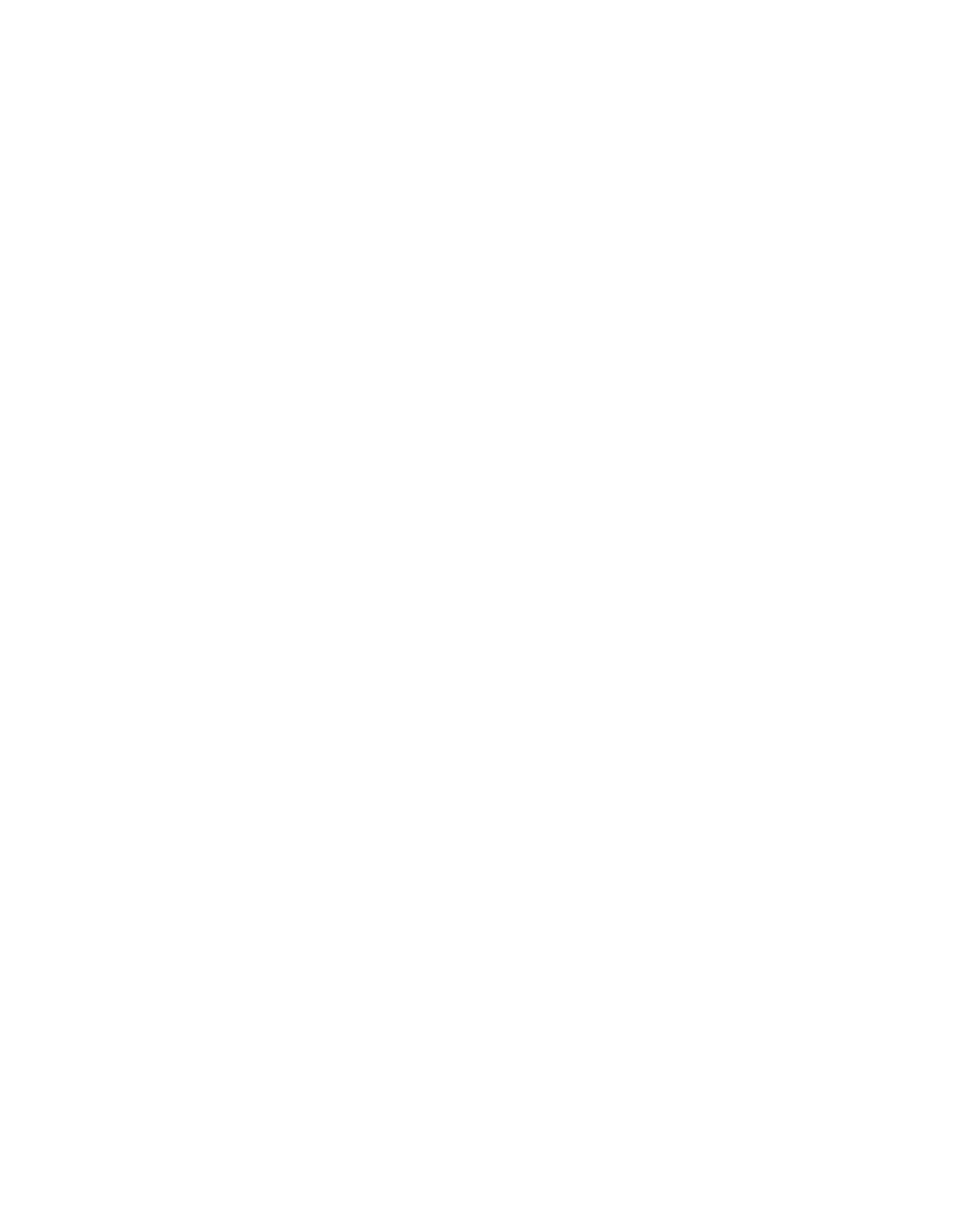### **CONTENTS**

### CITATION & FEEDBACK

### 1. INTRODUCTION

### 2. FORMAT FOR HuGE ASSOCIATION REVIEWS AND META-ANALYSES

- 2.1 General format
- 2.2 Potential conflicts of interest
- 2.3 Publication of HuGE reviews in peer-reviewed journals

### 3. THE PROTOCOL

- 3.1 Brief protocol for an association review or/and meta-analysis
- 3.2 Planning the review
	- 3.2.1 The gene and allelic variants
	- 3.2.2 Diseases and outcomes
	- 3.2.3 Interactions
	- 3.2.4 Study designs
- 3.3 Published literature or individual participant data

### 4. SEARCH METHODS

- 4.1 Electronic databases
	- 4.1.1 The search strategy
	- 4.1.2 Geographical and language considerations
- 4.2 Other sources
- 4.3 Documenting the search strategy

#### 5. REVIEWING METHODS

- 5.1 Selecting studies
- 5.2 Collecting Data

#### 6. ASSESSING AND ADDRESSING POTENTIAL BIASES

- 6.1 Selection bias
	- 6.1.1 Extreme vs. unselected cases (spectrum of disease bias)
	- 6.1.2 Other biased selection of cases
	- 6.1.3 Biased selection of controls
	- 6.1.4 Differential participation in cases and controls
	- 6.1.5 Loss to follow-up
	- 6.1.6 Selection bias considerations for gene-environment interactions
- 6.2 Information bias
	- 6.2.1 Assessment of genotypes
	- 6.2.2 Assessment of exposures
- 6.3 Confounding
	- 6.3.1 Population stratification
	- 6.3.2 Confounding from other sources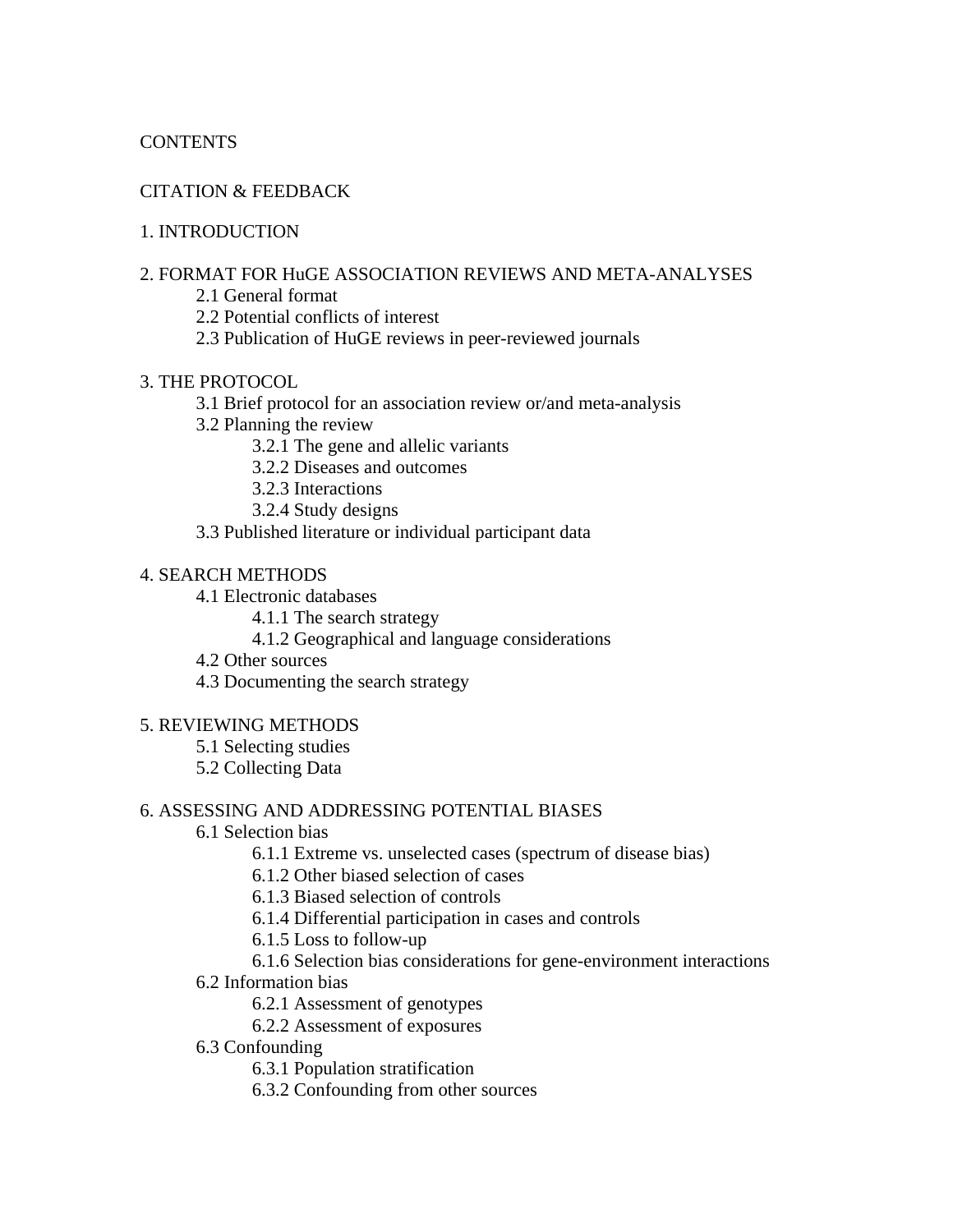6.4 Multiple testing and pre-study odds of true finding

6.5 Approaches to summarising the validity of studies

6.6. Hardy-Weinberg equilibrium

### 7. STATISTICAL METHODS

7.1 Meta-analysis

7.2 Meta-analysis of individual participant data

### 8. PRESENTING RESULTS

8.1 Presenting individual studies

8.2 Presenting meta-analyses

### 9. INTERPRETING RESULTS

- 9.1 Overall quantity and quality of evidence base
- 9.2 Publication and selective reporting biases
- 9.3 Causal inference
	- 9.3.1 Linkage disequilibrium
	- 9.3.2 Establishing causality

### 9.4 Potential public health impact and other implications of results

- 9.4.1 Laboratory tests
- 9.4.2 Population testing
- 9.4.3 Other potential public health applications
- 9.4.4 Implications for our understanding of disease
- 9.4.5 Implications for research

### Appendix A. HuGE PREVALENCE REVIEWS

- A.1 General format
- A.2 Brief protocol for a prevalence review
- A.3 Presenting results
- A.4 Interpretation
	- A.4.1 Publication and selective reporting biases

Appendix B. FULL HuGE REVIEWS

REFERENCES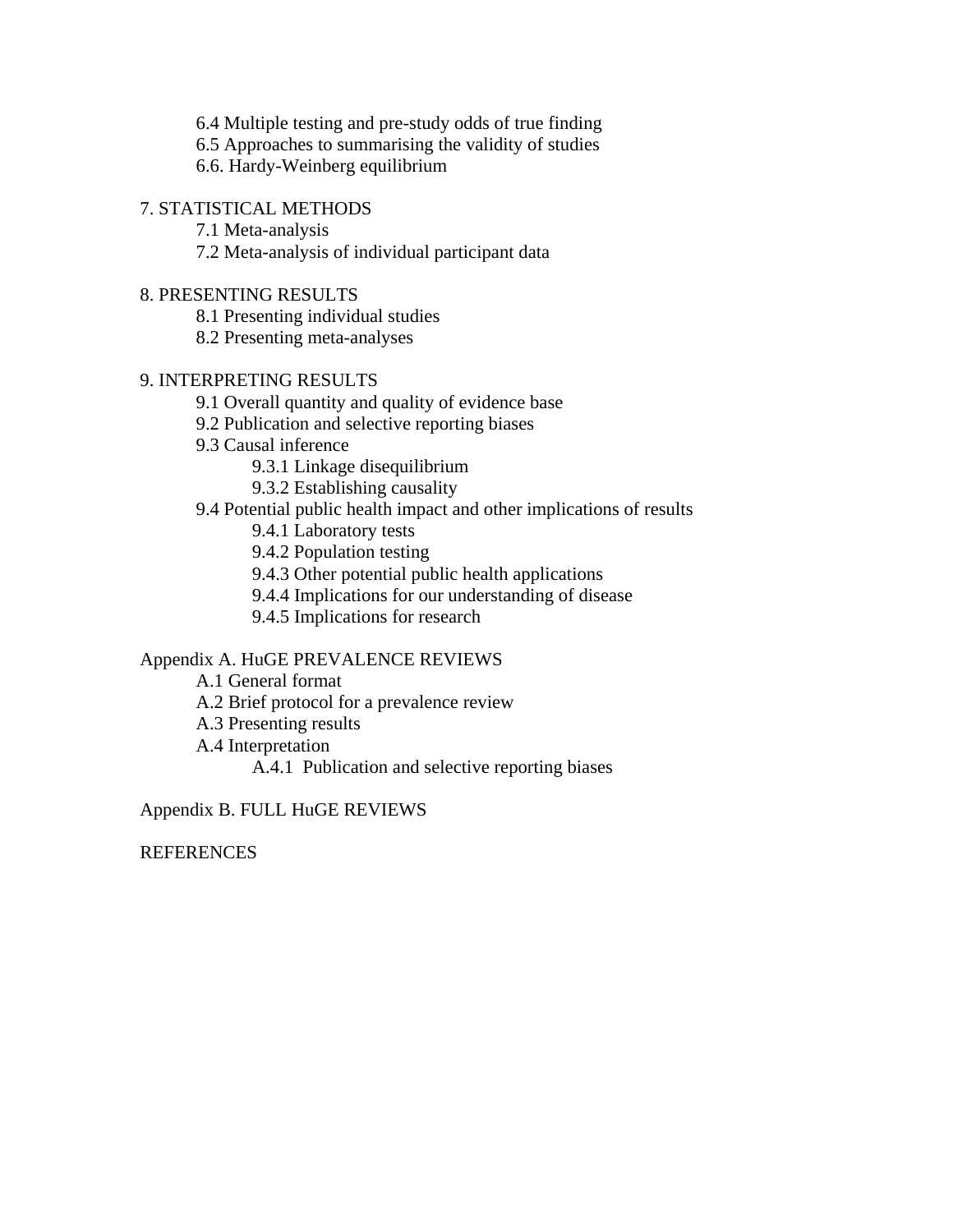# **CITATION & FEEDBACK**

This handbook should be cited as

Little J, Higgins JPT (editors). The HuGENet™ HuGE Review Handbook, version 1.0. http://www.hugenet.ca (accessed 28 February 2006).

We intend to revise periodically taking account of accumulating evidence about methodological issues regarding the investigation of genetic associations and related interactions, and feedback from users. Therefore, we would be very grateful for comments on this first version of the handbook, which may be posted on the above website.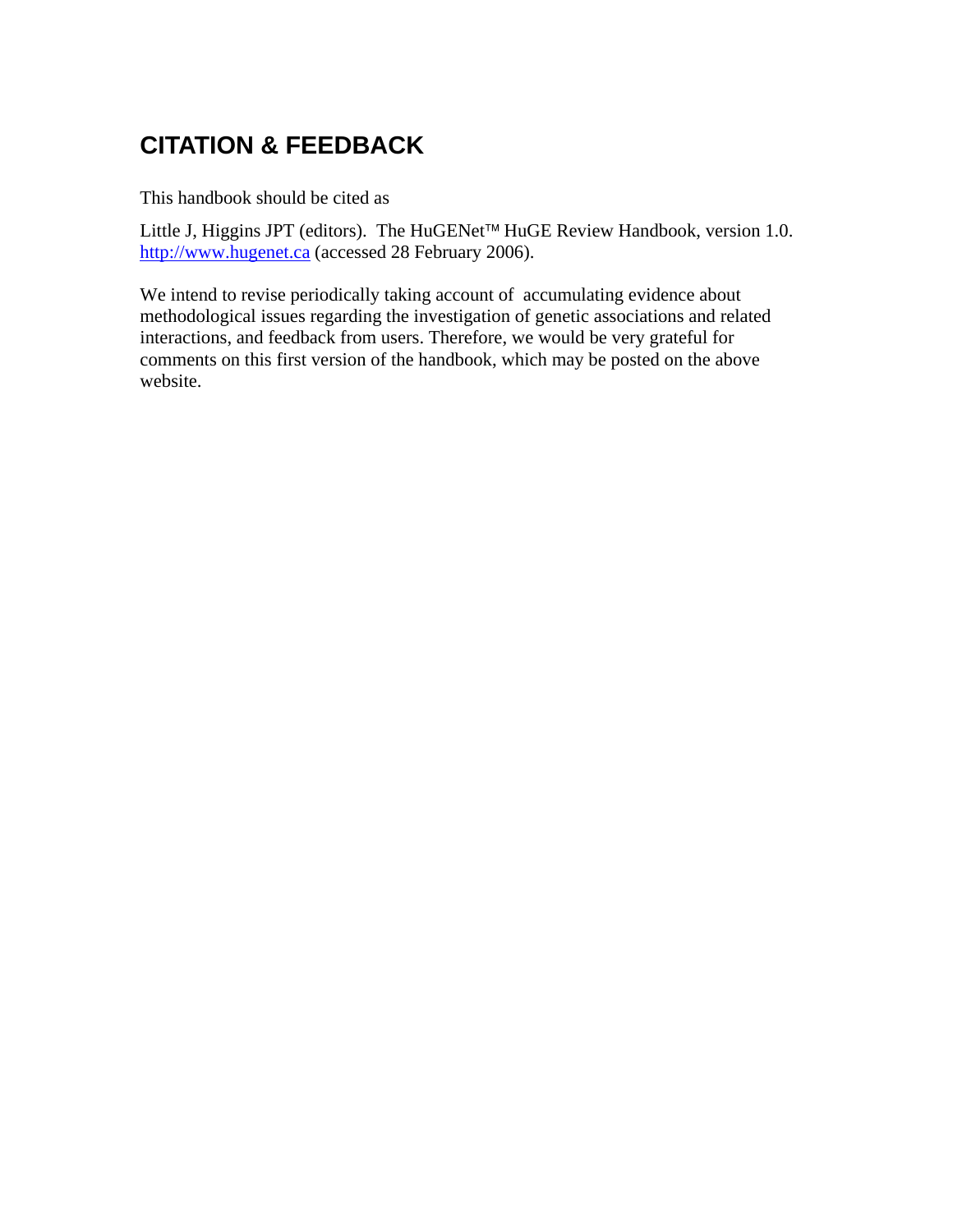# **1. INTRODUCTION**

The synthesis of knowledge is crucial to the evidence-based integration of human genomics into the practice of medicine and public health in the  $21<sup>st</sup>$  century (Khoury et al. 2004). There has been a rapid increase in the number of papers on gene-disease associations and related interactions. This trend is expected to accelerate as a result of the increasing availability of mapped single nucleotide polymorphism markers (Little et al. 2003) and improvements in genotyping technology, allowing massive testing of genetic variants in minimal time (Lawrence et al. 2005, Marchini et al. 2005, Thomas et al. 2005). There has been considerable concern about non-replication of gene-disease association studies (Cardon & Bell 2001, Gambaro et al. 2000, Hirschhorn et al. 2002, Ioannidis et al. 2001b, Lancet 2003, Lohmueller et al. 2003, Nature Genetics 1999, Tabor et al. 2002). In addition, the combination of high-throughput genotyping, exploratory statistical analyses in studies with limited sample sizes, and selective reporting potentially could generate a scientific literature replete with spurious findings, leading to wasteful investment of resources, unless mechanisms are put in place to evaluate accruing evidence in a timely manner (Ioannidis et al. 2005).

Systematic reviews and meta-analyses are one mechanism for evaluating the overall effect of a polymorphism and/or gene. The strengths and limitations of such overviews are well established for clinical trials, largely through the efforts of the Cochrane Collaboration. Systematic reviews and meta-analyses are increasingly being applied to observational studies (Stroup et al. 2000). Currently there are as many meta-analyses of observational data conducted as there are of clinical trials. The citation impact of both types of meta-analyses is equally high, the highest among all study designs in the health sciences (Patsopoulos et al. 2005). Meta-analyses of gene-disease association studies have been accepted as a key method for establishing the genetic components of complex diseases (Ioannidis et al. 2001b, Lohmueller et al. 2003). HuGE reviews were introduced as a means of integrating evidence from human genome epidemiologic studies, that is, population-based studies of the impact of human genetic variation on health and disease (Khoury & Dorman 1998). HuGE reviews are intended to be systematic, peer-reviewed synopses of epidemiologic aspects of human genes. Khoury  $\&$  Dorman (Khoury  $\&$ Dorman 1998) originally proposed a format for HuGE reviews, and more specific guidance for their content was provided in the *American Journal of Epidemiology* in 2000. In January 2001 an expert panel workshop, convened by the Centers for Disease Control and Prevention and the National Institutes of Health, led to recommendations regarding considerations that should be addressed in reporting studies of genotype prevalence in gene disease associations, both for individual investigators and systematic reviews (Little et al. 2002). Experience with the HuGE review process (Little et al. 2003) led to provision of revised guidance and formats for reviews (HuGE Net 2005). Four types of review were suggested: full reviews, association reviews, prevalence reviews and mini-reviews.

A limitation of these recommendations and guidance for HuGE reviews was lack of empirical evidence on which to base them. The widespread adoption of the CONSORT statement (Altman et al. 2001, Moher et al. 2001) on the reporting of randomized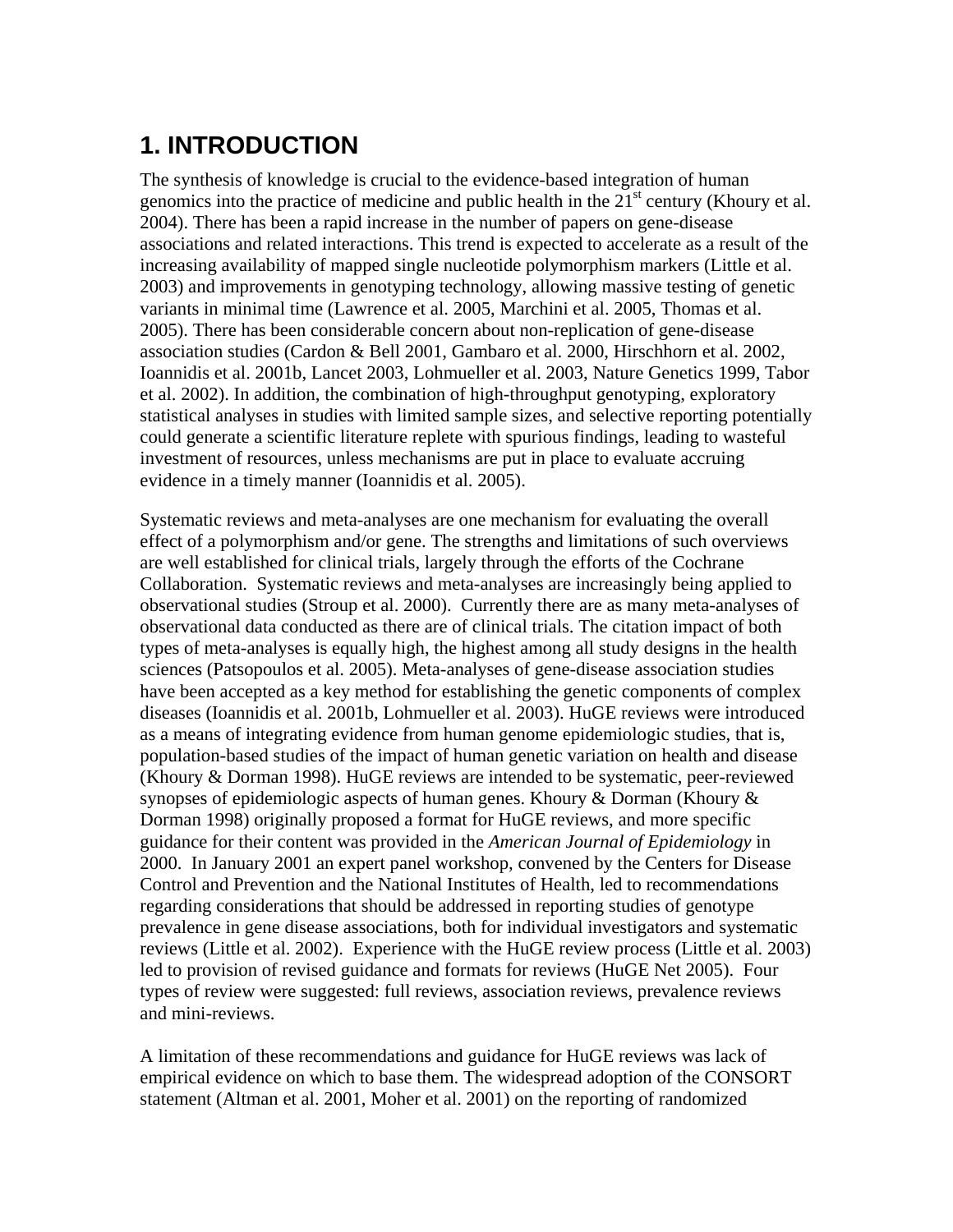controlled trials in part is due to recognition that the recommendations are evidencebased, and statements about the reporting of other types of investigation such as MOOSE (Stroup et al. 2000), QUOROM (Moher et al. 1999), STARD (Bossuyt et al. 2003) and TREND (Des Jarlais et al. 2004) have adopted similar principles. Poor reporting of observational studies (Pocock et al. 2004) is a general challenge in synthesizing evidence, and a **ST**rengthening the **R**eporting of **OB**servational studies in **E**pidemiology (STROBE) statement is under development (STROBE Group 2005, von Elm & Egger 2004). Therefore, it is timely to reconsider guidelines for systematic review and metaanalysis of gene disease association studies.

We now revise and extend the guidance for HuGE reviews on the basis of a systematic review methodology workshop, organised by HuGENet™ and the Cambridge Genetics Knowledge Park in November 2004. We focus on overviews of evidence from association studies. Appendix A presents a suggested format for overviews of data on the prevalence of gene variants (genotype prevalence and allele frequencies), and Appendix B presents a suggested revised format for full HuGE reviews.

HuGE reviews should use methods that are systematic and explicit. We also strongly urge investigators authoring HuGE reviews to use quantitative methodology (meta-analytic methods) for the analysis and synthesis of the evidence, as deemed appropriate in each occasion. This handbook aims to help authors make sensible decisions about the methods they use, rather than to dictate arbitrary standards.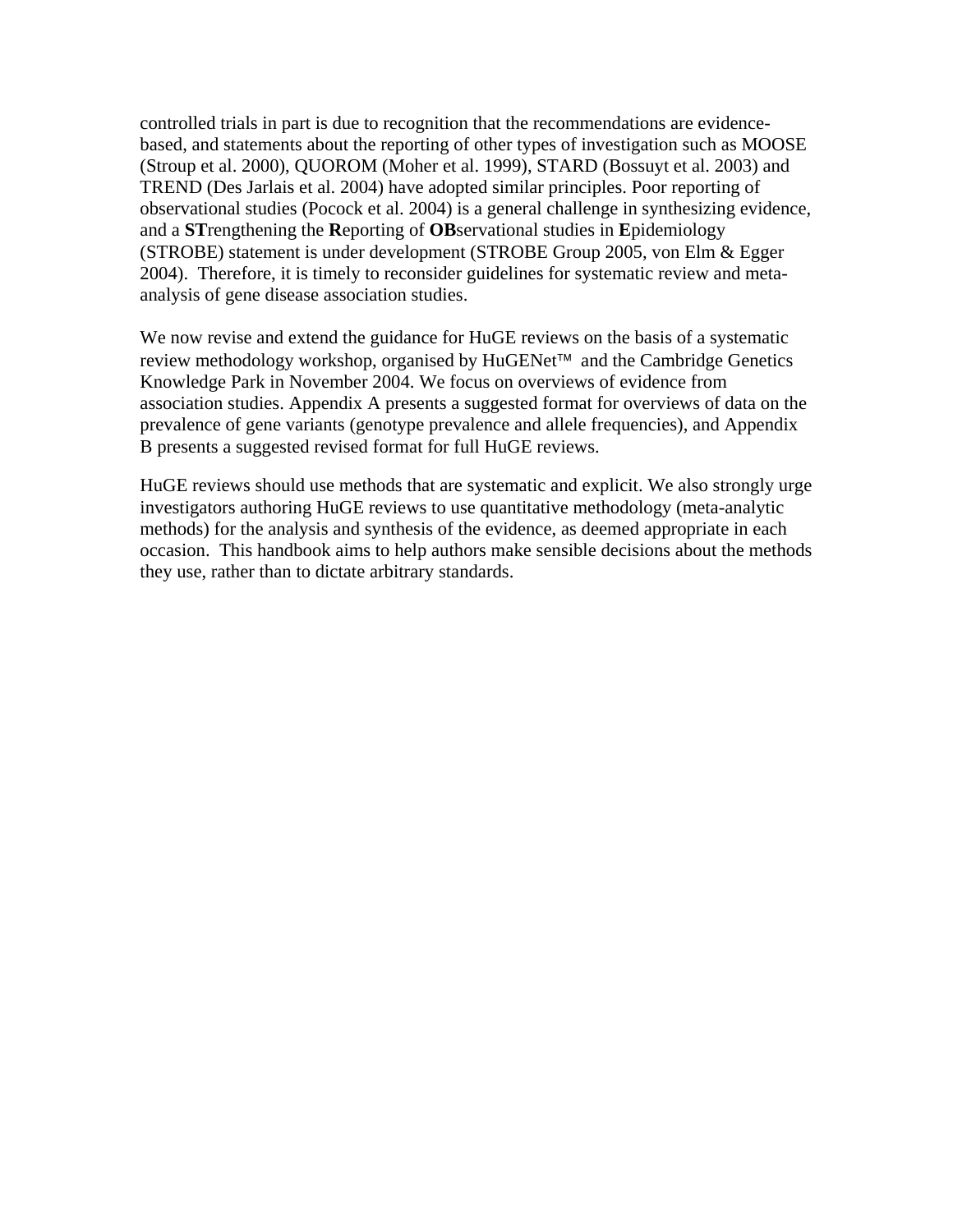# **2. FORMAT FOR HuGE ASSOCIATION REVIEWS AND META-ANALYSES**

In this section, we present the format for what is likely to be the most common type of HuGE review and meta-analysis in the immediate future, i.e. of gene-disease associations. Formats for other types of HuGE reviews are presented in Appendices A and B.

# **2.1 General format**

### **Cover sheet**

Title (stating whether a meta-analysis was perfomed), whether new or update, contact details.

### **Abstract**

Provide a one-page structured synopsis of the issues discussed in the items below with a brief statement on each of these items. If possible, supply keywords, including the name(s) of the gene(s), the name(s) of the disease(s) or disorder(s), the word 'epidemiology' and the term 'systematic review' or 'meta-analysis'.

### **Background**

### *Gene(s)*

Identify the gene(s) being reviewed and provide a brief review of chromosome location, gene product, and function, if known.

### *Gene variants and frequency*

List known allelic variants with effects on gene product if known.

Summarize known information on the frequency of homozygosity and heterozygosity of these variants in different populations and ethnic groups. If a prevalence review exists, summarise its findings. If a prevalence review does not exist, briefly overview the available data with some key references. (Note that the statement on the specific gene variants on which the review is focused is made under 'selection criteria' in Methods.)

### *Disease(s) or other outcomes*

Identify the disease(s) or other outcome(s) with which the gene(s) is/are believed to be associated. Briefly summarize the descriptive epidemiology and confirmed and suspected risk factors (including other genes). Refer to previous similar reviews, if available, and be succinct. Outline the rationale (if any) for the postulated association with the disease(s)/outcomes in the current review. (Note that the statement on the specific disease or outcome on which the review is focused is made under 'selection criteria' in Methods.)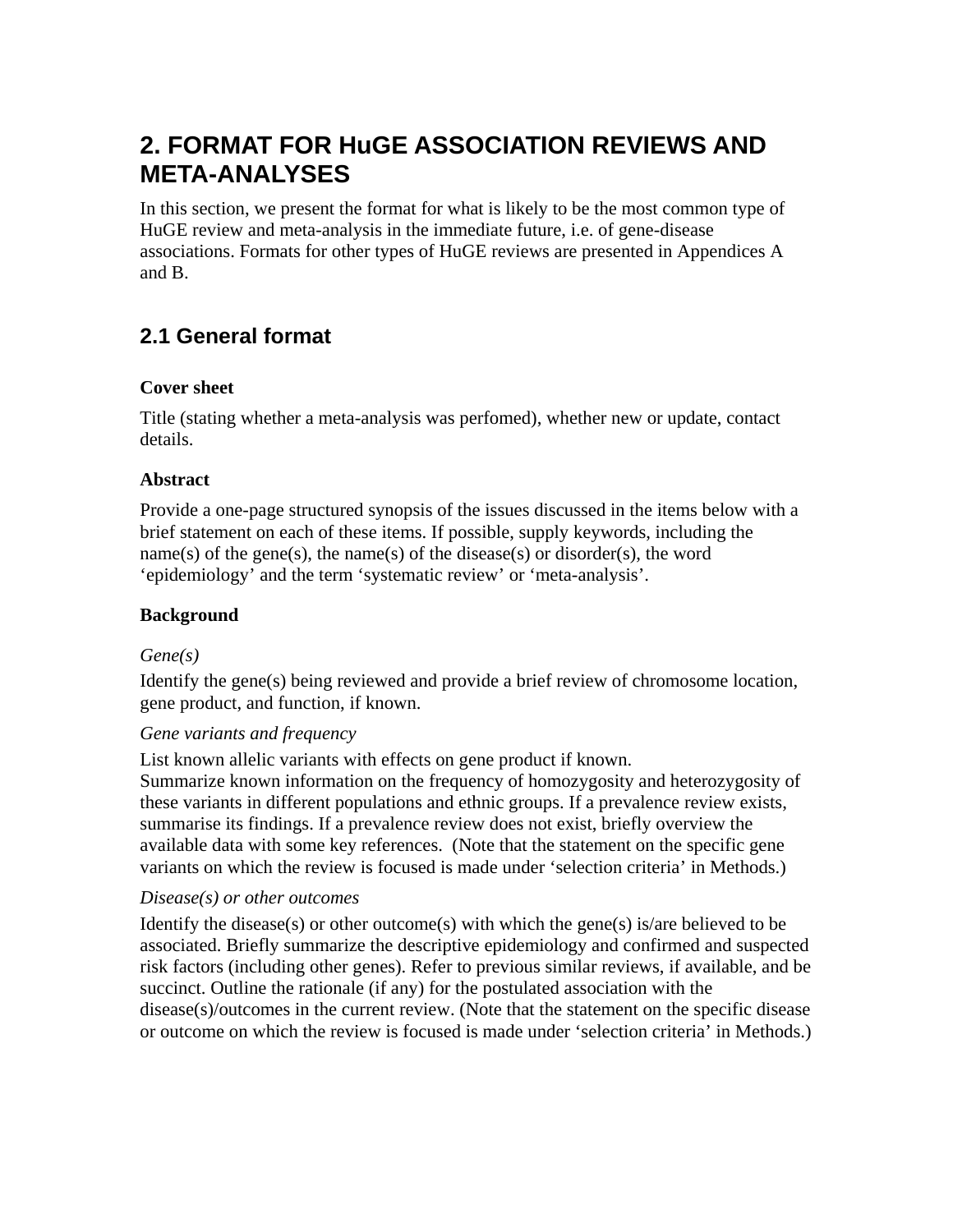### *Objectives*

Provide a succinct summary of the objectives of the current review.

### **Methods**

### *Selection criteria*

State the gene(s), gene variant(s), disease and types of participants eligible for inclusion in the review.

State the types of study (e.g., design and conduct) eligible for investigation of association.

State the types of study (e.g., design and conduct), other gene(s) and environmental exposures eligible for investigation of interactions (if included in the review).

### *Identifying studies*

Describe the methods used to identify relevant studies and/or other sources of information. List all electronic databases searched, with details of the search strategies and the periods for which they were searched, and describe any communication with investigators.

### *Data collection and analysis*

Describe the methods for selection of studies, data collection (including data extraction from published reports and any attempt to retrieve unpublished or partially/selectively published data), assessment of risk of bias, methods for analysis of individual studies, methods for meta-analysis, and methods for dealing with heterogeneity and potential biases.

### **Results**

### *Included studies*

Include a table providing basic details of the included studies (location, date, design, types of participants (cases and controls)).

### *Quality and methodology of studies*

Comment on the quality and methodology of studies.

### *Associations*

Summarize the magnitude of the association between the allelic variants and the disease(s) and outcomes of interest in terms of relative, absolute, and/or attributable risks in different populations.

### *Interactions*

Discuss whether the allelic variants interact with other risk factors for the disease, including other genes and environmental factors. Summarize the magnitude of such interactions, whenever possible. State variables adjusted for in any adjusted analyses.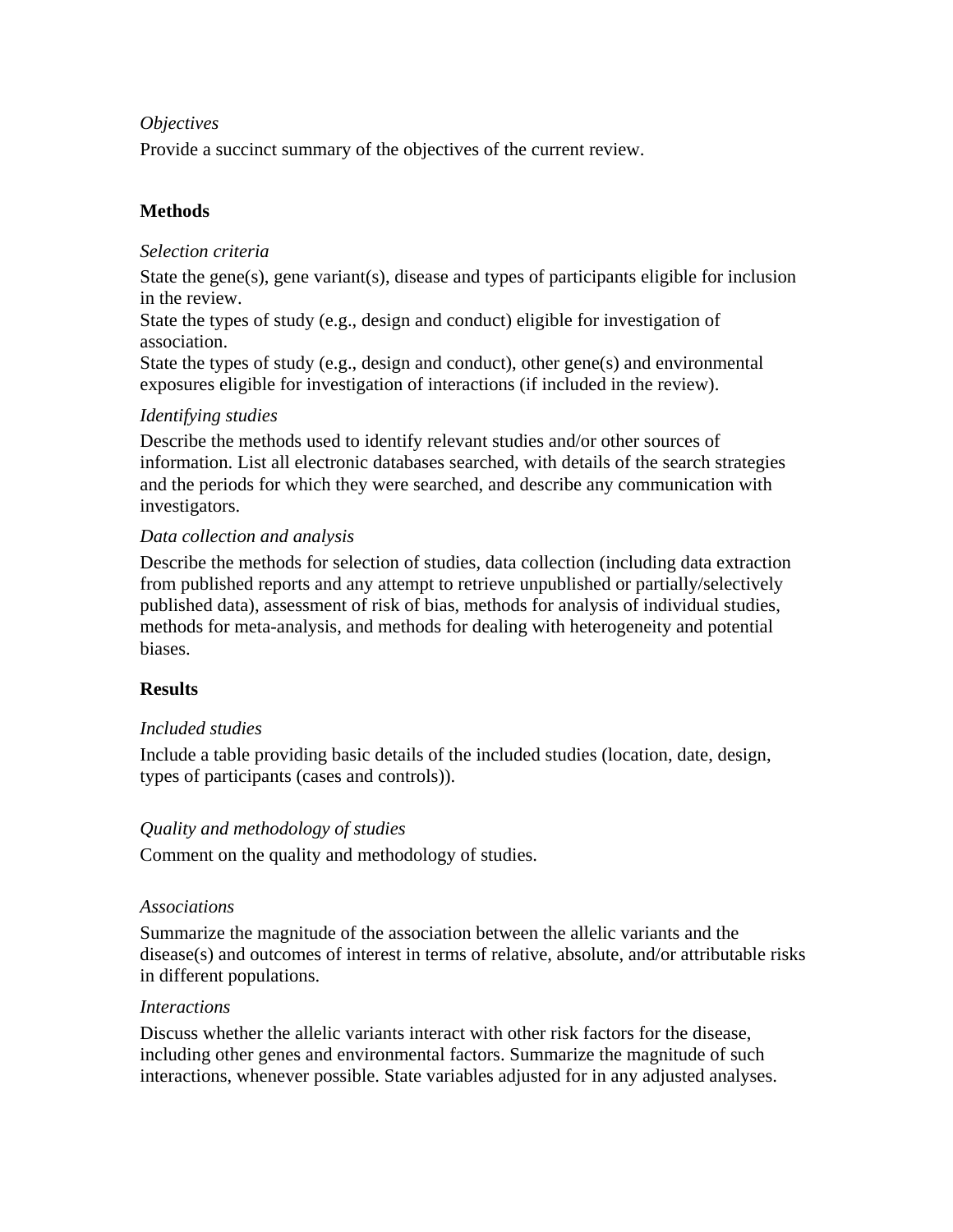### **Discussion**

#### *Main findings*

Summarise the main findings of the review and the meta-analysis.

#### *Limitations*

Comment succinctly on the quality of the evidence. Discuss concerns over amount of relevant information, validity of individual studies, and other biases (e.g. publication bias and other reporting biases).

#### *Biology*

Comment on available mechanistic evidence relevant to the association.

### *Potential public health impact and other implications of results*

### *(a)Potential public health impact*

Summarize potential public health applications of human genome epidemiological information on the variants of the gene(s), e.g. available interventions, setting permissible exposure thresholds for individuals with specific genotypes.

#### *(b) Implications for our understanding of disease*

#### *(c) Implications for research*

Strengths and gaps in the evidence base should be identified. Recommendations should be made to stimulate research to fill any gaps, e.g. what research might be needed to give public health consequence to the summarized genetic knowledge.

### **Potential conflicts of interest**

Any potential conflict of interest that might influence the judgments of reviewers should be noted (see 2.2). If none, this should be stated explicitly.

### **References**

#### **Internet sites**

Include relevant links to various genetics databases, online resources, educational materials, consensus statements, policy statements, and support groups.

## **2.2 Potential conflicts of interest**

HuGE reviews should be free of any bias introduced by the receipt of any benefit in cash or kind, any hospitality, or any subsidy derived from any source that may have or be perceived to have an interest in the outcome of the review.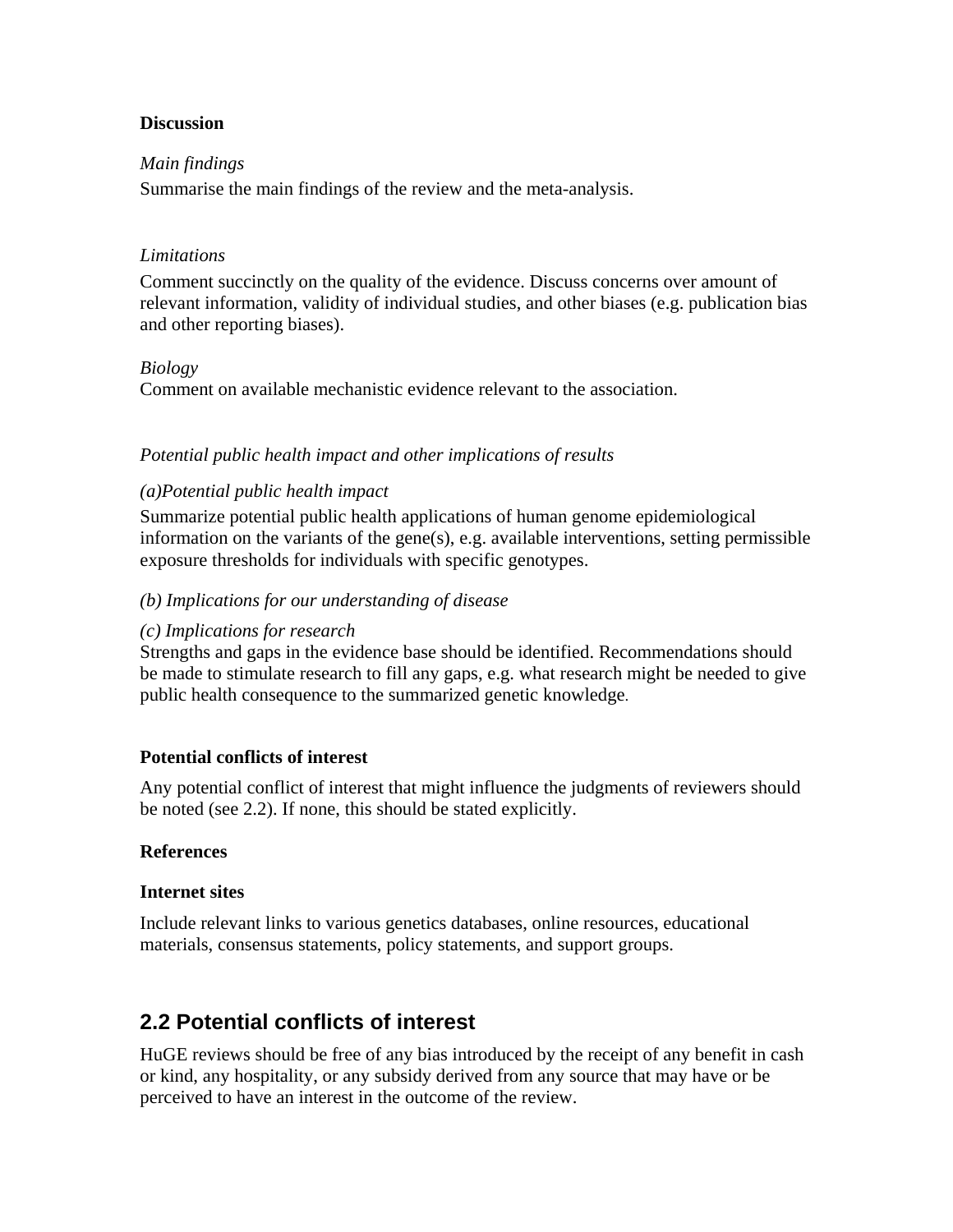Under the heading 'Conflict of Interest' reviewers should report any conflict of interest capable of influencing their judgments, including personal, political, academic and other possible conflicts. If specific funding has been obtained to support the review, the source of funding should be specified. Any other interest (such as personal conflicts) that might unduly influence judgments made in a review (concerning, for example, the inclusion or exclusion of studies, assessments of the validity of included studies or the interpretation of results) should be reported.

Disclosing a competing interest does not necessarily reduce the worth of a review and it does not imply dishonesty. However, competing interests can influence judgments in subtle ways.

# **2.3 Publication of HuGE reviews in peer-reviewed journals**

HuGE reviews may be submitted to the American Journal of Epidemiology, Epidemiologic Reviews, or one of the collaborating journals listed on the HuGENet™ website (http://www.cdc.gov/genomics/hugenet/reviews/guidelines.htm). These submissions will be peer-reviewed and, if accepted, will be published in one of these journals as well as in the HuGENet™ knowledge base on the World Wide Web.

When submitting completed HuGE reviews to the editor of the appropriate journal, authors should explain in the covering letter that the manuscript is for consideration as a HuGE review and suggesting the names of up to three possible reviewers. The technical requirements of each journal for submission of manuscripts should be followed. Because of space constraints, it may not be possible for a journal to publish all of the tables and references prepared for a HuGE review. However, any supporting tables that cannot be published in a journal due to space limitations can be presented on the HuGENet™ website. It is expected that the text of a HuGE review in a journal and that available on the HuGENet™ website will be similar and that reference would be made to the additional tables and references held on the website. Accepted papers will be published both in the appropriate journal and on the HuGENet™ website.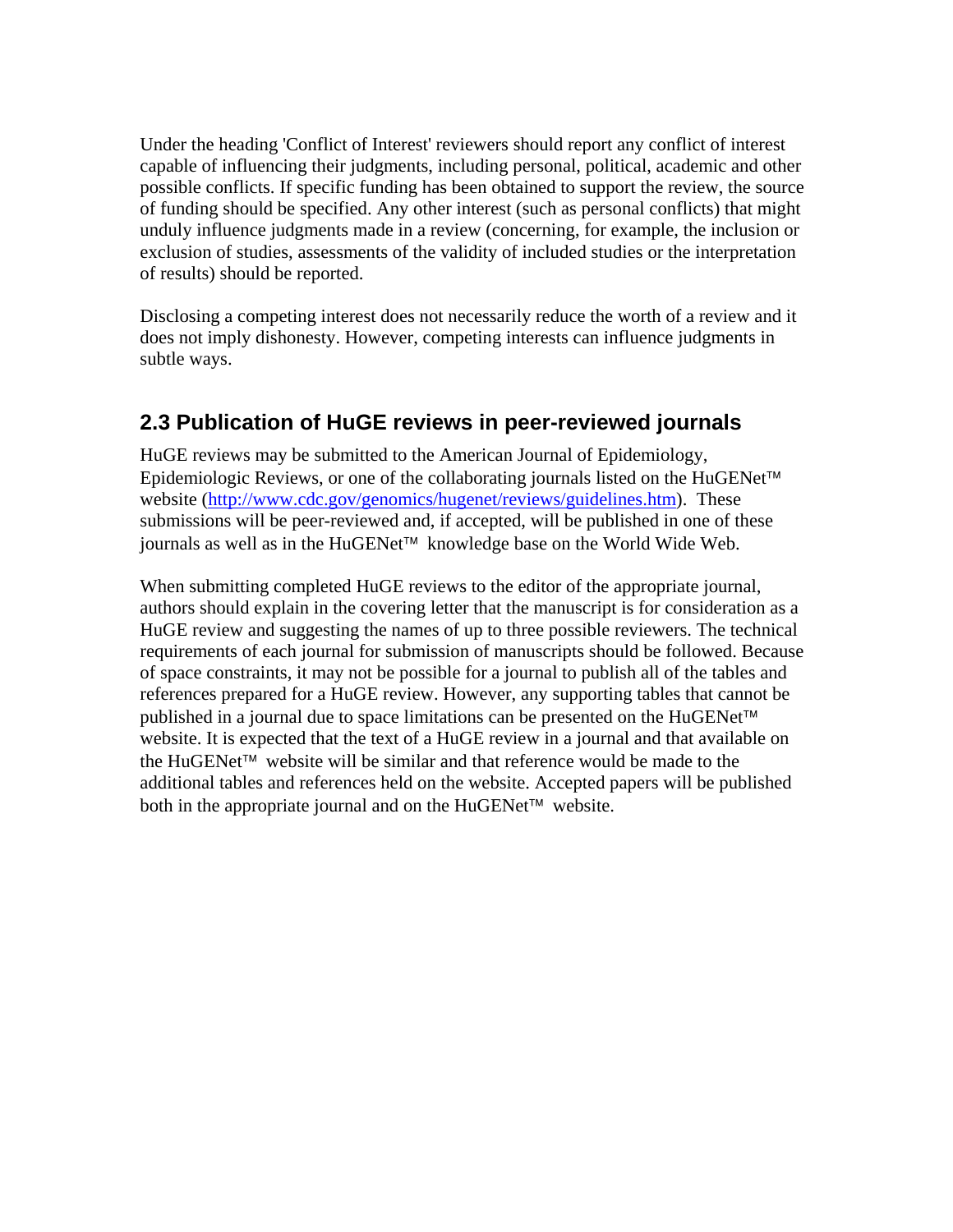# **3. THE PROTOCOL**

The rationale for requiring a protocol is that HuGE reviews, like other reviews, are retrospective and so knowledge of study results potentially could influence the review process, for example, the criteria for study selection and the comparisons made in the analyses. The aim is that HuGE systematic reviews are in themselves valid pieces of research, and thus need to be subject to the same rigorous scientific process as other types of research.

Investigators who propose to carry out HuGE reviews should provide a brief protocol. The protocol should be sent as part of an electronic message of intent to sign up for a HuGE review to the US HuGENet™ coordinator at HUGE@cdc.gov. An updated list of HuGE reviews under development is kept on the HuGENet™ website at http://www.cdc.gov/genomics/hugenet/reviews.htm. The US HuGENet™ coordinator will advise about which journal may be the most appropriate for the proposed topic.

# **3.1 Brief protocol for an association review or/and meta-analysis**

### **Cover sheet**

Title (stating whether a meta-analysis is planned), type of review (association review, clarify if it is also a meta-analysis), contact details

### **Background**

Indicate potential importance of the gene/gene variant to public health (or understanding of aetiology/pathogenesis). Briefly explain rationale for the type of review to be undertaken. State objectives of the review.

### **Methods**

### *Selection criteria*

State the gene(s), gene variant(s), disease and types of participants to be included in the review.

State the types of study (e.g., design and conduct) for investigation of association. State the types of study (e.g., design and conduct), other gene(s) and environmental exposures for investigation of interactions (if included in the review).

### *Identifying studies*

Describe the proposed methods for identifying relevant studies - papers and/or other sources of information.

### *Data collection and analysis*

Outline the proposed methods for: selection of studies; data collection (including data extraction from published reports and any attempt to retrieve unpublished or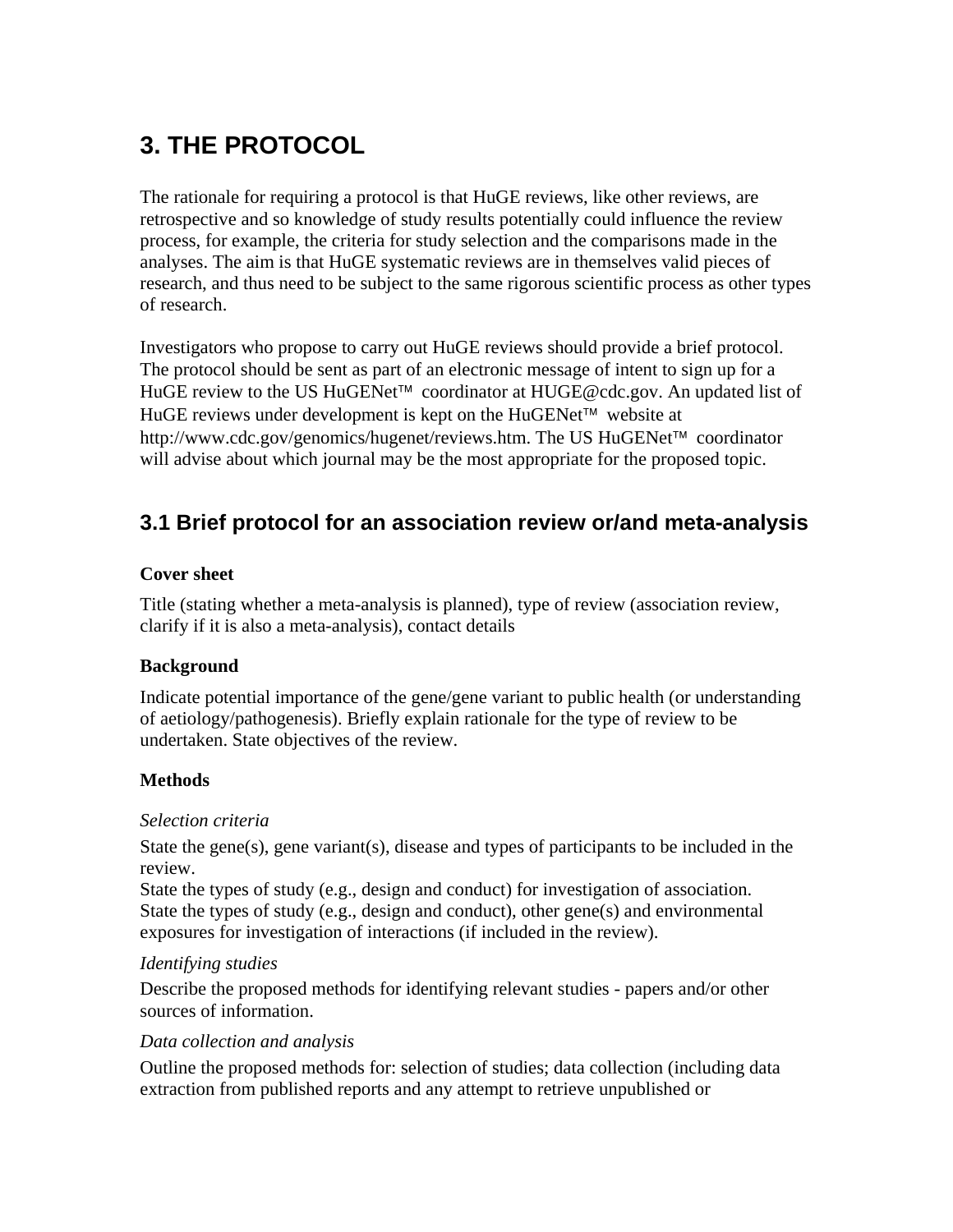partially/selectively published data); and assessment of risk of bias. Indicate whether meta-analysis is planned, for both associations and interactions. Specify details of primary hypothesis or hypotheses, and planned method of testing these.

### **Potential conflicts of interest**

Any potential conflict of interest that might influence the judgments of authors should be noted (see 2.2). If none, this should be stated explicitly.

## **3.2 Planning the review**

Clearly framed questions determine the focus of a systematic review and meta-analysis, guiding much of the review process, including inclusion criteria, strategies for locating and selecting studies or data, for critically appraising their relevance and validity, and for analysing variation among their results.

Inclusion criteria for association reviews in human genome epidemiology will need to specify the gene(s), allelic variant(s), specific disease(s) or other outcome(s) of interest and, ideally, which other exposures may potentially modify the association(s). Inclusion criteria may be different for different components of a review. In particular, different study designs may be suitable for assessing association and interaction.

### **3.2.1 The gene and allelic variants**

A HuGE review will typically focus on a single gene, although groups of related genes might also be considered. It is usual for several loci on a gene to be addressed in a single review. The definition of the genotype(s) investigated should be clearly presented. The validity of grouping genotypes on the basis of putative functional effects depends on the availability and quality of functional studies of gene variants, and information on functional effects is likely to change over time. For multi-allelic systems, genotypes have been grouped according to functional effects in some investigations. For example, grouping according to inferred rapidity of acetylation has been done for the *NAT2*  polymorphisms (Brockton et al. 2000).

Combining studies of different SNPs is not widely accepted, but it may be appropriate if the SNPs are in strong  $(r^2 > 0.9)$  linkage disequilibrium. An increasing number of studies which produce haplotype data will have to be considered in reviews and meta-analyses will have to target haplotypes (International HapMap Consortium 2003, Johnson et al. 2001, de Bakker et al. 2005). For haplotypes, it is important to clarify the method that has been used for their generation or imputation, the selected genetic contrasts and the methods for combing data across studies with due attention to avoid selective reporting and selective analyses. In addition, differences in linkage disequilibrium between ethnic groups may need to be considered.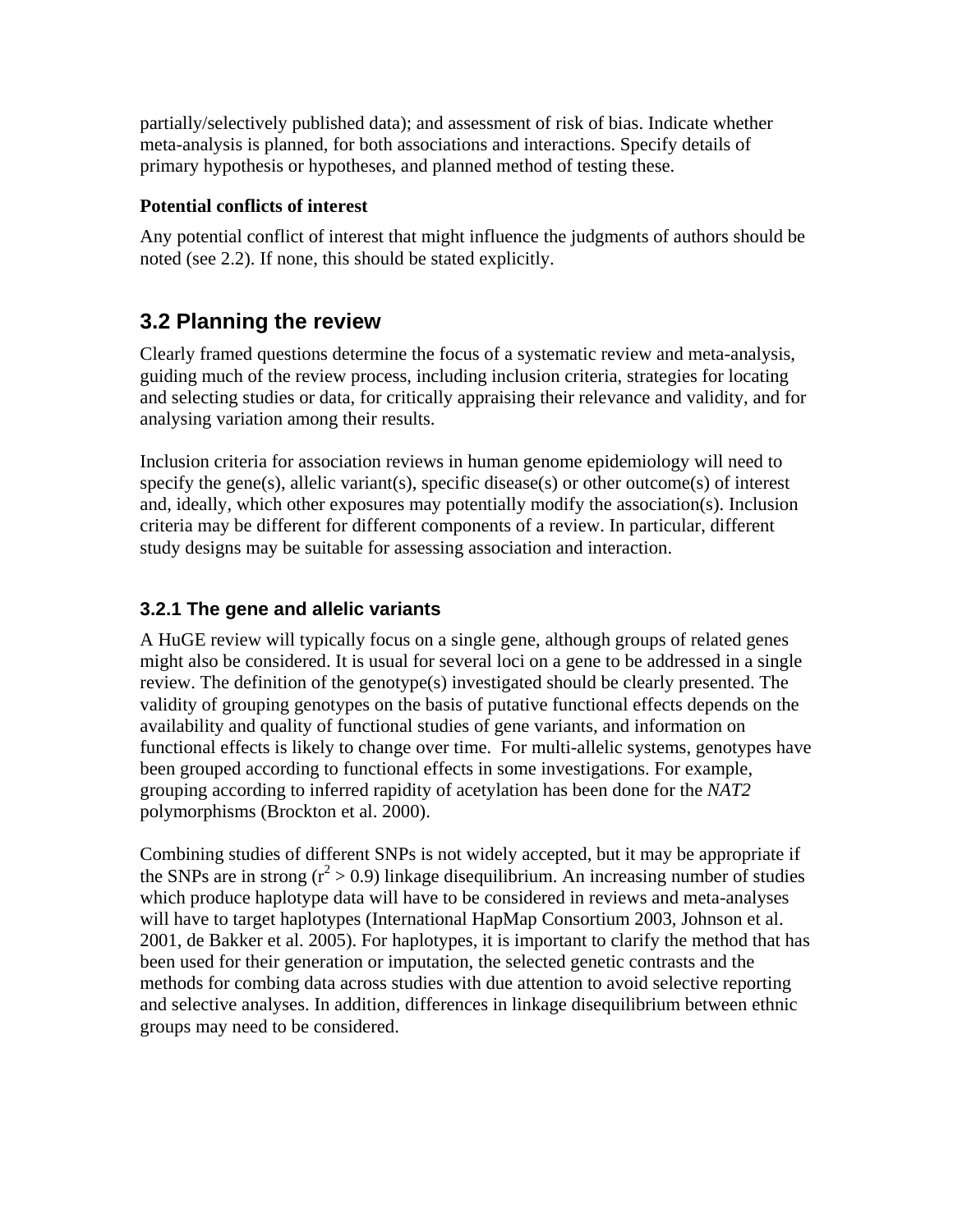### **3.2.2 Diseases and outcomes**

A HuGE review will typically focus on a disease or a collection of closely related clinical outcomes. We encourage HuGE reviews to include intermediate outcomes (such as biomarkers or phenotypic traits) that may have a role in the pathway between gene and disease.

### **3.2.3 Interactions**

Where possible, interactions should be considered, as these may enhance the interpretation of gene-disease associations. However, the available data may not be sufficient. The primary hypothesis or hypotheses should be clearly specified. Interactions can often only be appropriately addressed using individual participant data.

### **3.2.4 Study designs**

Different study designs (e.g. family studies and studies of unrelated subjects) may be included if they are considered to be addressing the same research question (usually concerning associations in the population). However, different types of study may present results differently, making it difficult to combine across them. In the absence of a substantial body of empirical evidence, we suggest that inclusion criteria should generally veer towards being inclusive regarding study designs, sample size and susceptibility to bias. Possible effects of differences in these methodological features may be later addressed either by undertaking sensitivity analyses to assess robustness of conclusions, or carrying out meta-regression/subgroup analysis.

Study designs for addressing interactions may be different from study designs for examining associations. For example, case-only studies may be used for the former, but typically not for the latter.

Occasionally, it may be reasonable to exclude small studies (ideally with a pre-defined cut-point) in order to make the review more manageable when there is a large number of relevant studies. Also, smaller studies may be more likely to be biased, since sample size is sometimes correlated with efforts to minimise bias. In most cases, it should be possible to consider all studies regardless of sample size and have the benefit of examining whether small studies give different results than larger ones.

# **3.3 Published literature or individual participant data**

Systematic reviews and meta-analyses of the published literature often run into obstacles. Reports frequently fail to present data in formats suitable for meta-analysis, and they may lack sufficient information on methods and key characteristics of the studies. Attempts should always be made to retrieve information from investigators (see 5.2), for example, by requesting results as grouped (aggregated) data. An alternative approach is a metaanalysis of individual participant data (MIPD), which involves the collection of detailed data on individual subjects.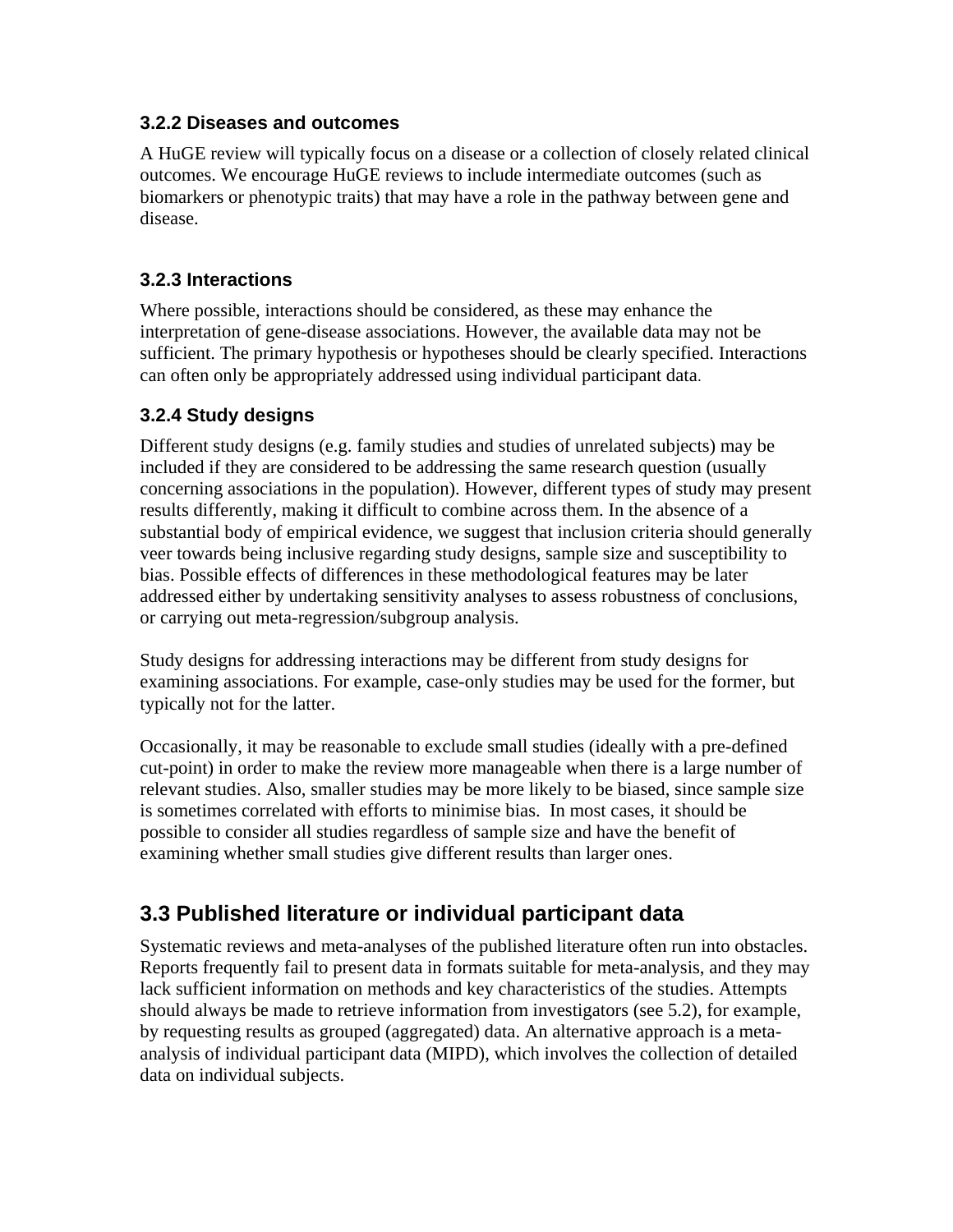The MIPD approach can offer many advantages over the meta-analysis of published data, including standardization of definitions of cases and variables, testing the assumptions of time-to-event models, better control of confounding, standardization of analyses of genetic loci that are in linkage disequilibrium, increased ability to evaluate alternative genetic models and multiple genes, consistent treatment of subpopulations, and assessment of sampling bias. Nevertheless, individual-level approaches require a much greater commitment of time and resources to collect primary data and to coordinate a large collaborative project (Steinberg et al. 1998). For questions that justify the required intensive effort, the MIPD approach is a useful tool to help to clarify the role of candidate genes in complex human diseases (Ioannidis et al. 2002a), and we recommend that this type of quantitative synthesis be done whenever possible. However, a meta-analysis based on published data can be useful to help decide whether resources should be invested in a MIPD.

In principle, a MIPD should reach the same conclusion as a meta-analysis of published data. This was the case for one HuGE review that required data on individual subjects in addition to performing a meta-analysis of grouped data (Engel et al. 2002). However, MIPD can reach different conclusions from meta-analyses of published data, and this is typically due to the inclusion of different studies or different data in the analysis. For example, an MIPD on the association of estrogen receptor alpha polymorphisms and osteoporosis outcomes found that none of three tested polymorphisms had an effect on bone mineral density, while the *XbaI* polymorphism had an effect on fracture risk (Ioannidis et al. 2004), while a meta-analysis of published data had suggested a modest effect on both bone mineral density and fracture risk for *XbaI* (Ioannidis et al. 2002b).

# **4. SEARCH METHODS**

A comprehensive search is one of the key differences between a systematic review and a traditional review (Oxman 1992). It is especially important in a discipline that is seriously affected by reporting biases, because the most exciting results are likely to be published in places that are most accessible, and important complementary results may be available only through thorough searching.

# **4.1 Electronic databases**

Searches generally start with electronic databases. A key source is PubMed (an online MEDLINE database that also includes up-to-date citations that have not yet been indexed), and this forms the basis of the HuGE Published Literature database (see Box 4.1). However, only a proportion of journals are indexed in PubMed. Other databases likely to be relevant include the ISI Science Citation Index, EMBASE and BIOSIS. There is a low degree of overlap in the journals covered by these databases. Experience in the field of clinical trials suggests that the degree of overlap varies considerably by topic (Higgins et al., 2005) (Higgins, Green 2005). Further evidence is required on the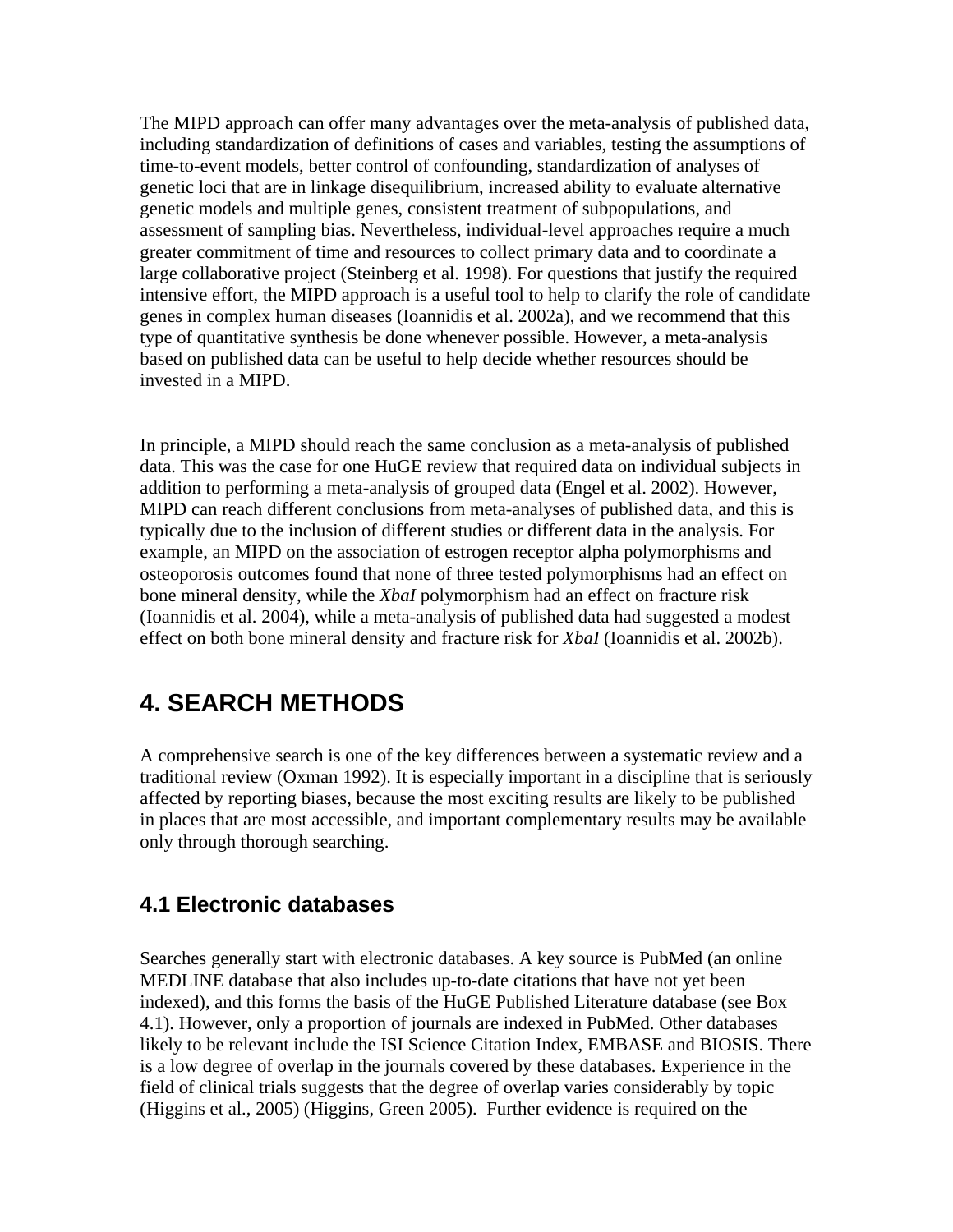distribution of gene-disease association references across different databases

**Box 4.1** *The HuGE Published Literature database*

The HuGE Published Literature database (http://www.cdc.gov/genomics/hugenet) is built from references extracted from PubMed. This extraction process was started in October 2000 and involves review of abstracts for relevance to human genome epidemiology (specifically studies with information on one or more of genotype prevalence, genedisease associations, gene-environment or gene-gene interactions, or evaluations of genetic tests). If relevance is unclear from the abstract, the full paper is checked. By January 17, 2006, this database contained over 19,000 articles concerning over 2000 genes and a similar number of diseases or outcomes. This is a helpful starting point for reviews but is not intended to be a comprehensive search tool.

### **4.1.1 The search strategy**

Database searches for gene-disease association studies should generally take the form (gene OR synonyms) AND (disease OR synonyms). Search strategies should include both thesaurus terms (e.g. MeSH in MEDLINE) and free text. A methodological search filter (for example, adding 'AND (case-control study OR cohort study OR synonyms)') may be inappropriate, due to the inconsistent use of study design terms in papers and in indexing. However, such a filter might be considered in some instances when searches based on gene and disease yield overwhelming numbers of hits. This would need to be documented. On the other hand, when the number of hits is

very limited, authors should consider eliminating completely the (disease OR synonyms) clause.

### **4.1.2 Geographical and language considerations**

Journals published in languages other than English should be included in the search. There is compelling evidence that a large number of gene-disease association studies are published in non-English language journals not indexed in these common databases. In particular, there is evidence of a large Chinese genetic epidemiology literature (Pan et al. 2005) that appears in Chinese journals only indexed in the Chinese database of biomedical journals. The results of these Chinese studies suggest stronger genetic effects than the results of studies published in English language papers. This suggests the presence of an inverse language bias combined with possible publication bias. The situation is contrary to the language bias (tower of Babel bias) that has been described for randomized trials (Gregoire et al. 1995). Authors of reviews should balance allinclusiveness against. the risk of introducing large bias from selectively published or reported analyses.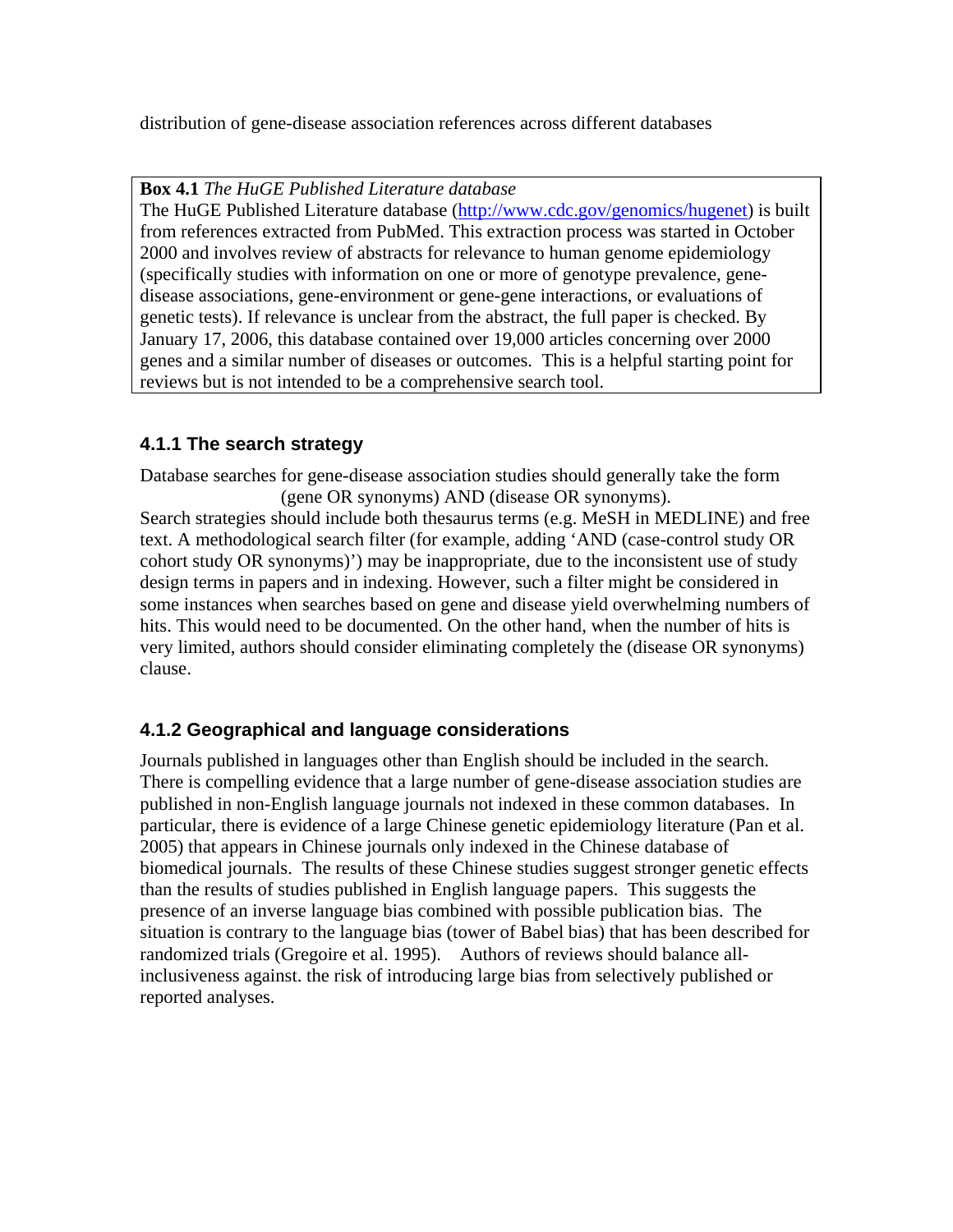# **4.2 Other sources**

Publication bias is potentially a serious problem for the integration of evidence. Numerous gene-disease association analyses are performed that are not written up in peer-reviewed papers. One method of minimizing the potential impact of publication bias is to identify such analyses through 'grey literature,' which includes conference proceedings, books, abstracts, technical reports, and journals that may not be identified by electronic searches. We recommend caution in using some types of 'grey literature' because the material may not be peer reviewed and may be subject to modification and revision and because the information on study methods may be insufficient to assess risk of bias. Evidence from randomised trials suggests that inclusion of grey literature tends to move the treatment effect towards a null result, but the direction of the effect is not always predictable (Burdett et al. 2003). However, given the strong risk of publication bias in the area of gene-disease association, we recommend inclusion of 'grey literature' providing that study quality can be assessed adequately.

Efforts are being made to foster the development of networks of investigators who are working on the same topic, who could maintain a register of ongoing work in the topic area (both by investigators within the network and by other investigators) (Ioannidis et al. 2005). This should in the future help control the problem of publication bias, and provide a resource for investigators undertaking systematic reviews.

In addition to these searches, it is valuable to check the reference lists of

- 1. any existing reviews on the topic (the HuGE Published Literature database (Box 4.1) provides a source of systematic reviews and meta-analyses of human genome epidemiologic studies published since October 2000;
- 2. relevant articles obtained for the review or meta-analysis.

# **4.3 Documenting the search strategy**

In a review of 37 meta-analyses of gene-disease association studies published in the period 1966-2000, 65% stated the database used and 24% specified the search terms explicitly (Attia et al. 2003). We recommend that the details of the strategy used to identify relevant papers should be documented (Stroup et al. 2000).The databases and registries searched, the interface (e.g. PubMed, SilverPlatter or Ovid for MEDLINE), search strategy (including thesaurus and free-text terms, and time period) and date on which the search was performed should be specified. Further efforts made to identify studies including contact with authors and use of unpublished material should be described.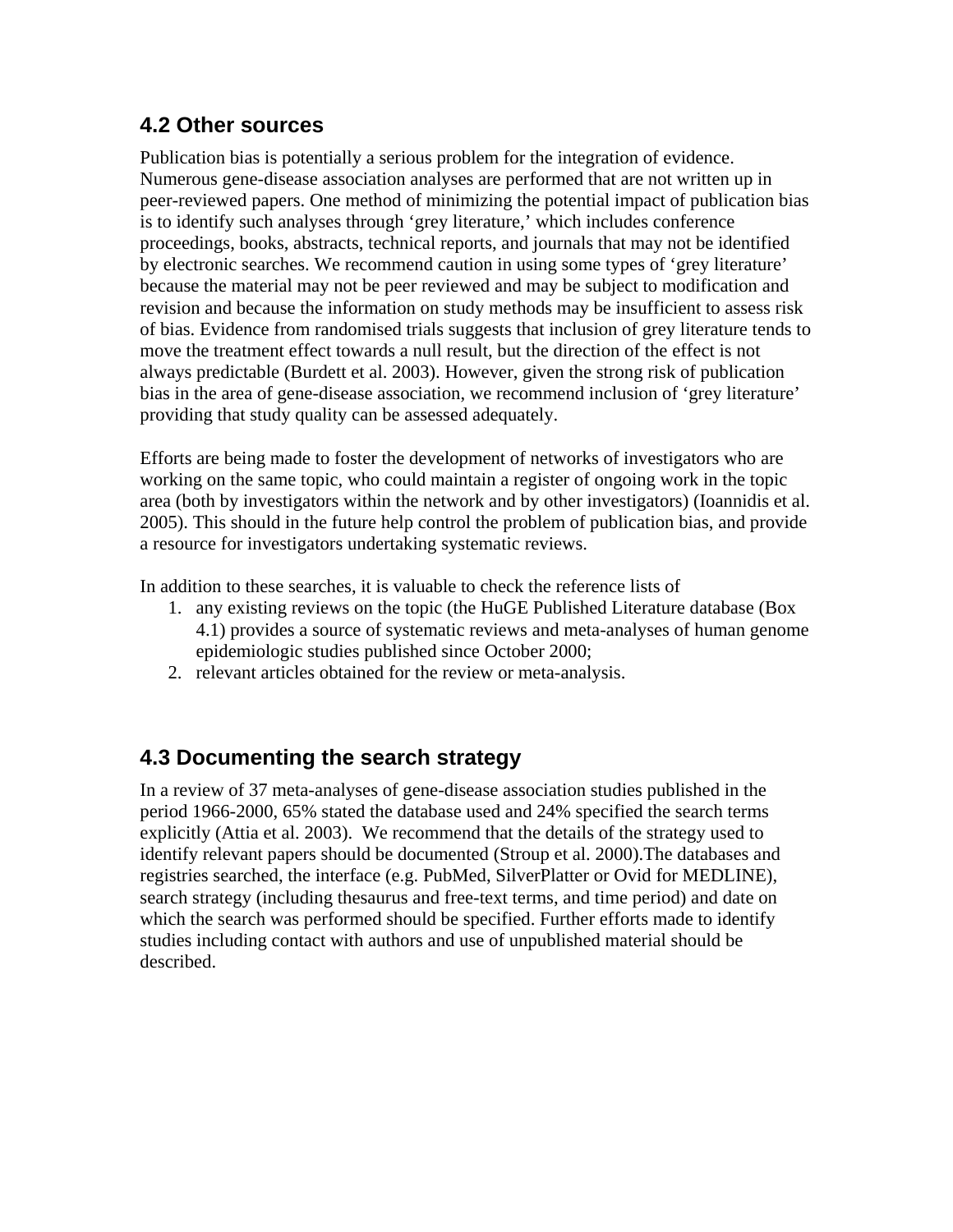# **5. REVIEWING METHODS**

# **5.1 Selecting studies**

Studies should be selected to comply with stated criteria for inclusion, using the best information available from reports and through contact with investigators. In a literaturebased systematic review, there a several steps in the process of reducing items identified by the search to those falling within the scope of the review. A typical process is as follows:

- 1. Merge the records from electronic reference databases using reference management software and remove duplications;
- 2. Scan the titles and abstracts to remove obviously irrelevant reports;
- 3. Retrieve full text of the potentially relevant reports that remain;
- 4. Assess each full text report for compliance with the inclusion criteria;
- 5. Examine other sources of studies (such as 'grey literature' and references of relevant publications) for compliance with the inclusion criteria;
- 6. Correspond with investigators, where appropriate, to clarify eligibility;
- 7. Make final decisions on inclusion.

Steps 2, 4, 5 and 7 should be undertaken by at least two people, independently, to reduce the risk of overlooking relevant studies.

Selection of studies for a meta-analysis of individual participant data may be different. For example, the investigators' willingness to be involved in the collaboration would be necessary. We recommend that such meta-analyses also seek and report on studies not included in the collaboration, and consider undertaking subsidiary analyses that additionally include any available data from such studies.

It must be remembered that the units of fundamental interest in a systematic reviews and meta-analyses are *studies* and not *reports*, even in reviews only of the literature. There have been numerous instances of sequential or multiple publications of analyses of the same or overlapping data sets. This should be carefully appraised and detected by comparison of geographic locations, author names, and period of study if specified. If it is clear that the reports relate to the same or overlapping data sets, then we recommend including results from the largest or most recent publication*.* However, it is not unlikely that the methodology or the study population is described in greater detail in an earlier publication. If so, we recommend including the reference to the earlier publication with the reference all publications from which information was abstracted.

# **5.2 Collecting Data**

There are three common sources of data (including information on methodology and other characteristics of the studies) in HuGE reviews: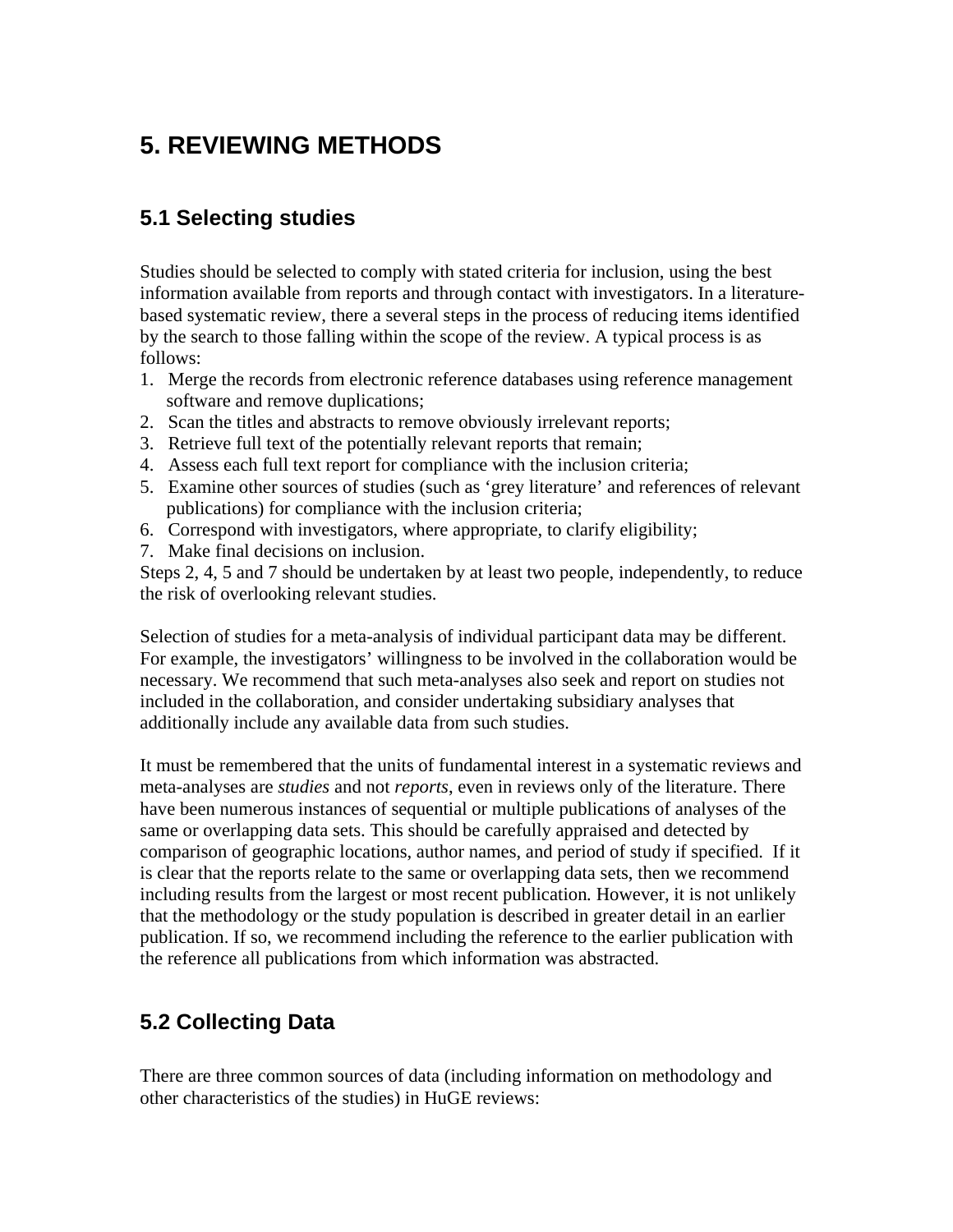- 1. Data extracted from published reports;
- 2. Data obtained through correspondence with investigators;
- 3. Individual participant data in the context of a collaborative venture with the investigators.

Literature-based reviews typically use the first two sources, although individual participant data may be offered in response to correspondence.

Issues in data extraction are discussed in some detail in Section 7 of the Cochrane Handbook for Systematic Reviews of Interventions (Higgins, Green 2005).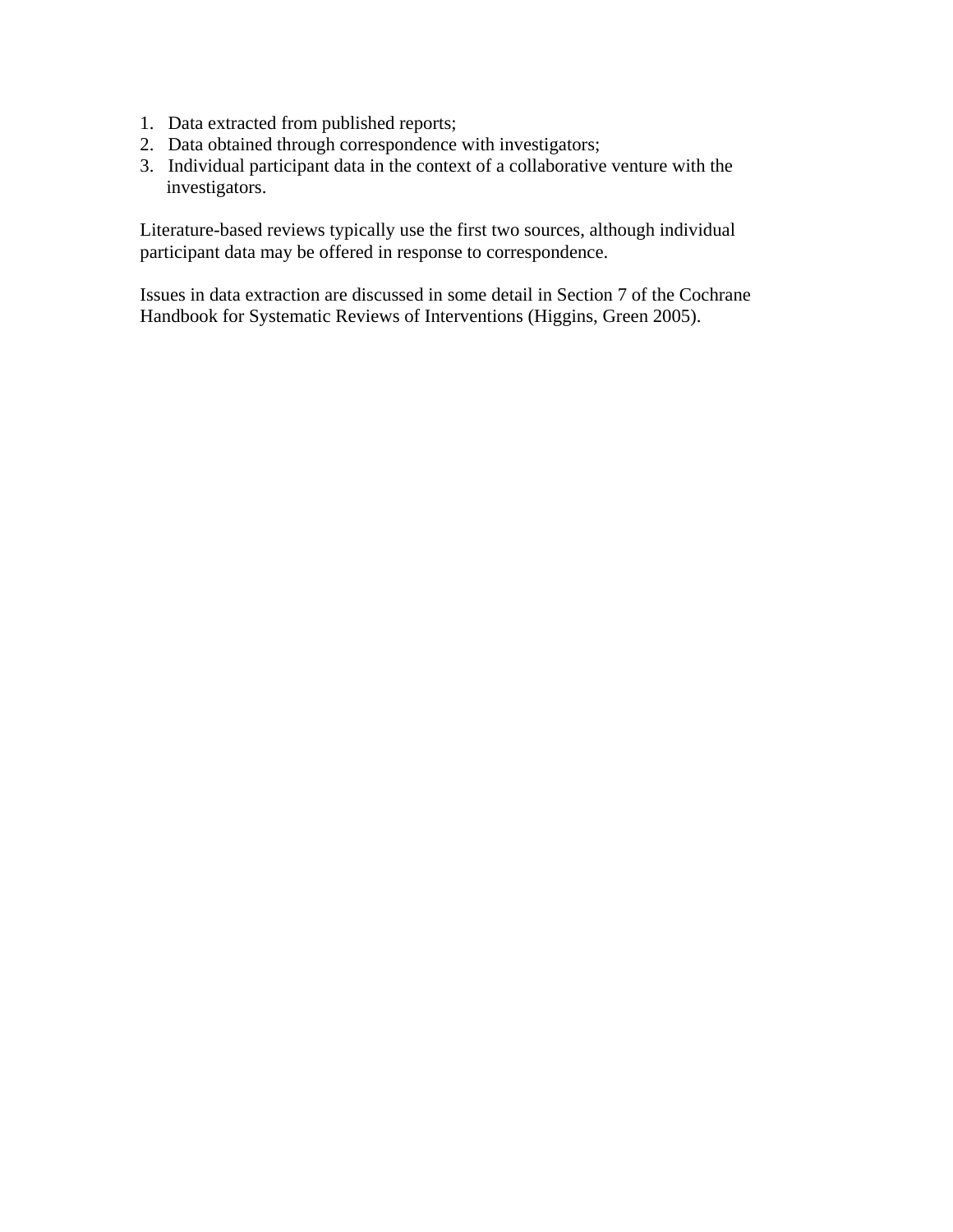# **6. ASSESSING AND ADDRESSING POTENTIAL BIASES**

Each study should be assessed for susceptibility to bias. The relevant aspects of a study that need to be addressed may depend on the topic under review.

Quality assessment of individual studies that are summarised in systematic reviews is necessary to limit bias in conducting the systematic review, gain insight into potential comparisons, and guide interpretation of findings (Higgins, Green 2005). In relation to gene-disease associations and related interactions, the focus of attention at present is on internal validity as distinct from generalisability of results.

Many papers deal with the critical appraisal of observational studies in general, and there has been concern both about validity (Benson & Hartz 2000, Concato et al. 2000, Concato & Horwitz 2004, Lawlor et al. 2004, Pocock & Elbourne 2000, Vandenbroucke 2004) and adequacy of reporting (Pocock et al. 2004, von Elm & Egger 2004). Checklists or guidelines for reporting gene-disease associations have been proposed (Cooper et al. 2002, Huizinga et al. 2004, Little et al. 2002, Nature Genetics 1999, Rebbeck et al. 2004, Weiss 2001, Ehm et al. 2005, Freimer & Sabatti 2005). Such checklists are not always used by study authors. An attempt should be made to quantify the potential direction and magnitude of any biases. In studies of gene-disease associations, and gene-environment and gene-gene interactions, there is the potential for selection bias, bias or error in outcome ascertainment, information bias (analytical validity of genotyping and, in studies of gene-environment interaction, the validity of exposure assessment) and confounding.

# **6.1 Selection bias**

Selection bias occurs when the subjects included in a study are not representative of the source population, and/or when there are selective losses from the study population prior to data analysis (Hill & Kleinbaum 2000). If this were differential by genotype and/or exposure, it would distort the observed genetic and interaction effect sizes. If this were non-differential by these factors, the internal validity of the estimates would not be compromised, but it may not be possible to generalize to other populations and groups of patients.

Evaluation of potential selection bias requires consideration of the study design and setting of the study. Selection biases are similar to those described also for epidemiological studies of non-genetic risk factors (Breslow & Day 1980, Elwood 1998, Kelsey et al. 1996, dos Santos Silva 1999). However, some issues peculiar to gene association studies that may need to be taken into account are outlined below.

### **6.1.1 Extreme vs. unselected cases (spectrum of disease bias)**

Some studies may select only 'extreme' cases for the disease or outcome of interest. If disease severity or heritability correlates with the strength of the association, then these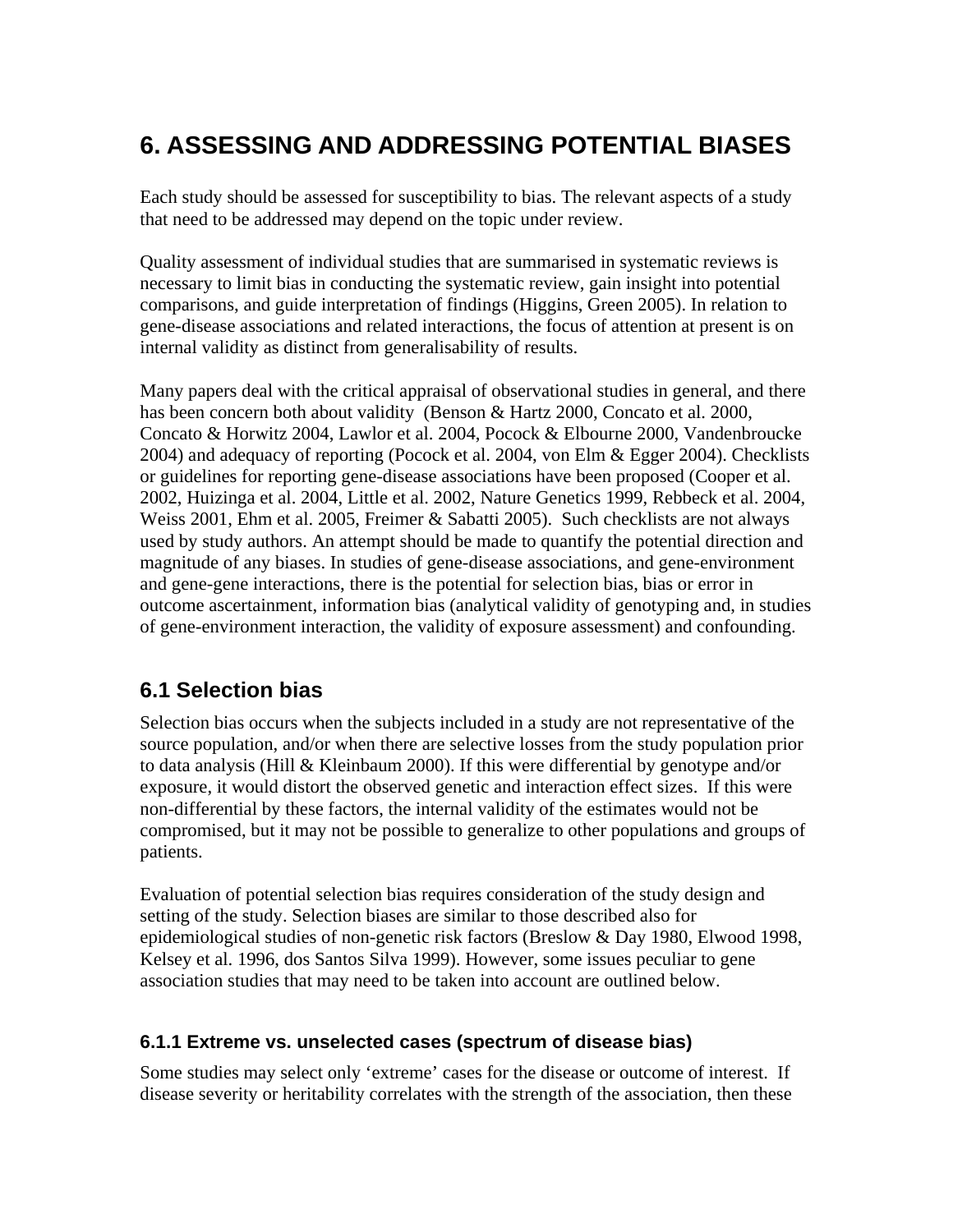studies will obtain different estimates of effects compared with studies that include a broader spectrum of cases or a cohort unselected for disease severity or heritability. For example, cases may be over-selected from multiplex families with strong heritability; or only very severe cases may be eligible. Presenting the measure of association as an estimate of population association may be inappropriate in this situation. We should acknowledge, however, that we lack empirical evidence on the extent of spectrum of disease bias in genetic epidemiology of complex diseases.

### **6.1.2 Other biased selection of cases**

In a number of studies the selection of cases is not well described (Botto  $&$  Yang 2000). In a review of type1 diabetes and HLA-DQ polymorphisms, the authors noted that many studies were based on convenience samples of cases in which persons with type 2 diabetes who used insulin in their treatment regimen had been included (Dorman & Bunker 2000).

Inclusion of prevalent cases would bias the estimate of effect if the genotype affected survival. For example, a positive association between the butyrylcholinesterase K variant and Alzheimer's disease among persons with an *APOE*4 allele has been observed in studies in which the age of cases was defined as age of onset, but not in studies where the age was defined as current age or age at death (Lehmann et al. 2001). In addition, bias could occur if genotypes were assayed by a phenotypic test, the outcome of which was influenced by disease progression or treatment as well as the underlying genotype. This may account for differences in the association between colorectal cancer and *NAT2* based on acetylator phenotype and genotype (Brockton 2002).

### **6.1.3 Biased selection of controls**

Control groups are often described in even less detail than cases. In a number of casecontrol studies of gene-disease associations with unrelated controls, controls have not been selected from the same source population as the case-subjects (Botto & Yang 2000, Brockton et al. 2000, Cotton et al. 2000, Dorman & Bunker 2000). The potential problem of selecting controls who do not represent the population from which casesubjects arise is illustrated by the divergence in odds ratios for the association between colorectal cancer and the *GSTT1* null genotype (Chenevix-Trench et al. 1995), when the different control groups were analyzed (Cotton et al. 2000). This example also illustrates the potential effects of the method of recruitment of subjects in studies of genotype prevalence. Many early studies were based on convenience samples and not infrequently, little information was given about how the samples were selected (Wang et al. 1999) (Brockton et al. 2000, Dorman & Bunker 2000).

### **6.1.4 Differential participation in cases and controls**

Selection bias also may occur as a result of non-participation that is differential between cases and controls. Incomplete participation can occur as a result of (1) refusal or inability to provide data; (2) refusal or inability to provide biological specimens; (3)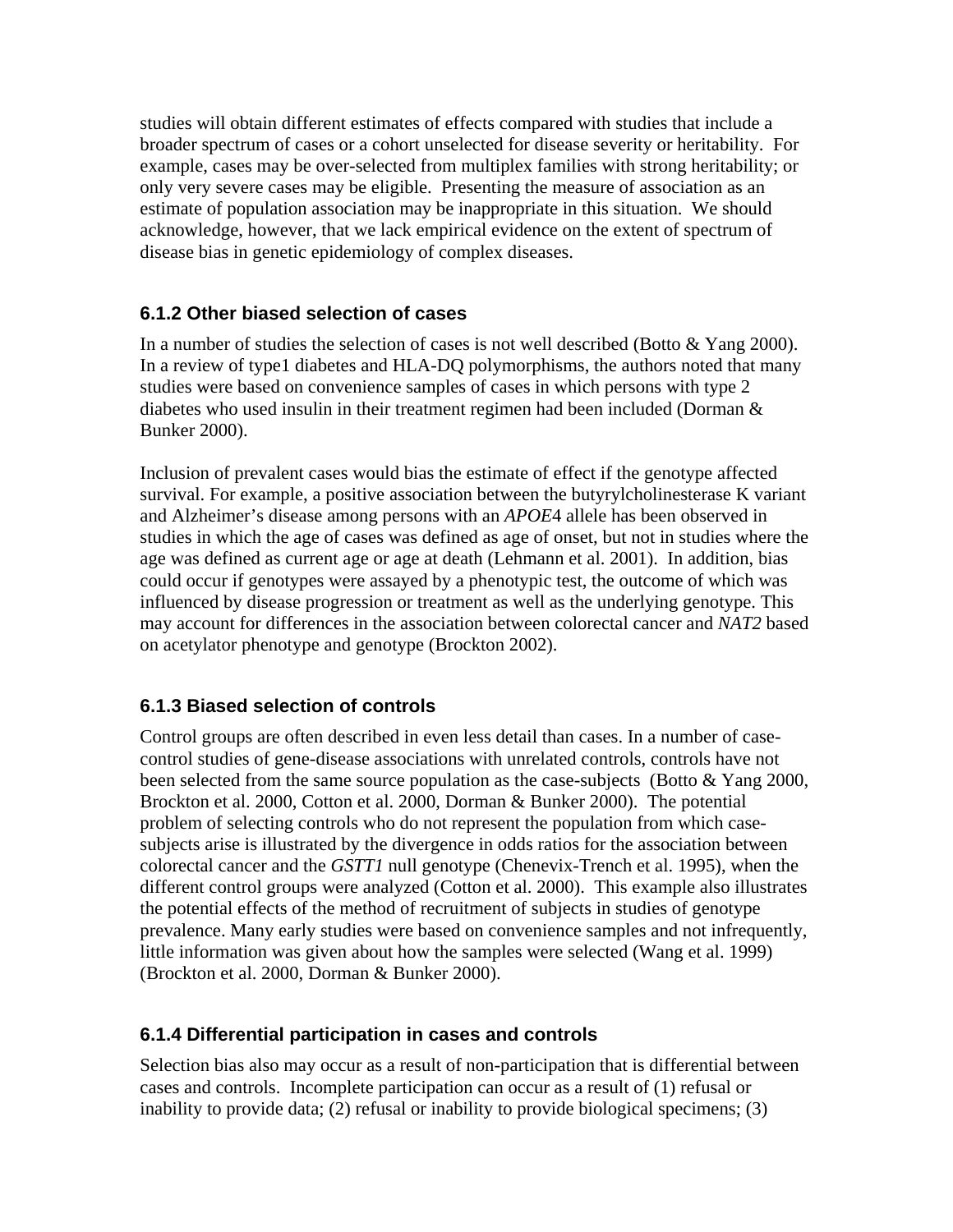insufficient amount or quality of data, limiting the analysis; and (4) insufficient amount or quality of DNA (for example, in samples pulled from a repository or other archive), limiting numbers of assays. This would bias the odds ratio for gene-disease association only if the difference were related to genotype, and there would be bias in the odds ratio for interaction if the difference were related to genotype, exposure or both. There has been concern about a decline in participation rates (Morton et al. 2005, Olson 2001), especially in population-based studies. However, information on the potential effects of low participation rates is limited (Madigan et al. 2000, Morton et al. 2005).

### **6.1.5 Loss to follow-up**

In cohort studies in general, bias would result if there were loss to follow-up that was differential by exposure or genotype, for example, if both loss to follow-up and exposure varied by socio-economic status, or if loss to follow-up and genotype prevalence varied by ethnic group. A related issue concerns the return of incomplete information during follow-up, i.e. item non-response. This has been shown to be associated with subsequent loss to follow-up (Deeg et al. 2002).

### **6.1.6 Selection bias considerations for gene-environment interactions**

With regard to the possible effects of selection bias on estimates of gene-environment interaction, Morimoto et al. (Morimoto et al. 2003) showed that estimates of geneenvironment interaction, defined as departure from a multiplicative joint effect, will not be subject to selection bias when genotype itself does not influence participation. This applies even when selection is influenced by exposure and disease status and genotype is associated with either or both of these. Similarly, in a hospital based case-control study, Wacholder et al. (2002) noted that even if exposure (therapy), or genotype, or both are associated with the condition that led to the hospitalization of control subjects, a departure from multiplicative effects can be estimated without bias. However, this is not the case for departure from additive effects. Although including controls with more than one type of disease might reduce a bias resulting with one disease being associated with exposure, genotype or both, pooling of controls with different diseases can lead to bias in assessing departure from multiplicative interaction, even if there is no such interaction in each individual disease-specific control set (Wacholder et al. 2002). These issues apply more generally to estimation of both interaction effects and gene-disease associations when controls are not selected from the same source population as the case-subjects (Little 2004, Wacholder et al. 2002)

## **6.2 Information bias**

Information bias occurs as a consequence of errors in assessing factors of interest, here genotype, environmental exposures, or both, or in assessment of outcome. It is differential when the assessment of the factors of interest is influenced by the outcome under investigation, or vice versa.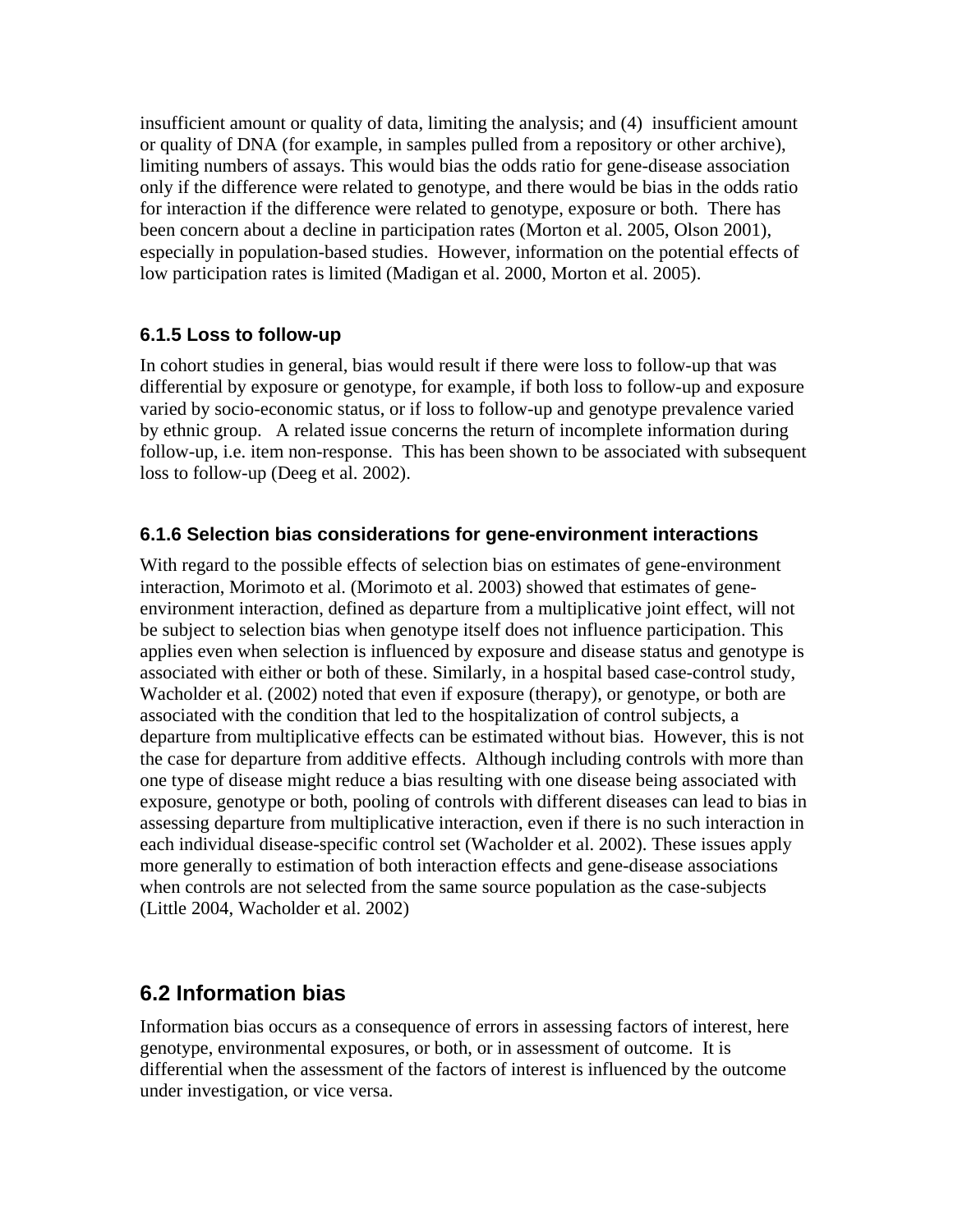### **6.2.1 Assessment of genotypes**

Misclassification of genotype can bias genotype-disease associations, usually towards the null (Garcia-Closas et al. 2004, Rothman et al. 1993) – when it is non-differential. The most marked bias occurs when genotyping sensitivity is poor and genotype prevalence is high ( $>85\%$ ), or genotyping specificity is poor and genotype prevalence genotype is low (<15%) (Rothman et al. 1993). When exposure measurement error is substantial, genotyping errors of the order of 3% can substantially under-estimate an interaction effect (Wong et al. 2004). When there are systematic differences in genotyping according to outcome status (differential error), serious bias in any direction may occur.

Factors affecting the potential extent of misclassification (information bias) of genotype include the types and quality of samples, timing of collection, and the method used for genotyping (Little et al. 2002, Steinberg & Gallagher 2004). Quality control procedures are important in assessing the extent of possible misclassification and the extent to which this might be differential. Quality control procedures include, but are not limited to, reanalysis of random samples, analysis of samples with a different genotyping method, analysis of replicate samples, or sequencing, and analysis of samples at a central quality control facility.

For studies focused on specific genotypes, it is also very useful to record whether laboratory staff are blinded to outcome and to environmental exposures of interest, and whether genotyping of cases and controls was performed together or separately. Similarly, it should be recorded whether people appraising outcomes and exposures are blinded to the genotyping results. Unblinded assessment may lead to differential misclassification.

For genome-wide association studies, shifts between cases and controls in the point clusters corresponding to each genotype, thought to be due to differences in DNA processing, have been reported (Thomas et al. 2005). In this situation, using blinded samples to determine the parameters for allele calling could lead to differential misclassification. To minimize such misclassification, it would be necessary to calibrate the software separately for each group.

The extent of genotyping error has been reported to vary between about 1% and 30% (Akey et al. 2001). In Europe, in annual external quality assurance (EQA) schemes for cystic fibrosis run since 1996, the error rate for the detection of common *CFTR* mutations was 3.8% in 1996 and 1.3 % in 2000 (Dequeker et al. 2001). In the USA CAP/ACMG proficiency programme over the period 1995-2000, the error rate was estimated as 1.5%. For other disorders (Huntington's disease, Duchenne muscular dystrophy, Fanconi's anaemia, Charcot-Marie Tooth disease, BRCA and azoospermia factor) included in the European Molecular Genetics Quality Network, the genotyping error rate was 2-10% (Dequeker et al. 2001).

For microsatellites, global mean error rates in the range 0.55-5.9% per genotype have been reported (Mitchell et al. 2003). Because of high variance between markers, error rates for specific markers may be substantially higher. In high throughput centres, an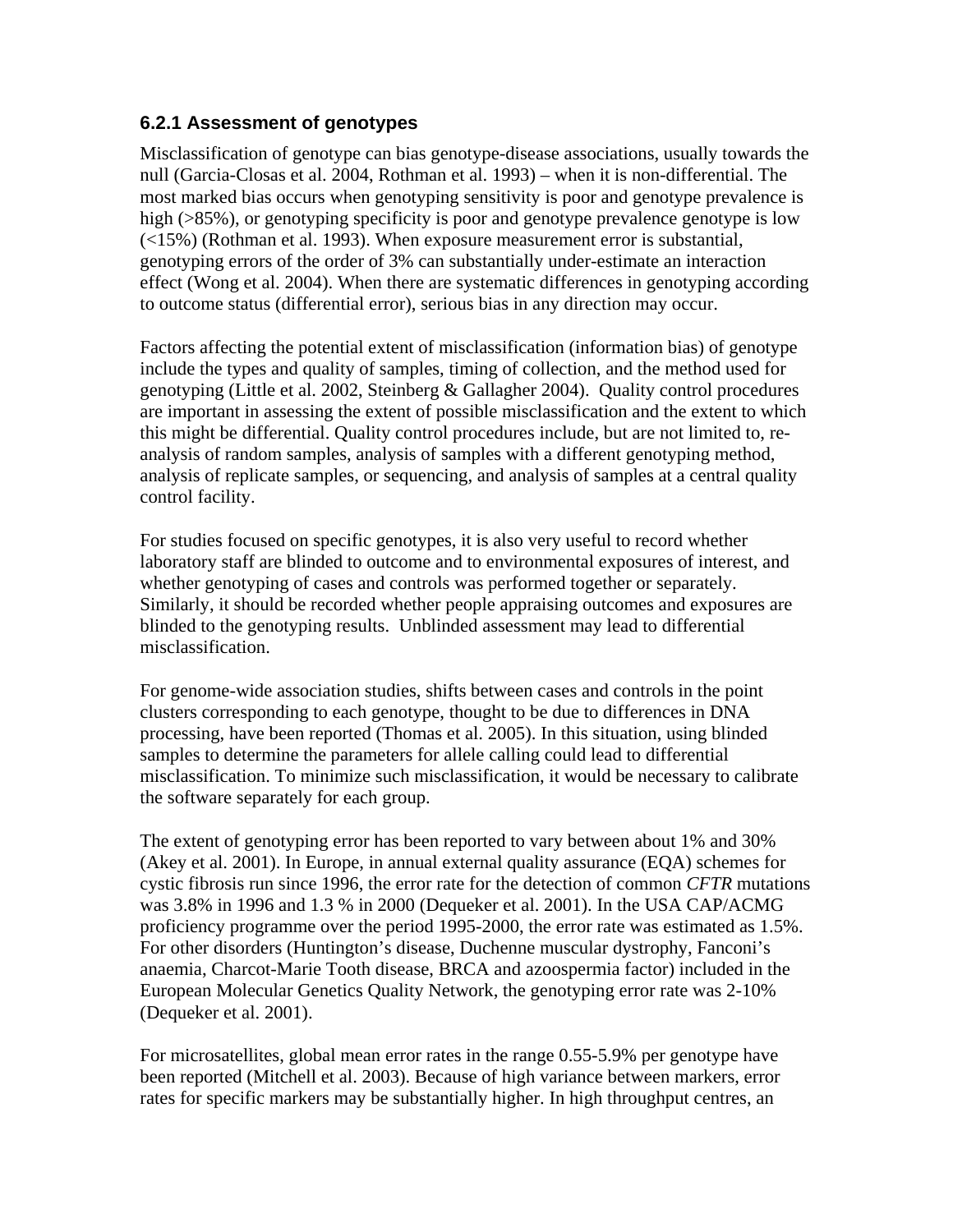error rate of 0.5% per genotype for blind duplicates run on same gel was observed (Mitchell et al. 2003). However, the markers included in high-throughput panels have been specifically selected for inclusion, because they produce highly repeatable genotyping rates and their individual PCR reactions have been optimized. Issues therefore to consider are the type of marker and whether the genotyping was outsourced.

### **6.2.2 Assessment of exposures**

Not surprisingly, exposure assessment is important in studies of gene-environment interaction. Points that need to be considered are the method of exposure assessment, and its validity and reproducibility. Exposure misclassification can bias the estimation of an interaction effect, the magnitude of which depends on the prevalence of the misclassified exposure and on the interaction model (Garcia-Closas et al. 1999, Garcia-Closas et al. 2004). If interaction is defined as lack of fit to a multiplicative model, a test for interaction will be conservative (Clayton & McKeigue 2001). In theory, case-control studies are more vulnerable to differential misclassification than are cohort studies (and the related case-cohort and nested case-control designs). However, provided that the extent of misclassification of exposure does not vary by genotype, differential misclassification between cases and controls is not a serious problem for the detection of departures from a multiplicative gene-environment joint effect (Clayton & McKeigue 2001).

Both differential and non-differential biases can result in over- or underestimation of an interaction effect (Greenland 1980). When genotype and exposure are independent in the source population, and the errors in the assessment of each are independent, both differential and non-differential misclassification of a dichotomous factor tends to underestimate departure from a multiplicative gene-exposure joint effect (Clayton  $\&$ McKeigue 2001). The impact of misclassification on departures from additive effects is difficult to predict (Garcia-Closas et al. 1999).

# **6.3 Confounding**

### **6.3.1 Population stratification**

Concern has been raised about the possible effects of population stratification on the results of population-based association studies. Population stratification is due to differences between groups of variable ethnic origins that translate into different allele frequencies. The problem can arise even in populations of seemingly similar ethnic descent, especially when there has been limited admixture within these populations, such as in isolated populations and/or those with strong founder effects and insufficient time for mixture between founder groups.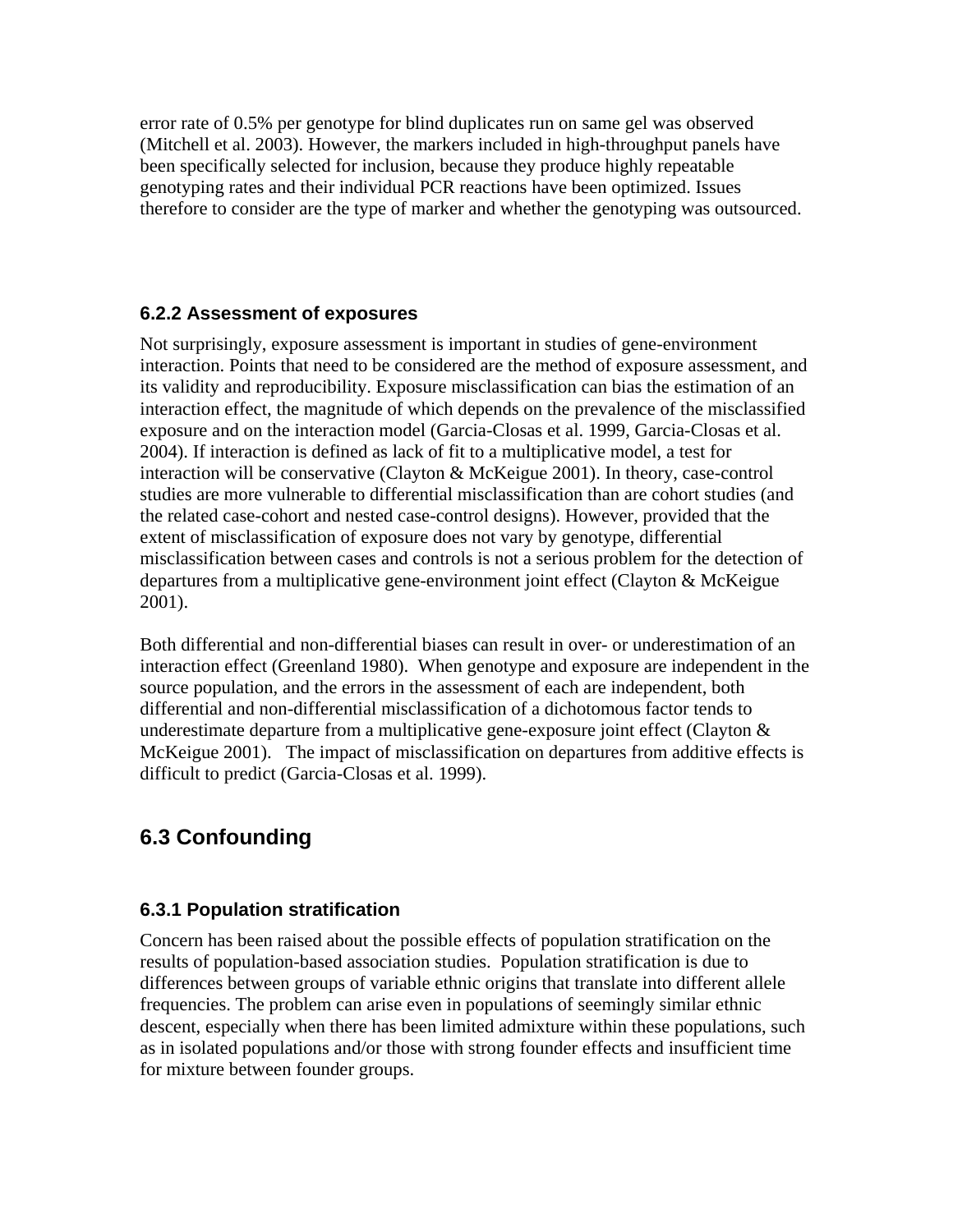The most discussed examples include the association between type 2 diabetes mellitus and the *Gm3;5,13,14* haplotype among residents of the Gila River Indian Community that was used to present the potential problem(Knowler et al. 1988), the relation between the dopamine receptor locus *(DRD2) A1* allele and alcoholism (Gelernter et al. 1993), and that between *CYP3A4* and prostate cancer in African Americans (Kittles et al. 2002). These results have generated controversy as to whether population stratification represents a fundamental problem for association studies, or whether it is part of more general issues about rigorous application of epidemiologic study design principles (Cardon & Palmer 2003, Thomas & Witte 2002, Wacholder et al. 2002). In an exploration of possible population stratification in US studies of cancer among non-Hispanic Americans of European descent, the effect was considered unlikely to be substantial when epidemiologic principles of study design, conduct, and analysis were rigorously applied (Wacholder et al. 2000). Similar conclusions were reached using data from case-unrelated control studies of non-Hispanic US whites with hypertension or type 2 diabetes, and Polish subjects with type 2 diabetes (Ardlie et al. 2002).

Considerations may vary across ethnic groups (Edland et al. 2004). For example, variations in the frequency of certain genotypes in African Americans appear to be much wider than those observed in persons of European origin and therefore the possibility of stratification may be higher (Garte 1998).Evidence was weak for an effect of population stratification in data from a case-unrelated control study of hypertension in African Americans, but this was no longer apparent when the study was restricted to persons with U.S.-born parents and grandparents (Ardlie et al. 2002). Millikan (2001) reported that bias was minimal in gene-disease associations in studies of African-Americans in which differences in ethnic composition were not taken into account, and Wang et al. (2004) did not identify substantial bias in hypothetical case-control studies of a candidate gene for prostate cancer in admixed populations such as African Americans. Moreover, metaanalyses of 43 gene-disease associations comprising 697 individual studies show consistent associations across groups of different ethnic origin (Ioannidis et al. 2004), and so provides evidence against a large effect of population stratification, hidden or otherwise.

As studies of association and interaction typically address moderate or small effects and hence require large sample sizes, small biases, such as due to population stratification, may be important (Marchini et al. 2004). Freedman et al. (2004) found no empirical evidence of stratification in data on 24-48 SNPs from eleven case-control and cohort studies in the USA, Poland and Portugal. However, when the number of SNPs was quadrupled, and the sample size increased by a factor of 5-6, statistically significant evidence of stratification was found in one of the studies in which a case-cohort design had been used. The effect of the degree of stratification in this study, which was in African Americans, would be to inflate the chi-square statistic for association by a factor of two in a study with 1000 cases and 1000 controls, and by a factor of 2-5 in a study with 2000 cases and 2000 controls. Khlat et al. (2004) found that bias from hidden population stratification and associated type I error were small whenever a high risk subpopulation is small  $\langle$  (10%) in proportion to the total population. In their hypothetical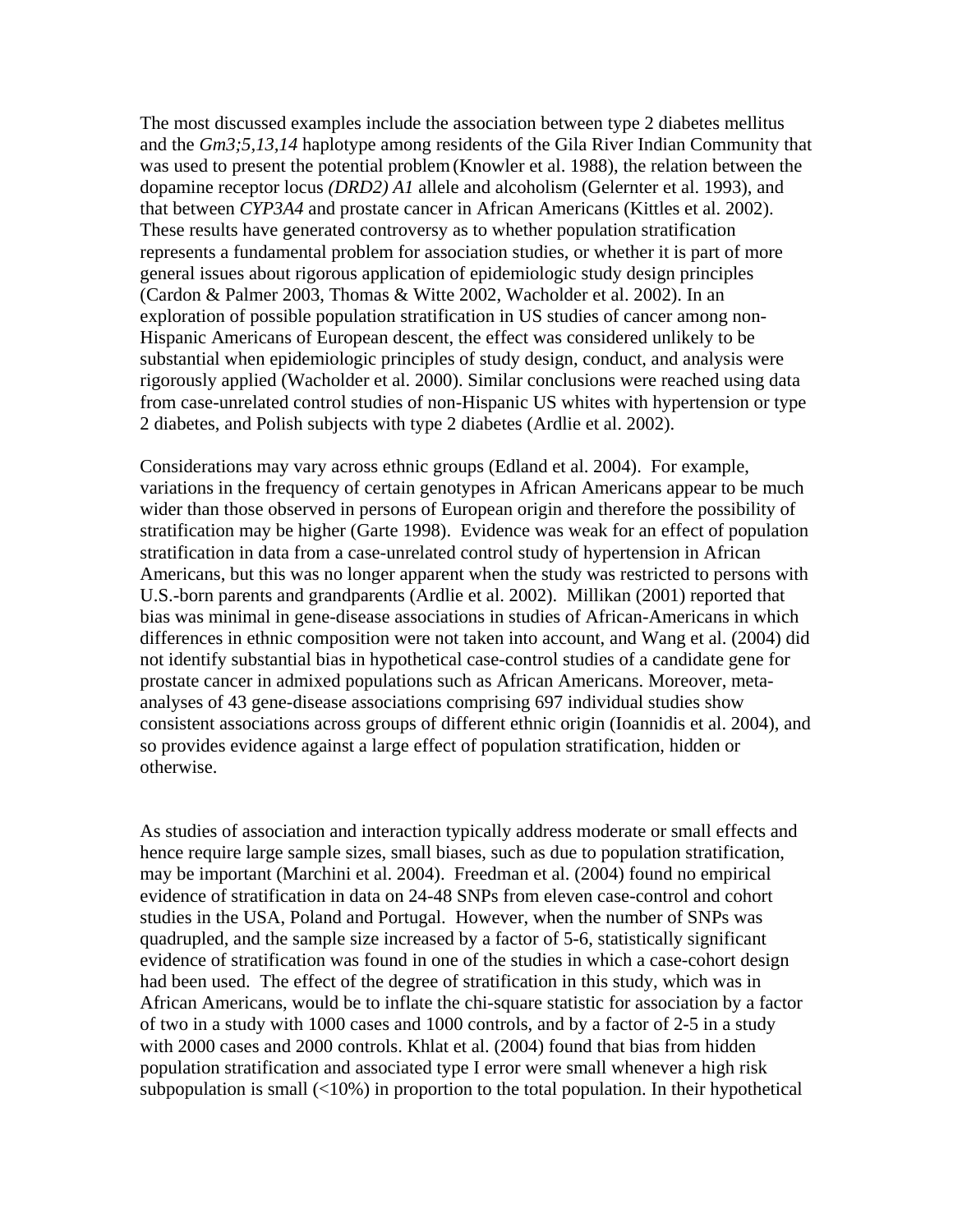scenarios, type I error rates were greater for rare alleles than for common alleles. Thus, there is controversy about the potential importance of population stratification for population-based studies of gene-disease association and for studies of gene-environment interaction.

Methods used to address the potential problem of population stratification in primary studies include (1) use of case-parental control and other family-based designs and (2) 'genomic control' using unlinked genetic markers that are assumed to have no effect on the disease being studied (Devlin & Roeder 1999, Hoggart et al. 2003, Thomas 2004). In the latter approach, the genomic control markers serve as control loci for nonindependence due to population substructure for association tests of the genes under study. Adjustment for such markers would be expected to control for ethnic variation in disease risk attributable to genetic factors. However, residual confounding from other sources of ethnic variation in disease risk would be a potential issue (Lee 2004, Wacholder et al. 2002) and ethnic origin may also be a marker of bias from differential selective reporting and selective publication in different countries (Pan et al. 2005). Thus, it is useful to present routinely ethnic group-specific estimates. It is also useful to describe any strategies used to address possible population stratification in the design or analysis of included studies.

### **6.3.2 Confounding from other sources**

In studies of gene-environment interaction, confounding of exposures is a potential problem. The principles regarding the control of confounding are the same as those for studying the relation between exposure and disease. In practice, the use of biomarkers of exposure may need care in interpretation, because the genotype may influence the presence or level of the biomarker. Rothman (1986) noted that an extraneous risk factor is a confounder only if its effect becomes mixed with the effect under study. For example, an exposure may cause altered physiology, which in turn causes disease. A biomarker of the altered physiology is a risk factor for the disease and is unrelated to exposure because it results from exposure. It is not confounding, because the effect of the exposure is mediated through the effect of the altered physiology, and therefore no effects are mixed. However, decisions about whether a biomarker represents an intermediate factor in aetiology or is a potential confounder are difficult when uncertainties exist about the mechanism of effect of the exposure. This would also apply to genes.

In case-cohort studies, controls are a random sample of the cohort, and the effect of age, which is the key time variable, is controlled for in the analysis only. In more traditional nested case-control designs, controls are selected to match the cases on a temporal factor, such as age, and the main comparisons are within the time-matched sets (Wacholder 1991). In appraising case-cohort studies, the method of age adjustment and, in appraising nested case-control studies, details of the matching on age or other temporal factors are important to consider.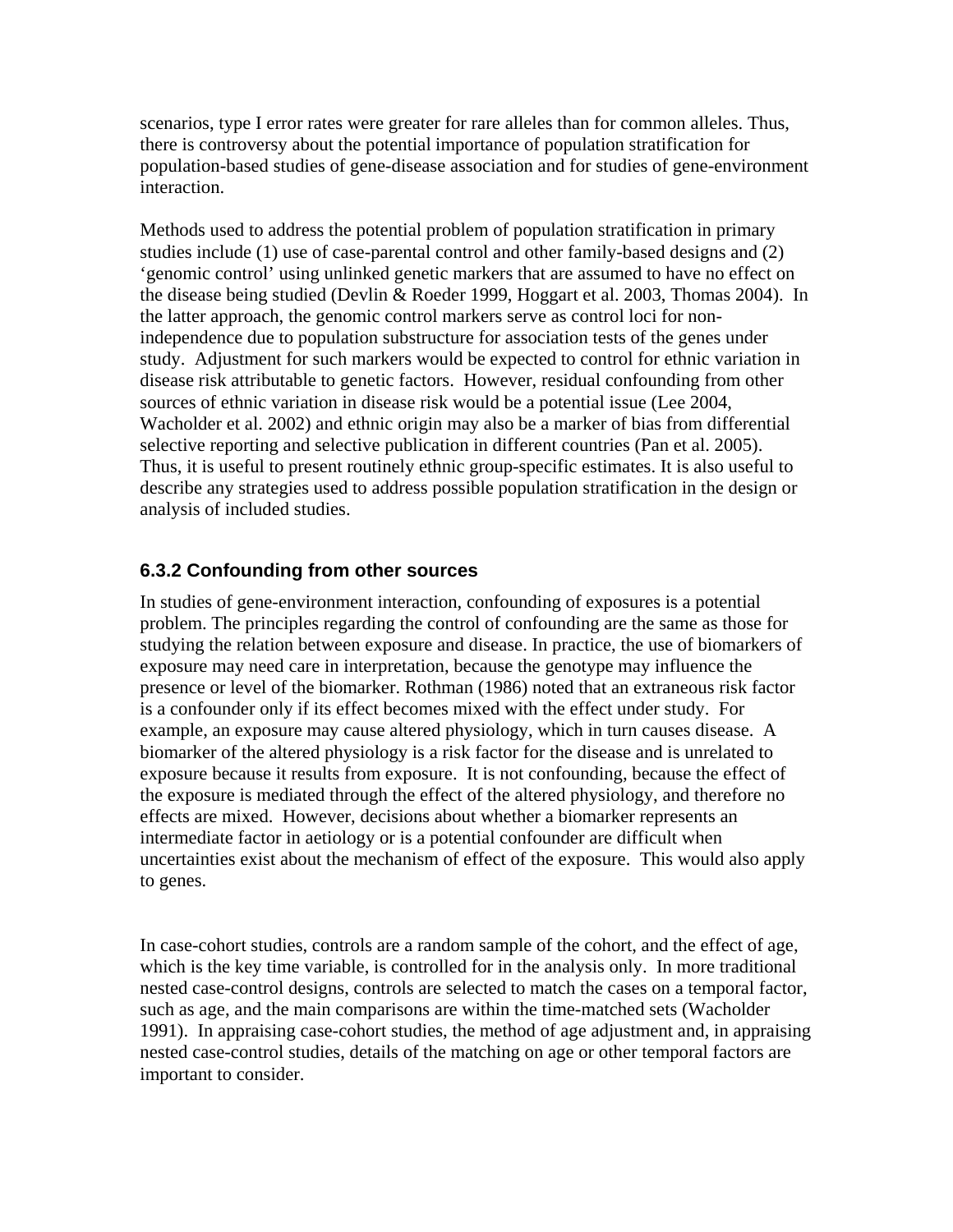## **6.4 Multiple testing and pre-study odds of true finding**

It would be useful to interpret the results in the context of how many polymorphisms have been studied. However, adjustments for multiple corrections are not routinely adopted or accepted. Moreover, the problem is that it is often difficult or impossible to get a handle on the possible risk of selective reporting. Investigators may test a very large number of polymorphisms, but may mention only the most promising ones. Massive-testing as in whole-genome association studies (Thomas et al. 2005) may become increasingly common. It has been suggested that it would be useful to provide an estimate of the pre-study odds for an association, since this would be key for interpreting the credibility of a 'positive' finding (Ioannidis 2005, Wacholder et al. 2004, Whittemore 2005). It makes a tremendous difference if an association has been found as part of massive unselected screening of 100,000 polymorphisms (in which case, the pre-study odds is less than 1:1,000) or with a highly-targeted hypothesis supported by other data and specific line of reasoning (in which case, the pre-study odds will be much higher).

# **6.5 Approaches to summarising the validity of studies**

There are a number of publications concerning the rating of the quality of analytic observational studies (Little et al. 2002). A number of authors have proposed quantitative quality scoring systems for critical appraisal (Dixon et al. 1997). Other schemes have been developed for the purposes of meta-analyses in which an attempt has been made to assess the importance of study quality in accounting for heterogeneity of results between studies (Berlin & Colditz 1990, Longnecker et al. 1988, Longnecker et al. 1990). This type of assessment has also been considered for meta- analysis of individual patient data (Friedenreich 1993, Friedenreich et al. 1994). Certain features of the assessment schemes are specific to the disease and/or the exposure under consideration. Some schemes assign equal weight to each aspect of the study, so that the summation of points might result in worse quality scores for a study with several minor flaws than for a study with one major flaw. Jüni et al. (1999) observed that the use of scores to identify clinical trials of high quality is problematic, and they recommended that relevant methodological aspects should be assessed individually and their influence on the magnitude of the effect of the intervention explored. We recommend a similar approach in consideration of studies of gene-disease associations. As in clinical trials, it is more appropriate to consider multidimensional domains than a single grade in the integration of evidence from observational studies. Reviewing investigators should also be aware that in many genetic epidemiology studies, there is no mention at all of the information that would be considered essential for understanding potential sources of bias. Quality of reporting and risk of bias ('study quality') are not necessarily the same and they may be very different. Lack of reporting should not be assumed to imply poor quality of the study. It is extremely important that efforts should be made to enhance the quality of reporting and scientific transparency of genetic epidemiologic studies.

# **6.6. Hardy-Weinberg equilibrium**

Besides qualitative statements, there are limited tools that one can use to quantitatively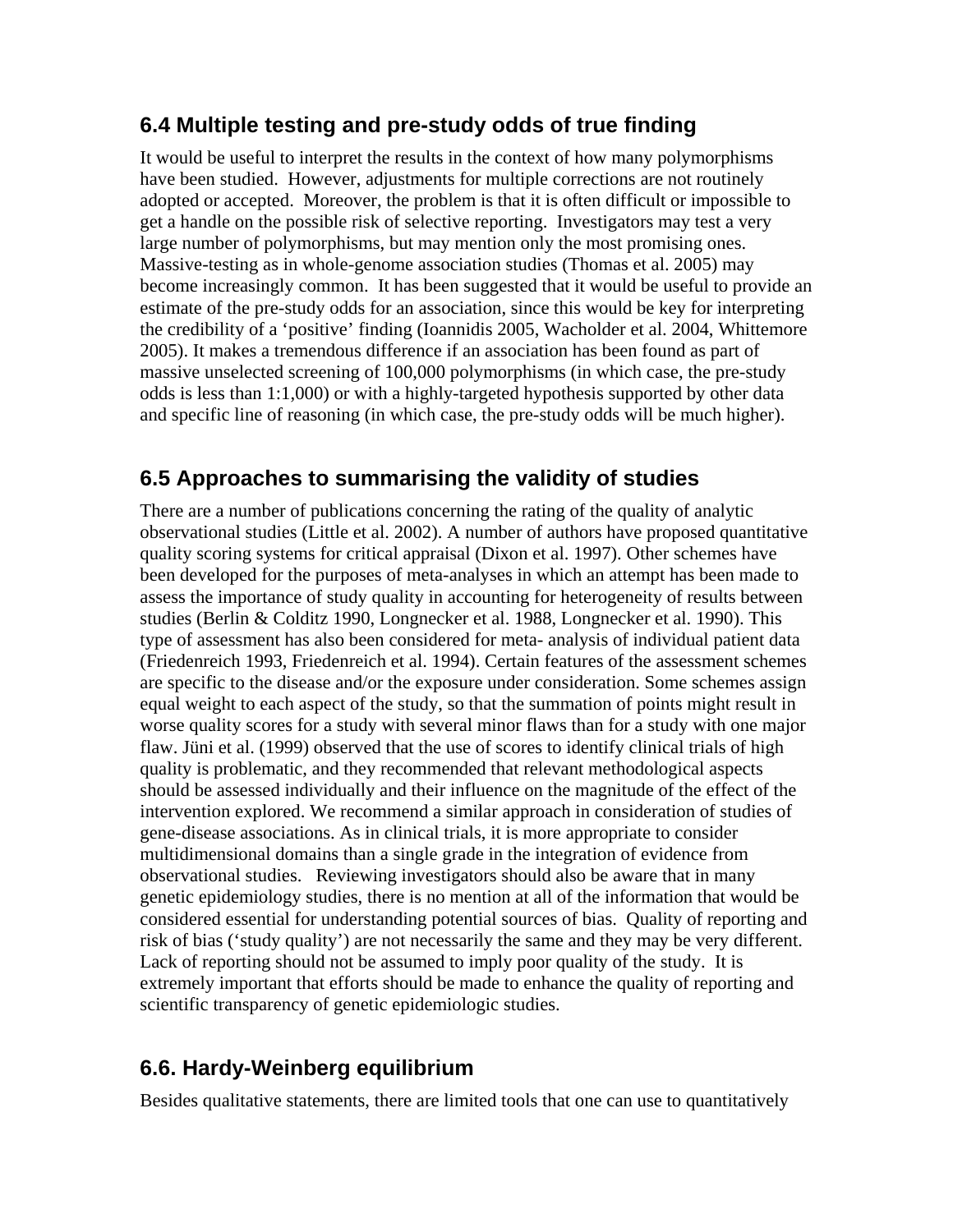assess the potential for selection and information biases, and confounding. The one test that potentially could be applied is the evaluation of concordance with Hardy-Weinberg equilibrium (HWE). HWE has become widely accepted as an underlying model in population genetics after Hardy (Hardy 1908) proposed the concept that allele frequencies at a genetic locus are stable within one generation of random mating. Deviations from HWE may be due to a large variety of reasons, reflecting not only bias but other parameters (Salanti et al. 2005a). The assumptions underlying HWE, including random mating, lack of selection according to genotype, and absence of mutation or gene flow, are rarely met in human populations (Ayres & Balding 1998, Shoemaker et al. 1998). However, as a null hypothesis, HWE might be expected to be satisfied in populations of healthy controls. It might also be satisfied in the composite population of cases and controls in studies where both cases and controls are diseased (but differ in some other outcome, e.g. treatment response), but there is no evidence that the genetic variant is associated with the disease per se. For studies, where populations are split according to disease and no disease status and the disease phenotype is very common, a test can be used to detect whether deviations from HWE are due to some specific genetic model (Wittke-Thompson et al. 2005).

Deviations from HWE in healthy populations may be a sign of selection bias (Attia et al. 2003) or population stratification (Attia et al. 2003). It has also been suggested that deviation from HWE may be a sign of genotyping error (Hosking et al. 2004, Salanti et al. 2005a, Xu et al. 2002) but it has been noted that presence of HWE is not altered by the introduction of genotyping error (Gordon et al. 2002). Hypothesis testing for departure from HWE may be misleading, because without large numbers of participants, there is little chance of detecting even big departures from HWE, even though such departures may, for example, be indicative of major genotyping errors. On the other hand, in very large studies, quite small departures from HWE may be detected as "statistically significant" while being of no material importance.

We recommend that HuGE reviewers themselves evaluate departure from HWE in control subjects, and that, due to the low power of statistical tests, these evaluations focus on estimating the magnitude of departure rather than performing significance tests (Salanti et al. 2005a). When calculated by the original investigators, assessments of HWE are not always reliable (Salanti et al. 2005a, Xu et al. 2002).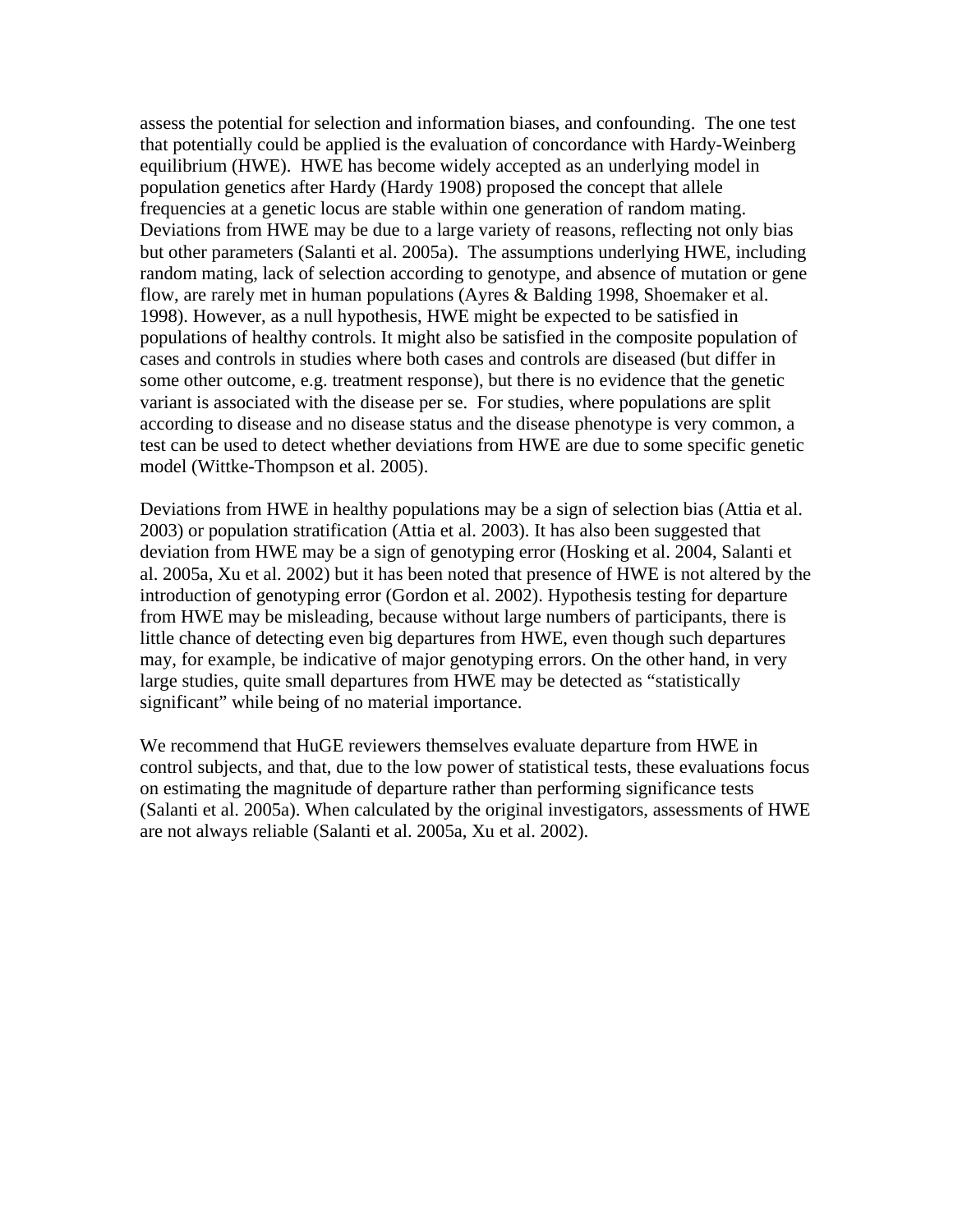# **7. STATISTICAL METHODS**

## **7.1 Meta-analysis**

We strongly encourage quantitative synthesis within HuGE reviews, with a specific focus on examining heterogeneity, rather than automatic production of a combined estimate of effect, which has been criticized as giving 'spurious precision' (Egger et al. 1998). In previous guidance, the use of meta-analysis or pooled analysis as a tool to synthesize evidence has been left to the discretion of the authors of HuGE reviews, in part because of concern about the lack of comparability of study methods and in part because of concern about the validity of meta-analysis of observational studies (Little et al. 2002, Little et al. 2003). However, some have argued that genetic association studies are more closely related to randomized trials than other types of epidemiological study because of 'Mendelian randomization', although there are important caveats (Davey Smith, Ebrahim 2003, Little, Khoury 2003). Meta-analytic methods have highlighted heterogeneity in gene-disease association studies, and investigation of possible causes of this has highlighted the problem of potential biases (Ioannidis 2003, Trikalinos et al. 2004). Given the ever increasing number of studies of gene-disease associations and related interactions (Khoury et al. 2004), there will be enhanced power to explore potential methodological reasons for heterogeneity through meta-regression methods and sensitivity analyses.

Meta-analysis may not be appropriate when there are few and clearly disparate studies or if data on methodology are too limited to allow investigation of heterogeneity. However, compilation of data and transparent presentation are always useful, whether or not a meta-analysis is undertaken.

In view of the controversy about the possible effects of population stratification, ethnic origin group-specific estimates should be presented whenever possible and should be analyzed separately in data syntheses. . Subsequent pooling of results from different groups may be warranted if the estimates of effect appear sufficiently similar.

Results should be extracted for each genotype whenever possible, and analyses based on comparing genotype groups or alleles without any further adjustment for confounding should generally be used. Adjusted estimates of association might be extracted for comparison with analyses based on unadjusted data. Methods for meta-analysis of clinical trials (differences in means; standardised differences in means) are applicable for two-level exposures (e.g. carriers versus non-carriers).

We recommend that, where possible, separate effect estimates for heterozygotes and for homozygotes be presented to allow readers to judge for themselves issues around the likely mode of inheritance and the choice of model. Primary studies would ideally be explicit about what genetic model has been used and why. Sometimes, there may be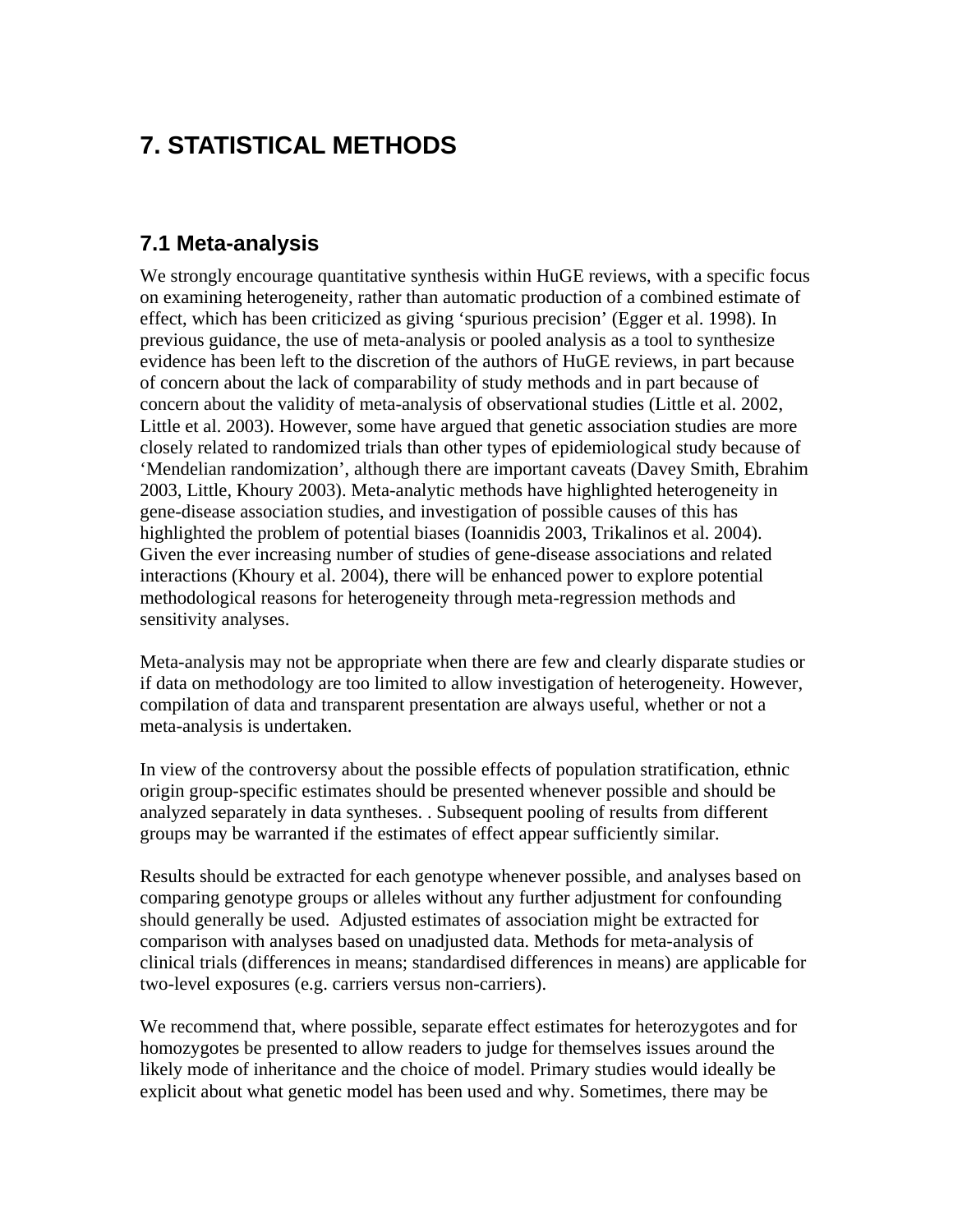strong biological or other rationale for preferring one specific model over others (e.g. when enzyme activity is known to be influenced by specific genotypes or alleles). When no such evidence exists, the options are: (i) a 'genetic model-free' approach (Minelli et al. 2005); (ii) two pair-wise comparisons; (iii) a specific choice of model (dominant, codominant or recessive); (iv) an allele-based analysis (corresponding to co-dominant modelling). Statistical tests based on the first two methods involve two degrees of freedom and make no assumptions about the genetic model. Tests based on the second two involve one degree of freedom (so typically have greater power) but make assumptions about the mode of inheritance. The model proposed in the first study in the literature should be tested in meta-analysis whenever this is clear and not likely to have been selectively reported based on its results, both including and excluding the initial study. Meta-analysts need to make a decision about whether to examine other models. This should not be based on the most favourable result. All comparisons undertaken should be reported.

Assessment of variation in associations across studies (heterogeneity) should be routine (Attia et al. 2003, Lohmueller et al. 2003, Munafo & Flint 2004, Salanti et al. 2005b, Thakkinstian et al. 2004). Statistical tests may be performed, but they are typically underpowered and have been criticised (Higgins & Thompson 2002). Tests might therefore be accompanied by an estimate of among-study variance or an I-squared statistic (Higgins & Thompson 2002), which measures the proportion of variation across studies that is due to genuine differences rather than random error. Sensitivity analyses should be considered to assess the impact of studies susceptible to bias, e.g. small studies, early studies, those with high risk of genotyping error.

It is common to see that the meta-analyses results change in a consistent direction over time, as more data accumulate, suggesting that early studies provide exaggerated estimates of effect, or that initial studies stimulate studies that may be substantially different in design or quality from the initial studies. A plot of studies ordered chronologically may reveal this phenomenon. Meta-regression, cumulative meta-analysis or recursive cumulative meta-analysis (Ioannidis & Lau 2001) might be considered as methods of investigating variations across studies further. Examination should routinely be made of whether the results of the first study(ies) differ from the results of subsequent research (Ioannidis 2003, Trikalinos et al. 2004). The 'Proteus phenomenon', where the first study gives the strongest effect ever observed, and this is immediately followed by a study showing the least strong (most opposite) effect) ever observed has been frequently encountered (Ioannidis & Trikalinos 2005).

As a sensitivity analysis, meta-analyses should also evaluate routinely the impact of deviations from HWE in the constituent studies. There is empirical evidence that some meta-analyses may lose their statistical significance when HWE-violating studies are excluded or when adjustments are made for deviations from HWE (Trikalinos et al. in press). Appropriate methods for adjustments in the presence of HWE deviations are available (Schaid & Jacobsen 1999, Trikalinos et al. in press).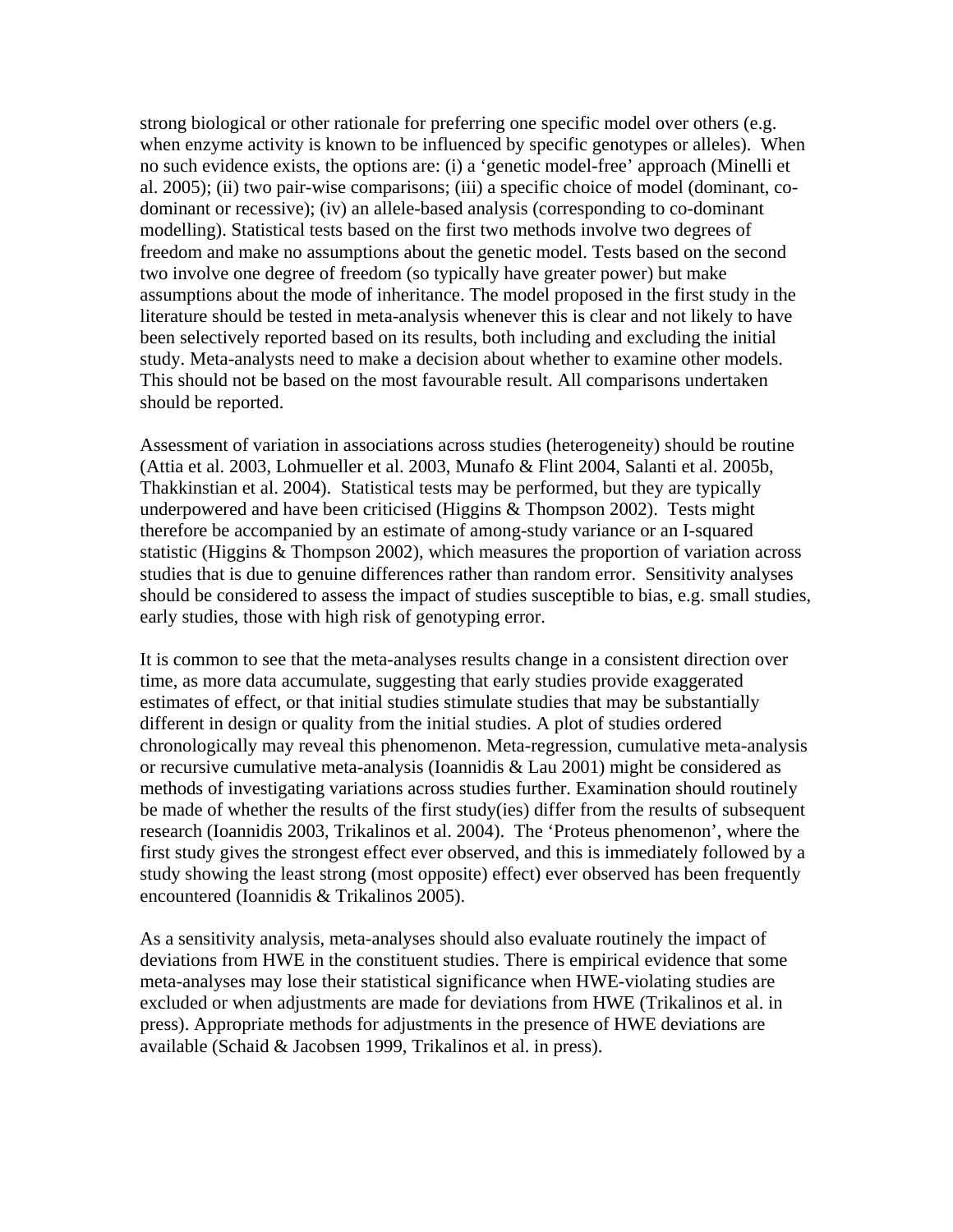# **7.2 Meta-analysis of individual participant data**

Meta-analyses of individual participant data (MIPD) enable considerable flexibility in statistical analysis (see section 3.3). Stratification by original study is always important, otherwise an MIPD may be susceptible to Simpson's paradox and may provide less reliable results than a meta-analysis of group data that respects that data come from different studies. Both fixed and random effects models may still be applied for MIPD, allowing for study effects (Trikalinos & Ioannidis 2001). MIPD may also offer better opportunities to elucidate the causes of heterogeneity among the data sets being combined. It is hoped that the HuGENet<sup>TM</sup> 'network of networks' initiative (Ioannidis et al. 2005) will lead to further guidance on meta-analysis of individual participant data.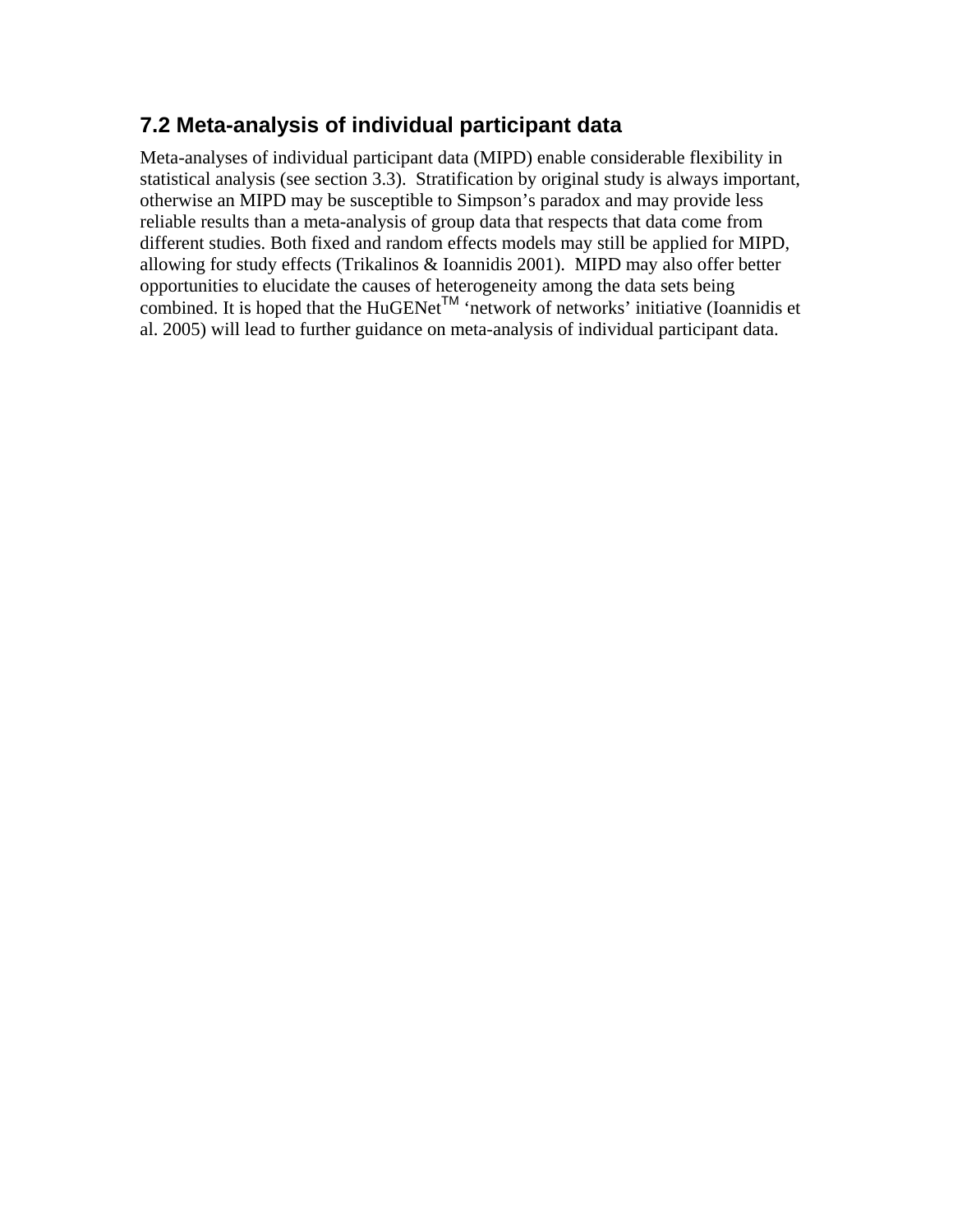# **8. PRESENTING RESULTS**

The magnitude of the association between the allelic variants and clinical outcomes in terms of relative and attributable risks in different populations should be summarized, and comments provided on the quality and methodology of studies.

# **8.1 Presenting individual studies**

The following table provides the suggested information for reporting each gene-disease association study. We recommend that results of individual studies be presented in forest plots, where possible, irrespective of whether a meta-analysis is performed.

*Geographic area in which the study was carried out and, if available, period of recruitment of study subjects.* 

*Case type and number.* The type should include the condition under investigation (so that differences between studies can be identified), the diagnostic procedures and case definition applied, the method of ascertainment (e.g., register, one hospital, several hospitals, family practitioners), age range, and gender distribution. If a nested casecontrol or case cohort design was used, this should be specified.

*Controls (or cohort) type and number.* Sufficient information should be given for the reader to understand whether controls were derived from the population from which cases arose. If matching was used, the matching variables should be specified.

For loci for which there are multiple alleles, the alleles investigated and the baseline (reference) allele for the relative risk estimate should be specified.

It may be helpful to include a column specifying the proportion of controls with the genotype of interest. This is particularly the case when the studies of genotypedisease associations have been carried out in a limited number of geographic areas, or if selection bias is thought to be an issue in the interpretation of the studies

### *Data*

Summary data for each genotype should be provided. For case/control outcomes these typically comprise the number of cases and the number of controls for each of the genotypes. For quantitative traits such as biomarkers, a sample size, mean and standard deviation should typically be presented for each genotype.

*Relative risk and 95 percent confidence interval for the stated comparison.* Data with numbers per genotype should be presented as this enables verification and further analysis*.* When adjustment has been carried out, these should be specified. When no estimate is presented and insufficient data are presented for calculation, but the authors have commented on an association, this should be stated.

For some genotype-disease associations, subgroup analyses have been reported by disease or socio-demographic characteristics. So far, the statistical power of many of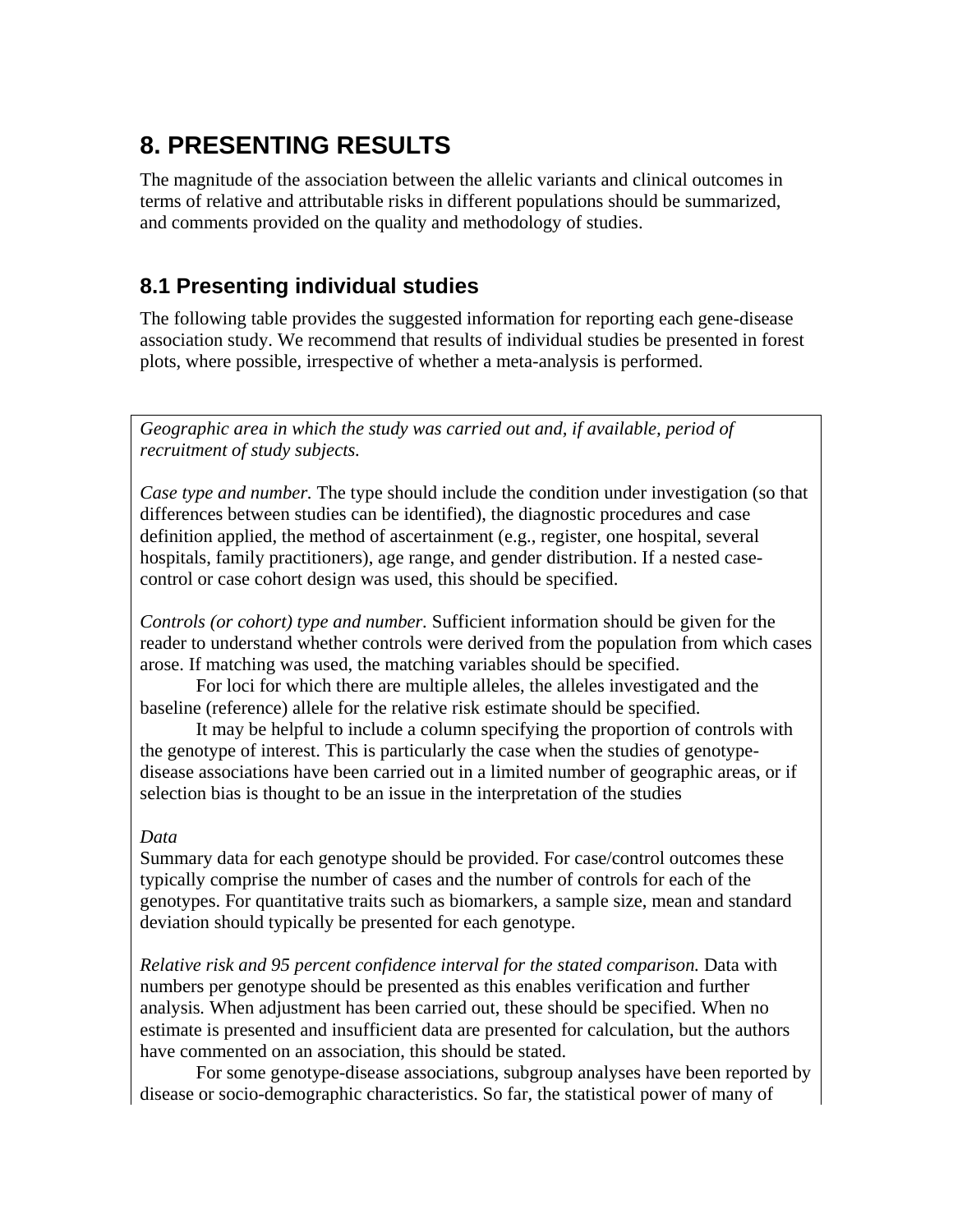these analyses has been low. It may be helpful to include a column indicating what subgroups have been analyzed (e.g., subsite of tumor, tumor histology, age, ethnic group), but usually one should discuss the results in the text rather than trying to summarize all subgroup analyses in a table, unless subgroups form one of the main pre-specified analyses of the systematic review.

*The results of any analysis of possible interaction (effect modification) should be summarized.* When this concerns possible joint effects of genotype and exposure, brief details of the exposure assessment should also be included. Assertions of interaction should be based on P values or confidence intervals for interaction terms and not on comparisons of statistical significance within different subgroups.

*Reference* The in-text reference should be specified in the format already described.

# **8.2 Presenting meta-analyses**

Meta-analyses should usually be presented as forest plots. Multiple subgroup analyses and sensitivity analyses may be conveniently presented as forest plots without including the individual studies.

It will be helpful to summarize the magnitude of association between the allelic variants and various diseases in terms of both relative and attributable risks in different populations. Expressing results from retrospective studies as attributable risks may require external information on disease risks. Comments on the overall quality and methodology of studies should be associated with principal findings from meta-analyses.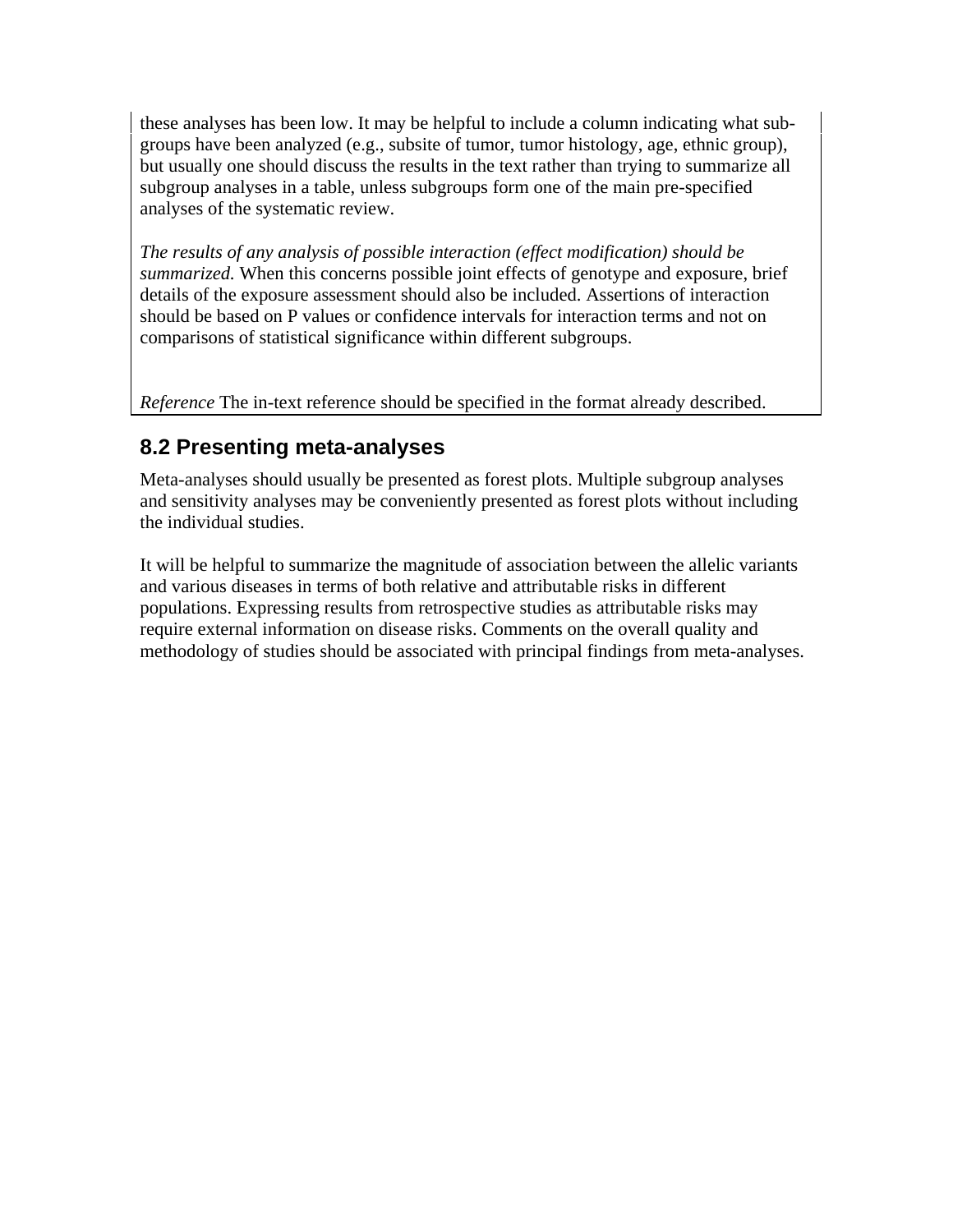# **9. INTERPRETING RESULTS**

For gene-disease associations and related interactions, interpretative issues include the overall quantity and quality of the evidence base (9.1), consideration of possible publication and selective reporting biases (9.2) and application of guidelines for causal inference (9.3). In addition, there is the question of the implications of the results of the review, including any potential public health impact (9.4).

## **9.1 Overall quantity and quality of evidence base**

Results from small or few studies should be interpreted with great caution, as it is common to see dissipation of early claimed effects (Ioannidis et al. 2001a) and early studies have no predictive power for the subsequent picture of the evidence (Trikalinos et al. 2004). It is unclear what would be a sufficient amount of evidence that would lead to high credibility for a gene-disease association. One should note that for relatively rare alleles and genotypes, even large cumulative sample sizes may not represent a lot of evidence. For example, if the genotype of interest occurs in only 1% of the general population, then even in a meta-analysis of 10,000 subjects only about 100 would carry the allele of interest, i.e. evidence would be quite thin despite the deceptively large total sample size, depending on the magnitude of the effect.

Investigators conducting HuGE reviews should also comment on the overall quality and methodology of studies, and the possible effects this would have on the study findings. One should address whether methodological flaws or other potential flaws are strong enough that they may invalidate the magnitude or even the presence of a postulated observed effect.

# **9.2 Publication and selective reporting biases**

Publication bias is the selective publication of studies on the basis of the magnitude and direction of their findings (Stroup  $&$  Thacker 2000). Research with statistically significant results is more likely to be submitted and published than work with null or non-significant results (Easterbrook et al. 1991), and this has led to a preponderance of potentially spurious results in the literature (Begg  $\&$  Berlin 1989). Therefore, publication bias is a potentially serious problem for the integration of evidence on gene-disease associations (Hirschhorn et al. 2002, Ioannidis et al. 2001b), and the problem may be even more prominent for more complex analyses, such as those encountered in relation to gene-environment and gene-gene interactions. In addition to the larger number of potential comparisons implicit in the concept of multiple interacting variables, authors face the problem that large tables of gene-environment interaction estimates are very cumbersome and difficult to assemble in publishable format. This inevitably increases the potential for publication bias.

There is no way to be certain about the presence of publication bias. A funnel plot may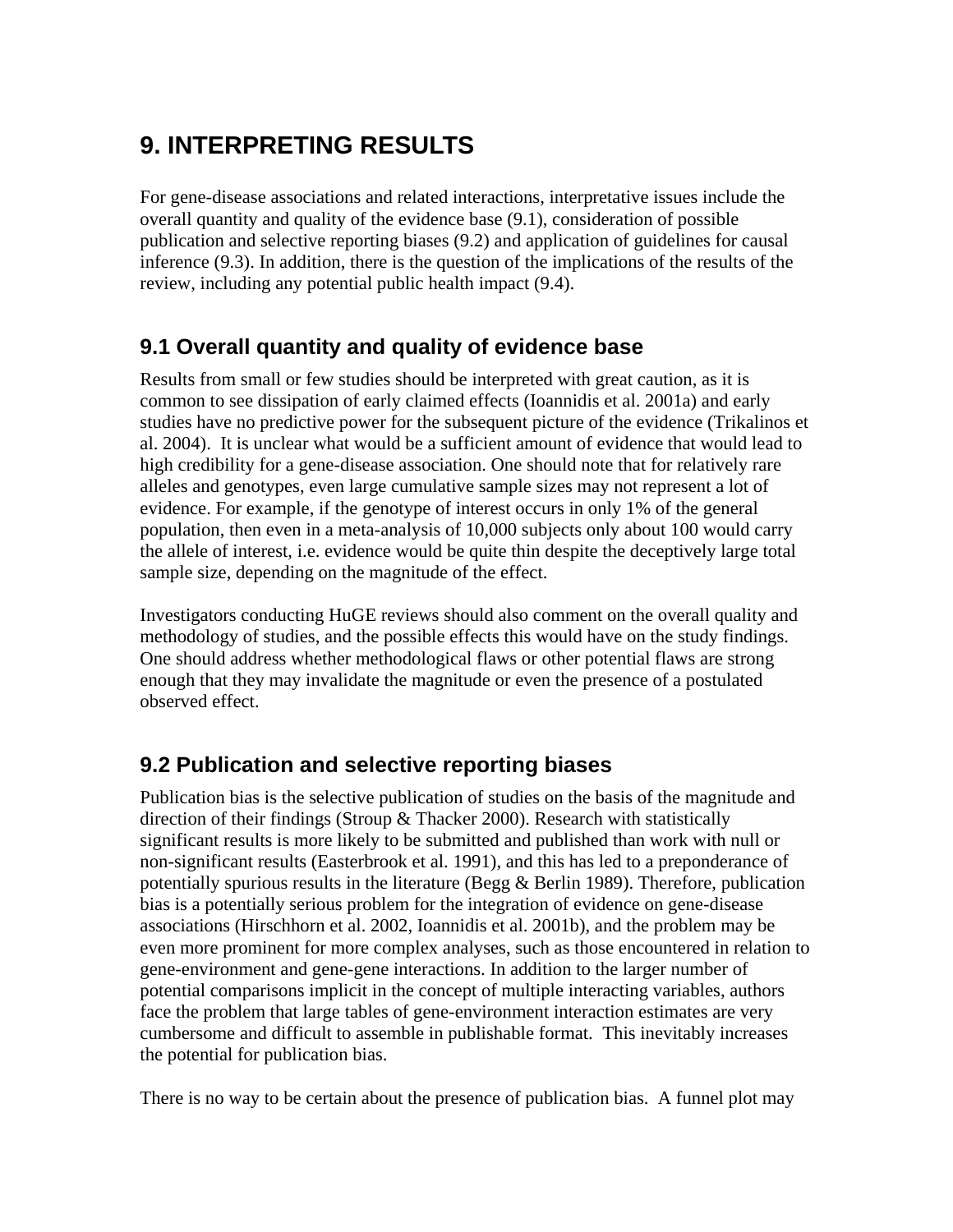be drawn and its asymmetry may be formally assessed using regression or correlation tests (Begg & Mazumdar 1994, Egger et al. 1997). Funnel plots in the absence of formal testing can be very misleading (Terrin et al. 2005) and should be avoided. Even with formal testing, these tests simply evaluate whether small studies give different results from larger studies. This may be due to reporting bias, other biases or genuine heterogeneity, and it may be difficult to determine which is the case. Moreover, these tests are largely underpowered with the typical number of studies included in most metaanalysis. Their performance (sensitivity and specificity) for detection of publication bias is unknown and is likely to be very poor. One of the most common mistakes is to interpret these tests as tests for publication bias (Egger et al. 1997).

In theory, another potential method of identifying publication bias is to search research registries. However, managing research registries on studies of genotype prevalence and gene-disease associations is challenging, because data for each additional allele genotyped would need to be added to the database. It is even more difficult for studies of gene-environment and gene-gene interactions, because of the diversity of joint effects that can be investigated. We propose that registries of studies or investigators through a network of networks, each with a defined structure, might be a feasible method of partially controlling the problem of publication bias in this field (Ioannidis et al. 2005). Analyses based on pre-defined consortia of investigators/teams would bypass the problem of publication bias, even if these consortia do not include all teams working on a specific topic; they would at least be inclusive within their network.

A further issue is the selective reporting of the results of studies. This is likely to be an increasingly important problem with the application of high throughput genotyping methods in gene-disease association studies, and would be expected to increase the prevalence of spurious results. There is empirical evidence of selective reporting of randomised controlled trials. Some evidence is also available in pharmacogenetics (Contopoulos-Ioannidis DG, Alexiou G, Gouvias T, Ioannidis JPA. personal communication). Comparisons of primary outcomes defined in trial protocols and those defined in published articles has shown that the reporting of trial outcomes is frequently incomplete, biased, with statistically significant efficacy outcomes being more likely to be reported that non-significant efficacy outcomes, and inconsistent with protocols (Chan et al. 2004a, Chan et al. 2004b, Chan & Altman 2005). This problem could be addressed at two levels:

 (i) explicit documentation of *a priori* study hypotheses in reporting of primary studies (Little et al. 2002, STROBE Group 2005, von Elm & Egger 2004);

(ii) through maintaining registries of data and sample collections through networks of investigators on specific diseases or pathways (Ioannidis et al. 2005).

## **9.3 Causal inference**

Observed associations may be real or spurious. Real associations may be due to a direct causal variant, to a variant in linkage disequilibrium with a direct causal variant, or to confounding. Spurious associations may be due to chance, bias within studies or bias across studies (reporting bias).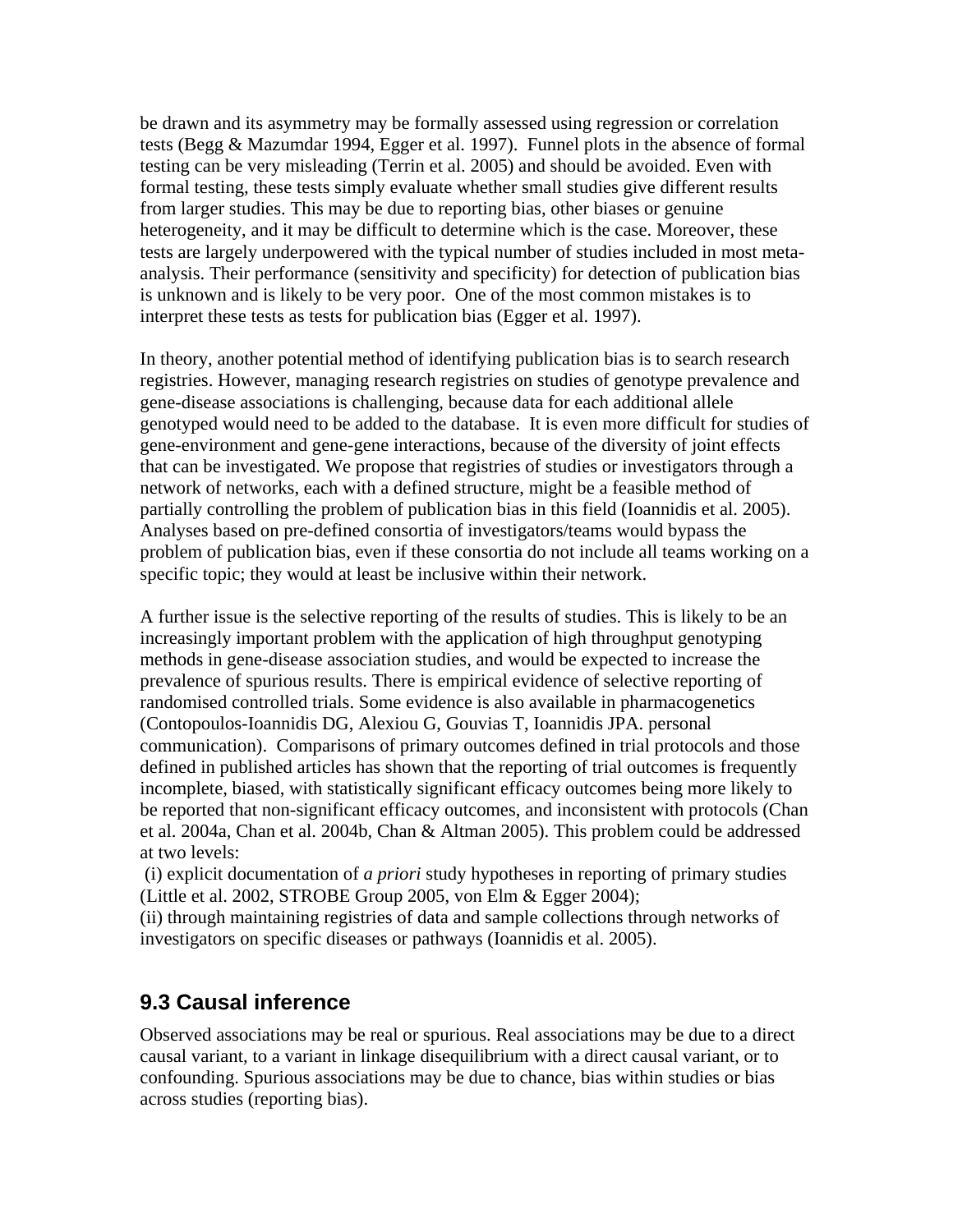### **9.3.1 Linkage disequilibrium**

Linkage disequilibrium is the tendency for the alleles of two separate but already linked loci on the same chromosome to be found together more than would be expected by chance in the general population. In consequence, when an allele at a specific locus appears to be associated with a disease, an issue is whether the allele is causal, or whether the association exists only because the allele is associated with a truly causal allele at another locus. Linkage disequilibrium depends on population history and on the genetic make-up of the founders of that population (Ardlie et al. 2002, Hirschhorn et al. 2002, Salanti et al. 2005b). Linkage disequilibrium varies between populations (Ardlie et al. 2002) and therefore potentially could be a source of heterogeneity between studies of gene-disease associations and related interactions. The use of informative haplotypes considering many gene variants may bypass this problem, although population differences in haplotype structure may persist (Terwilliger et al. 2002).

### **9.3.2 Establishing causality**

The most frequently quoted guidelines for inferring causation from observational studies of associations between exposures and disease were proposed in the 1960s (Hill 1965, Surgeon General (Advisory Committee) 1964). In a review of the application of these guidelines in cancer epidemiology, consistency, strength of association, dose-response and biologic plausibility were the most frequently used, in descending order (Weed  $\&$ Gorelic 1996). In the literature on epidemiologic methods, the most often mentioned guidelines are, in descending order, strength of association, temporality, consistency, biologic plausibility, dose-response and specificity (Potischman & Weed 1999).

In the literature on gene-disease associations, consistency (replication) has received the greatest emphasis (Hirschhorn et al. 2002, Ioannidis et al. 2001b, Lohmueller et al. 2003). In regard to strength of association, the relative risks for common diseases associated with most of the genetic variants at single loci so far observed have been low. Apart from methodological factors, the strength of association also is not a biologically consistent feature but rather a characteristic that depends on the relative prevalence of other causes (Rothman 1986) In regard to temporality, germline variants obviously must be present before a disease occurs. However the timing of gene expression may not be known. For example, this may be important in the interpretation of associations between infant genotype and congenital anomalies, as some enzyme systems do not appear to be expressed in the developing fetus.

Data on gene-function and on the tissue(s) in which a gene is expressed is relevant to consideration of dose-response and specificity. Considerable importance is being accorded by many commentators to biologic data, including data on gene-function and mechanisms, in making causal inference about gene-disease associations (Cloninger 2002, Glazier et al. 2002, Harrison & Owen 2003, Nature Genetics 2001, Page et al. 2003, Rebbeck et al. 2004, Weiss & Terwilliger 2000). Weed (1997) noted that consideration of biologic plausibility bridges the gap between epidemiologic evidence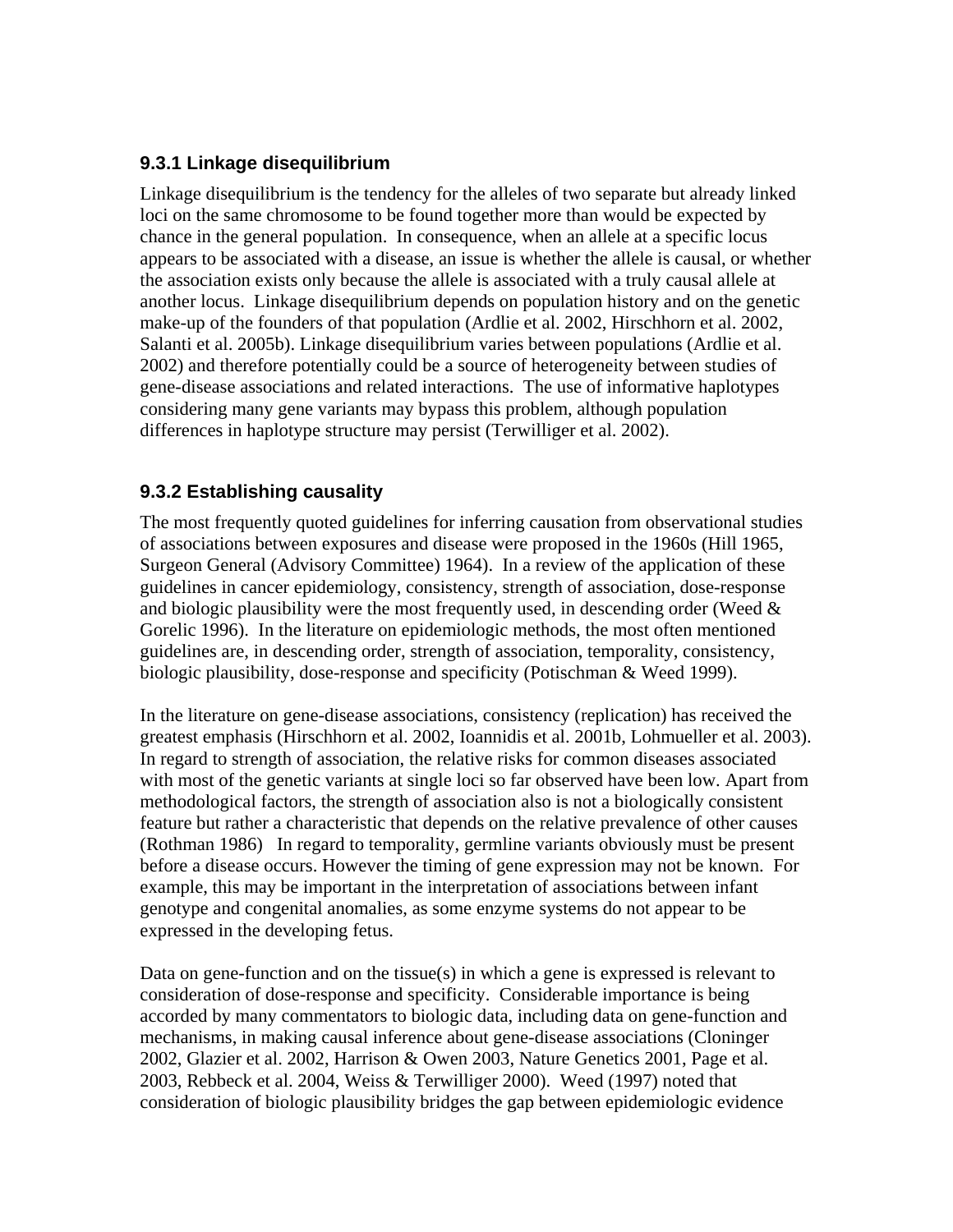and diverse forms of biologic evidence, and that it was likely to become increasingly important in causal assessments as molecular epidemiology permits more precise measurements of intracellular causal effects (further comment in section on use of biologic measures as data in epidemiologic studies). On the other hand, there has been concern that some form of mechanistic evidence might be identified and used selectively to reinforce an assertion of causality. Cardon & Bell (2001) note that a biologic argument can be constructed for virtually any associated allele because of the 'relative paucity of current understanding of the mechanisms of action of complex trait loci'. While candidate gene studies are often based on some biological knowledge of the candidate gene, genome-wide linkage and association studies initially identify variants without regard to biological function. However, the absence of mechanistic evidence, or evidence of high quality, would not exclude concluding that an association was causal, if other guidelines for causation were satisfied. As knowledge of the genome is not complete, biological plausibility may not be apparent (Begg 2005, Page et al. 2003, Pharoah et al. 2005; Ioannidis JPA & Kavvoura FK, personal communication).

## **9.4 Potential public health impact and other implications of results**

### **9.4.1 Laboratory tests**

If data are available, the sensitivity, specificity, and positive and negative predictive values (including 95 percent confidence intervals) of different tests available for the gene(s), including biochemical, molecular, and other tests in different populations should be summarized, as well as the type of study subjects in which the analytic or clinical validity of the tests were investigated.

### **9.4.2 Population testing**

Population-specific data on the magnitude and determinants of testing for allelic variants of the gene(s) and the impact of testing on public health (morbidity, mortality, disability), including policy statements, recommendations, and legislation (including mention of available interventions) should be summarized. This section should summarize the quality of evidence regarding population testing and any associated intervention that might affect the relation between the gene and the disease.

### **9.4.3 Other potential public health applications**

Potential public health applications of human genome epidemiologic information on the variants of the gene(s), e.g. setting permissible exposure thresholds, including quality of information should be summarized.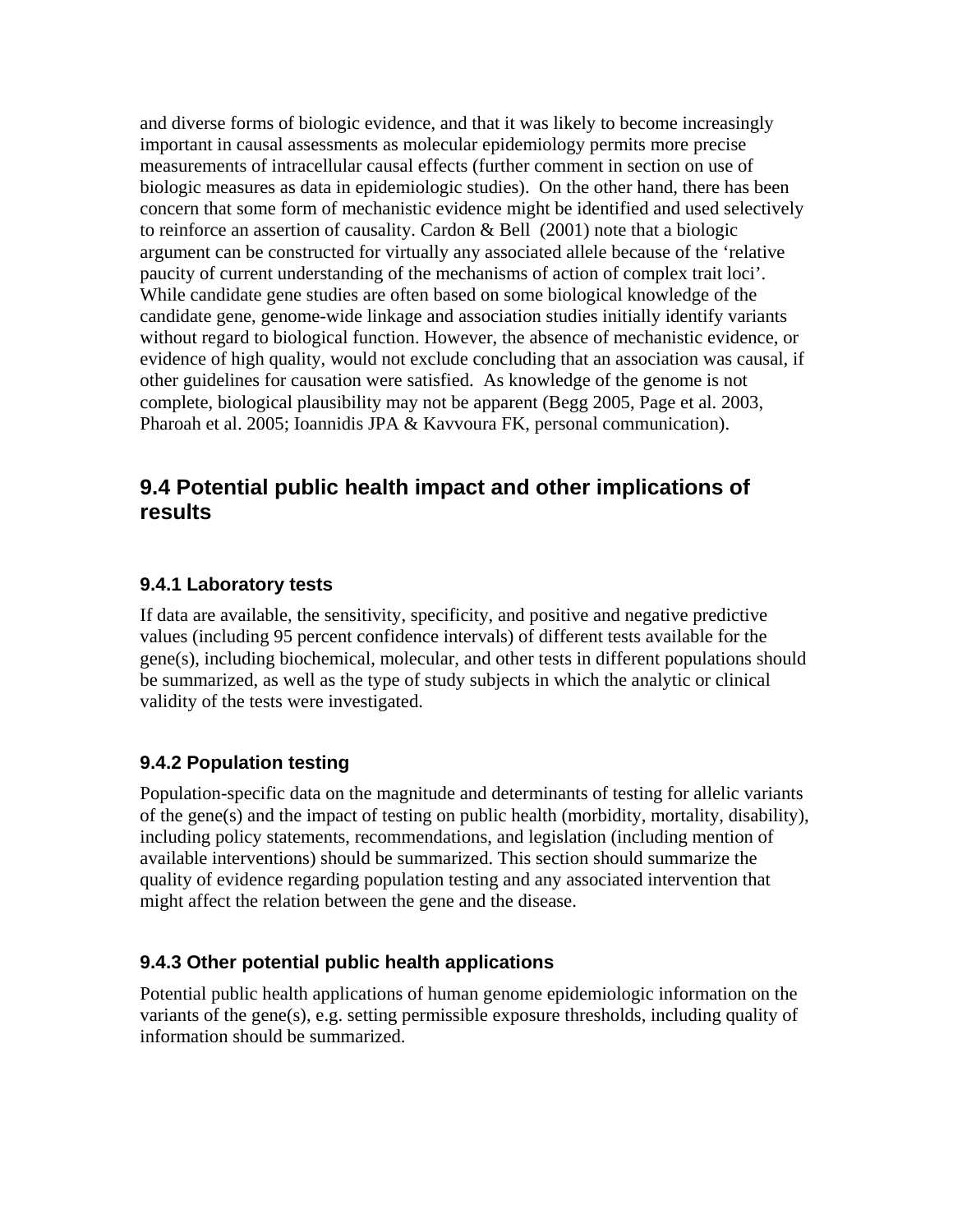## **9.4.4 Implications for our understanding of disease**

### **9.4.5 Implications for research**

Strengths and gaps in the evidence base regarding the public health implications of human gene variants should be identified. Recommendations should be made to stimulate research to fill the gaps.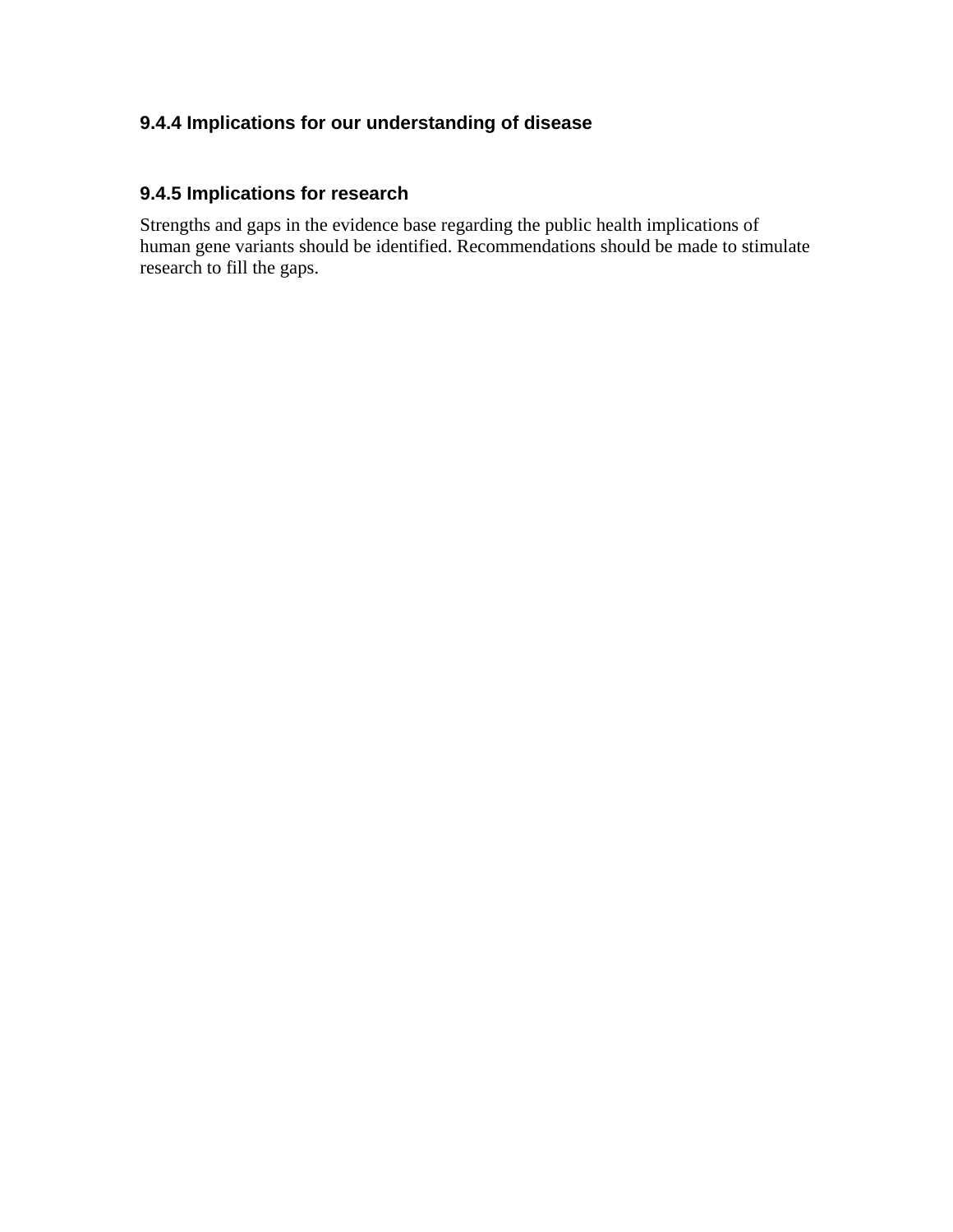# **Appendix A. HuGE PREVALENCE REVIEWS**

# **A.1 General format**

### **Cover sheet**

Title, whether new or update, contact details

### **Abstract**

Provide a one-page structured synopsis of the issues discussed in the items below with a brief statement on each of these items. Supply keywords, including the name(s) of the gene(s), the name(s) of the disease(s) or disorder(s), and the word 'epidemiology'.

### **Background**

### *Gene(s)*

Identify the gene(s) being reviewed and provide a brief review of chromosome location, gene product, and function, if known.

### *Gene variants*

List known allelic variants with effects on gene product if known.

### *Disease(s) or other outcomes*

This section is optional for HuGE prevalence reviews; systematic review on this aspect is not required.

Identify the disease(s) or other outcome(s) with which the Gene(s) is/are believed to be associated. Briefly summarize the descriptive epidemiology and confirmed and suspected risk factors (including other genes).

### *Objectives*

Succinct summary of objectives of the current review.

### **Methods**

### *Selection criteria*

State the gene(s), gene variant(s), types of populations and types of study eligible for inclusion in the review.

### *Identifying studies*

Describe the methods used to identify relevant papers and/or other sources of information, including all electronic databases searched and the periods for which they were searched. Brief details of any hand searches should be given.

### *Data collection and analysis*

Describe the methods for: selection of studies; data extraction; any tools used for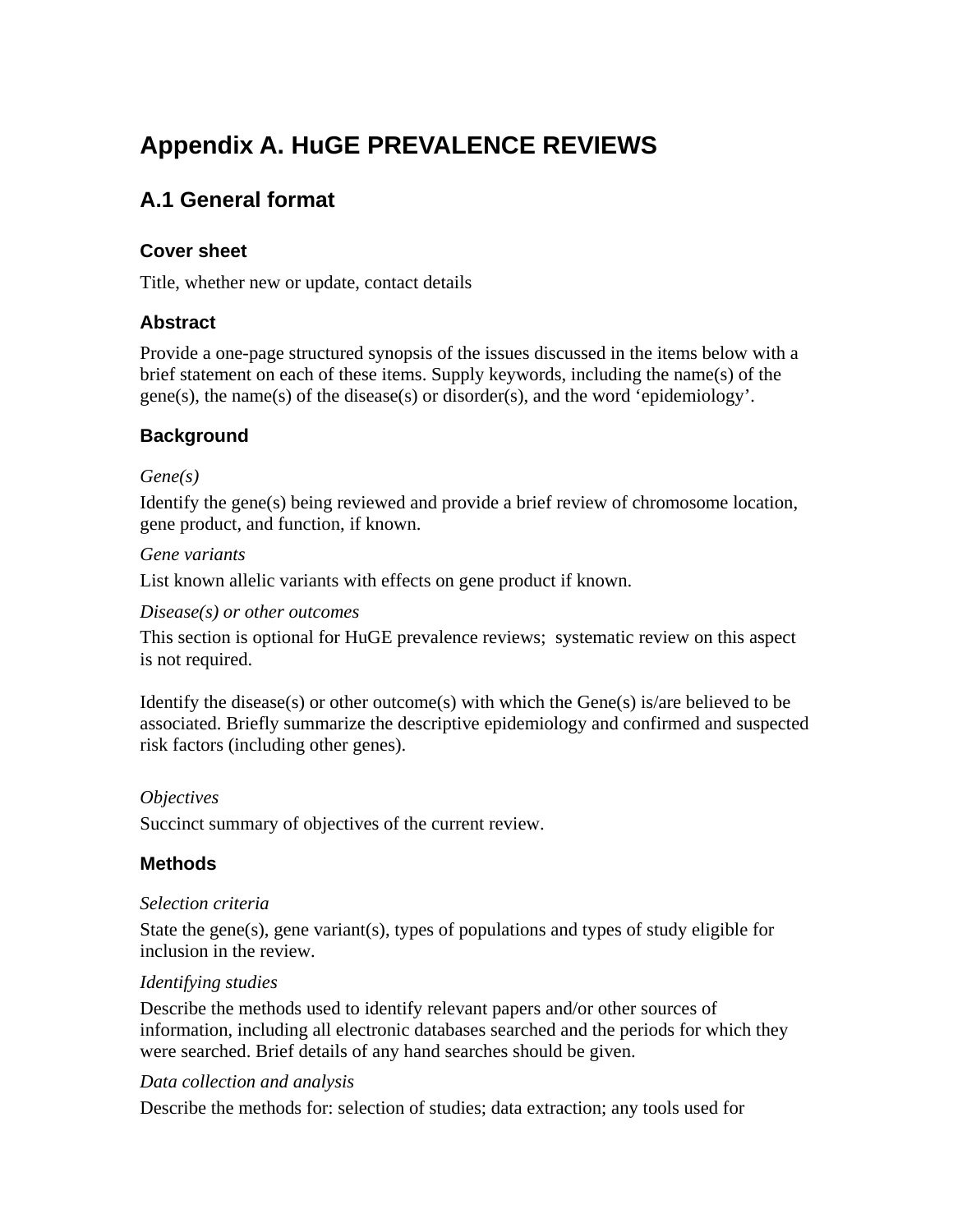assessing risk of bias; any methods to combine findings across studies (meta-analysis).

### **Results**

### *Included studies*

Include a table providing basic details of the included studies (location, date, types of participants. Ideally should include links to the proposed HuGENet™ 'registry of platforms'.

### *Prevalences*

Summarize the prevalences in a table, providing numbers are percentages for each genotype where available, along with allele frequencies. Comment on the quality and methodology of studies.

### **Discussion**

### *Main findings*

Summarise the main findings of the review.

### *Limitations of the review*

Discuss concerns over completeness of information, validity of individual studies, reporting bias.

### **Conclusions and recommendations for research**

Strengths and gaps in the evidence base regarding the prevalence of human gene variants in different populations should be identified. Recommendations should be made to stimulate research to fill the gaps.

### **Potential conflicts of interest**

Any potential conflict of interest that might influence the judgments of reviewers should be noted (see 2.2). If none, this should be stated explicitly.

### **References**

### **Internet sites**

Include relevant links to various genetics databases, online resources, educational materials, consensus statements, policy statements, and support groups.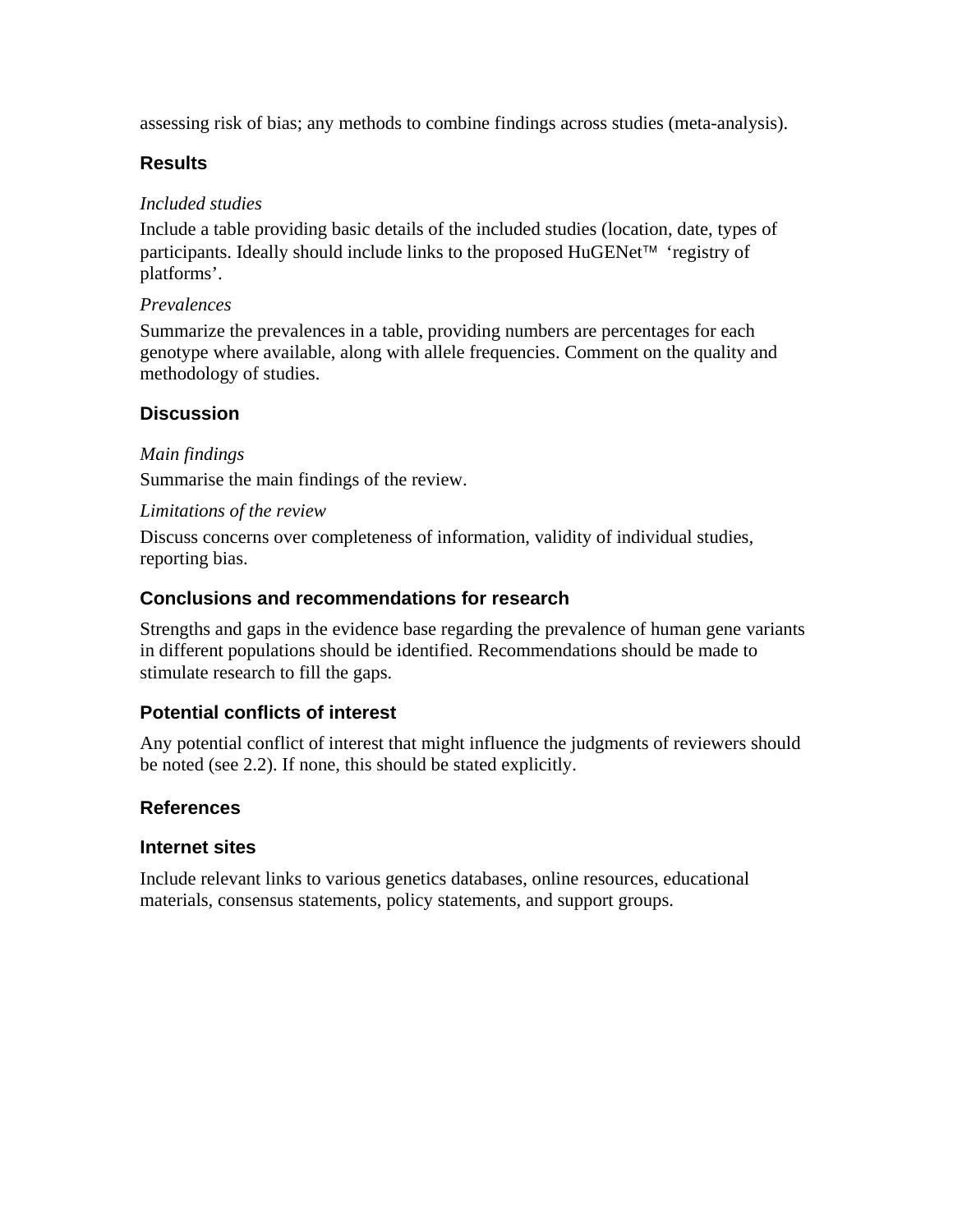# **A.2 Brief protocol for a prevalence review**

### **Cover sheet**

Title, type of review (prevalence review), contact details

### **Background**

Indicate potential importance of the gene/gene variant to public health (or understanding of aetiology/pathogenesis). Briefly explain rationale for the type of review to be undertaken. State objectives of the review.

### **Methods**

### *Selection criteria*

State the gene(s), gene variant(s), types of populations and types of study to be included in the review.

### *Identifying studies*

Describe the proposed methods for identifying relevant papers and/or other sources of information.

### *Data collection and analysis*

Outline the proposed methods for: selection of studies; data extraction; any tools used for assessing risk of bias. Indicate whether pooled analysis or meta-analysis is planned.

### **Potential conflicts of interest**

Any potential conflict of interest that might influence the judgments of authors should be noted (see 2.2). If none, this should be stated explicitly.

# **A.3 Presenting results**

Summarize known information on the frequency of homozygosity and heterozygosity of these variants in different populations and ethnic groups. The summary of variation in genotype frequency should include a table and a commentary on this in the text. The date of preparation of the table should be indicated in a footnote on each page. It is recommended that the following information be included:

*Geographic area in which the study was carried out.* Provide a brief description of how the subjects whose genotypes were determined were sampled, e.g., subjects selected randomly from a population-based sampling frame, blood donors, hospitalized subjects (give reasons). When possible, the description should include the mean age (standard deviation) or age range and the distribution by gender. If the subjects were controls from a case-control study, the disease under investigation and any matching criteria should be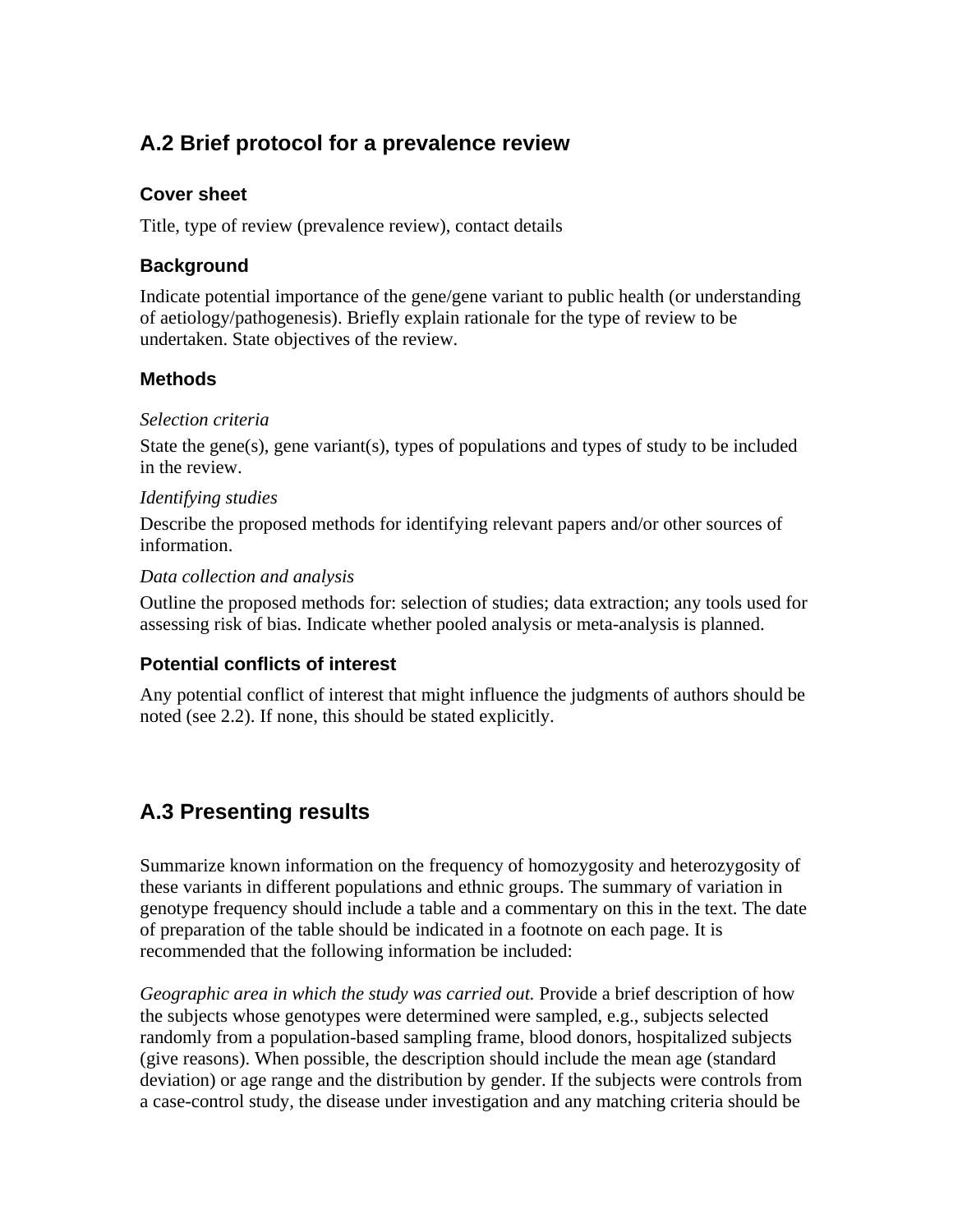specified (e.g., subjects matched to lung cancer patients on age, sex, and smoking history). When relevant, the ethnic group should be specified.

If genotyping in a substantial proportion of studies was inferred on the basis of phenotypic tests, these studies should be grouped in a specific section of the table. If more than one type of test was used, a column should be used to indicate the type of test used in the study.

*Number of subjects whose genotypes were determined.* When there are multiple alleles, those tested for should be specified.

*Allele and/or genotype frequency, with 95 percent confidence interval.* Presenting allele frequencies cuts all the amount of genotypic information that should be presented, especially for multi allelic systems.

Presenting genotype frequencies enables allele frequencies to be calculated, whereas genotype frequencies cannot be calculated if only allele frequencies are presented. Information on genotype may be useful when there is information on the functional effects of genotypes.

*Reference* The in-text reference should be specified in the following format: single author—last name, year of publication (reference number); two authors—last name 1 and last name 2, year of publication (reference number); more than two authors—last name et al., year of publication (reference number).

It is suggested that order of the articles reviewed be first by continent or major geographic area (e.g., Americas, Africa, Asia, Europe, Oceania) and then alphabetically by location within country (multicentre studies and studies in which the location within the country is not specified first). This order makes it relatively easy to see sequential publications relating to the same population.

# **A.4 Interpretation**

### **A.4.1 Publication and selective reporting biases**

With regard to the population prevalence of genetic variants, a potential source of data is control series from case-control studies. However, if there were publication or reporting bias in favor of positive associations between specific genetic variants and disease, it is possible that genotype frequencies in the general population would be under-estimated.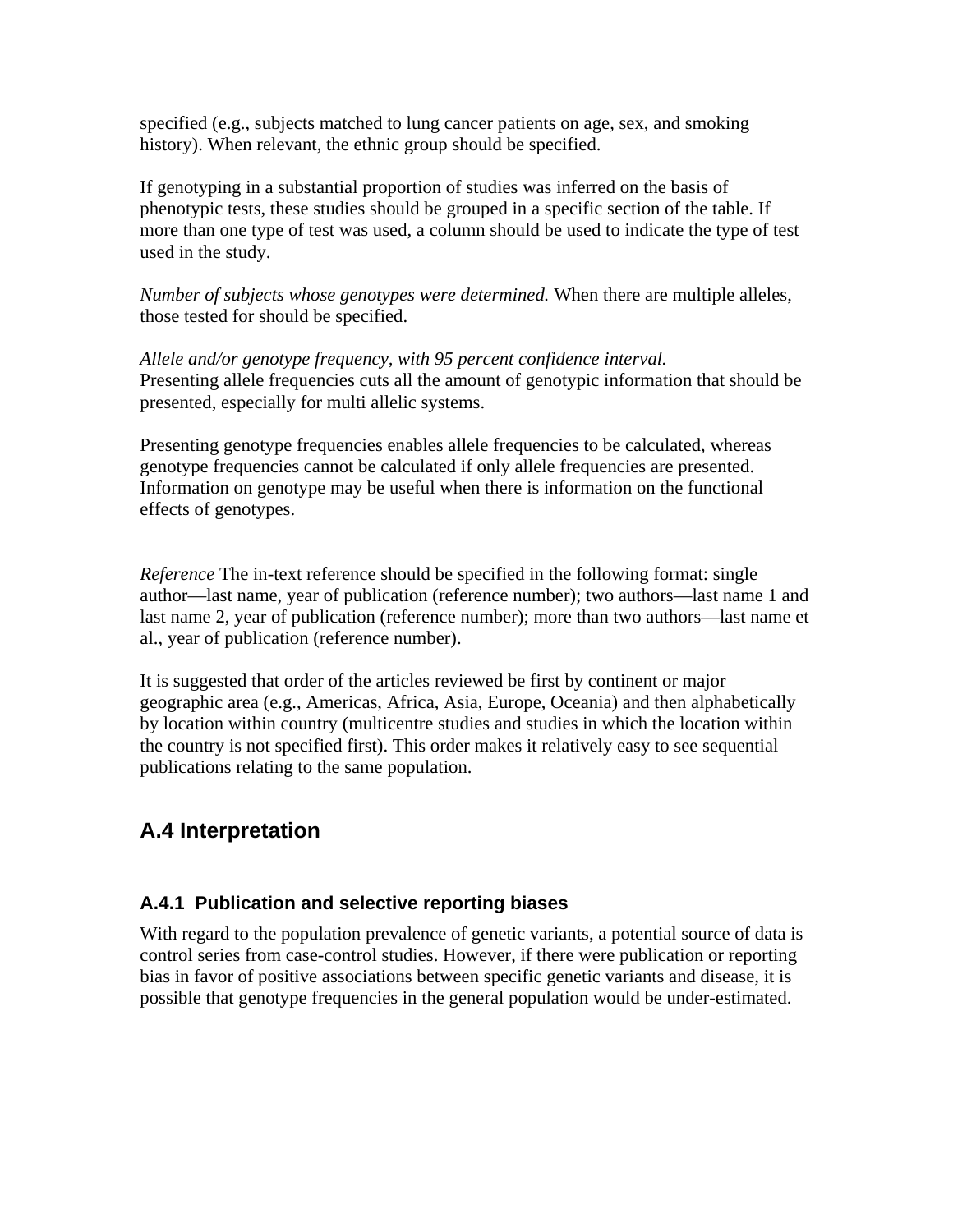# **Appendix B. FULL HuGE REVIEWS**

### **Cover sheet**

Title, whether new or update, contact details

### **Abstract**

Provide a structured synopsis of the issues discussed in the items below with a brief statement on each of these items. Supply keywords, including the name(s) of the gene(s), the name(s) of the disease(s) or disorder(s), and the word 'epidemiology'.

## **Gene(s)**

Identify the gene(s) being reviewed and provide a brief review of chromosome location, gene product, and function (with a description of the source of knowledge, e.g. the type of studies generated the data), if known.

### **Gene variants**

List known allelic variants with effects on function (with a description of the source of knowledge, e.g. the type of studies generated the data), if known.

### **Gene variant frequency**

Investigators conducting HuGE reviews should decide on the extent of detail that is appropriate for the evaluation of gene variant frequency data.

Summarize known information on the frequency of homozygosity and heterozygosity of these variants in different populations and ethnic groups. If a prevalence review exists, summarise its findings. If a prevalence review does not exist, briefly overview the available data with some key references.

When information on genotype frequencies in control subjects is combined, e.g. in order to calculate attributable fractions, control frequencies should be estimated within ethnic groups.

### **Disease(s) or other outcomes**

Identify the disease(s) or other outcome(s) with which the Gene(s) is/are associated. Briefly summarize the descriptive epidemiology and confirmed and suspected risk factors (including other genes).

## **Associations**

Summarize the magnitude of the association between the allelic variants and various diseases in terms of absolute, relative, and attributable risks in different populations. Comment on the quality and methodology of studies (further details, section 8.2).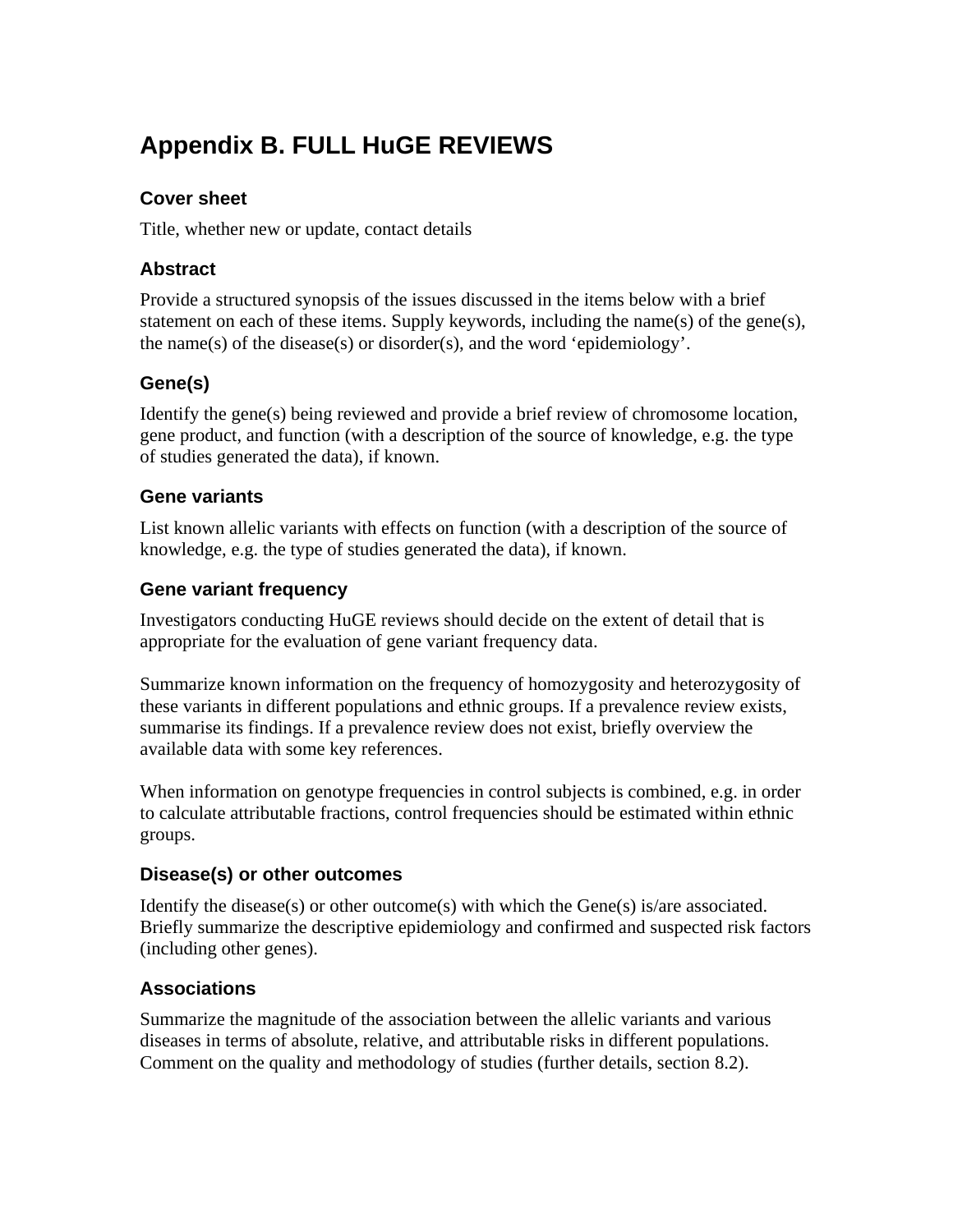### **Interactions**

Discuss whether the allelic variants interact with any of the known risk factors for the disease, including other genes and environmental factors. Summarize the magnitude of such interactions.

### **Laboratory tests**

If data available, summarize the sensitivity, specificity, and positive and negative predictive values (including 95 percent confidence intervals) of different tests available for the gene(s), including biochemical, molecular, and other tests in different populations.

Summarize the type of study subjects in which the analytic or clinical validity of the tests were investigated.

### **Population testing**

Summarize population-specific data on the magnitude and determinants of testing for allelic variants of the gene(s) and the impact of testing on public health (morbidity, mortality, disability), including policy statements, recommendations, and legislation (including mention of available interventions). This section should summarize the quality of evidence regarding population testing and any associated intervention that might affect the relation between the gene and the disease.

### **Other potential public health applications**

Summarize potential public health applications of human genome epidemiologic information on the variants of the gene(s), e.g. setting permissible exposure thresholds, including quality of information.

### **Conclusions and recommendations for research**

Strengths and gaps in the evidence base regarding the public health implications of human gene variants should be identified. Recommendations should be made to stimulate research to fill the gaps.

### **Potential conflicts of interest**

Any potential conflict of interest that might influence the judgments of reviewers should be noted (see 2.2). If none, this should be stated explicitly.

### **References (according to journal format)**

### **Internet sites**

Include relevant links to various genetics databases, online resources, educational materials, consensus statements, policy statements, and support groups.

### **Appendix: Methods**

The methods used to identify, select, appraise and synthesize evidence should be summarized in an Appendix. This should refer to any HuGE association reviews and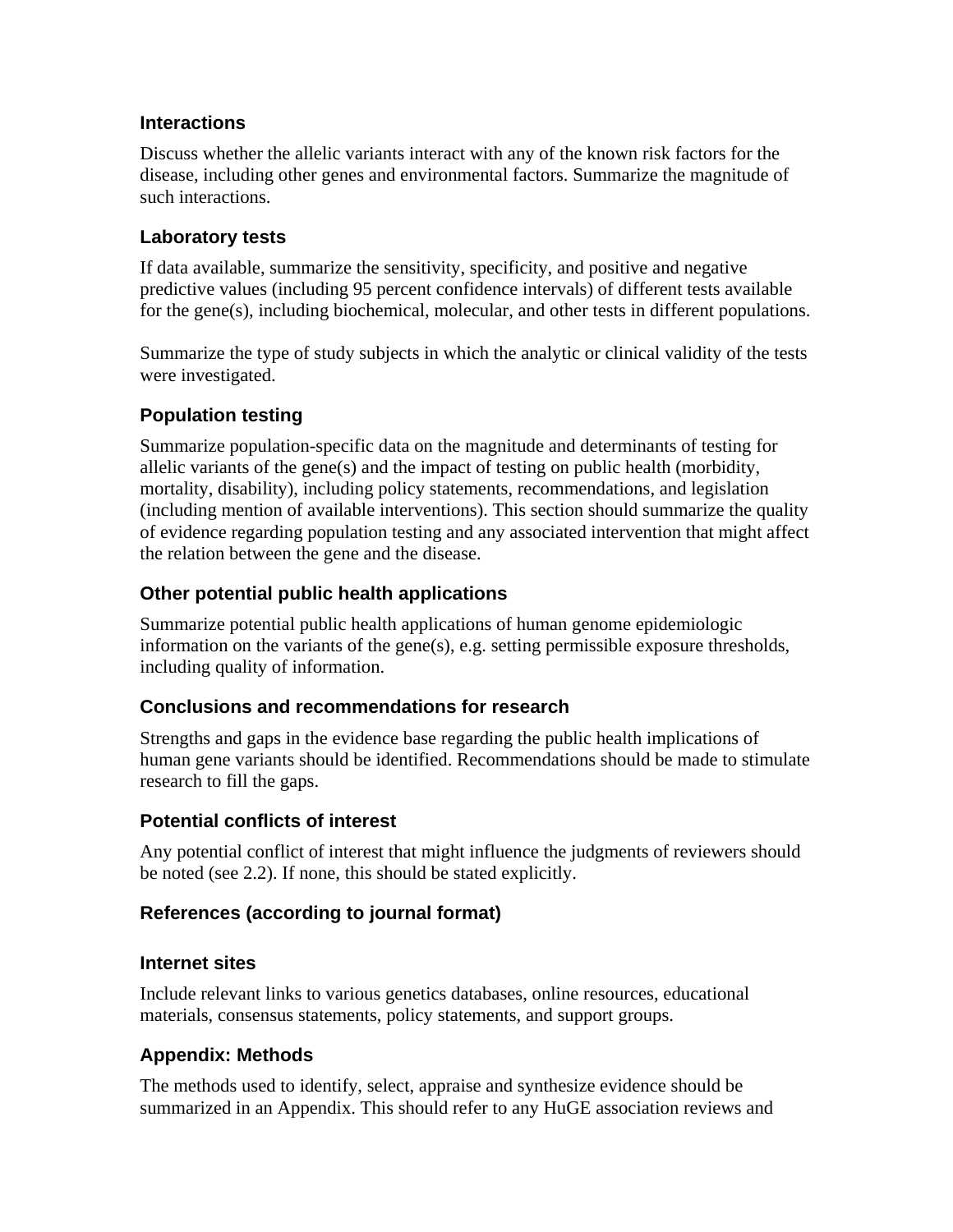prevalence reviews on which the full review is based.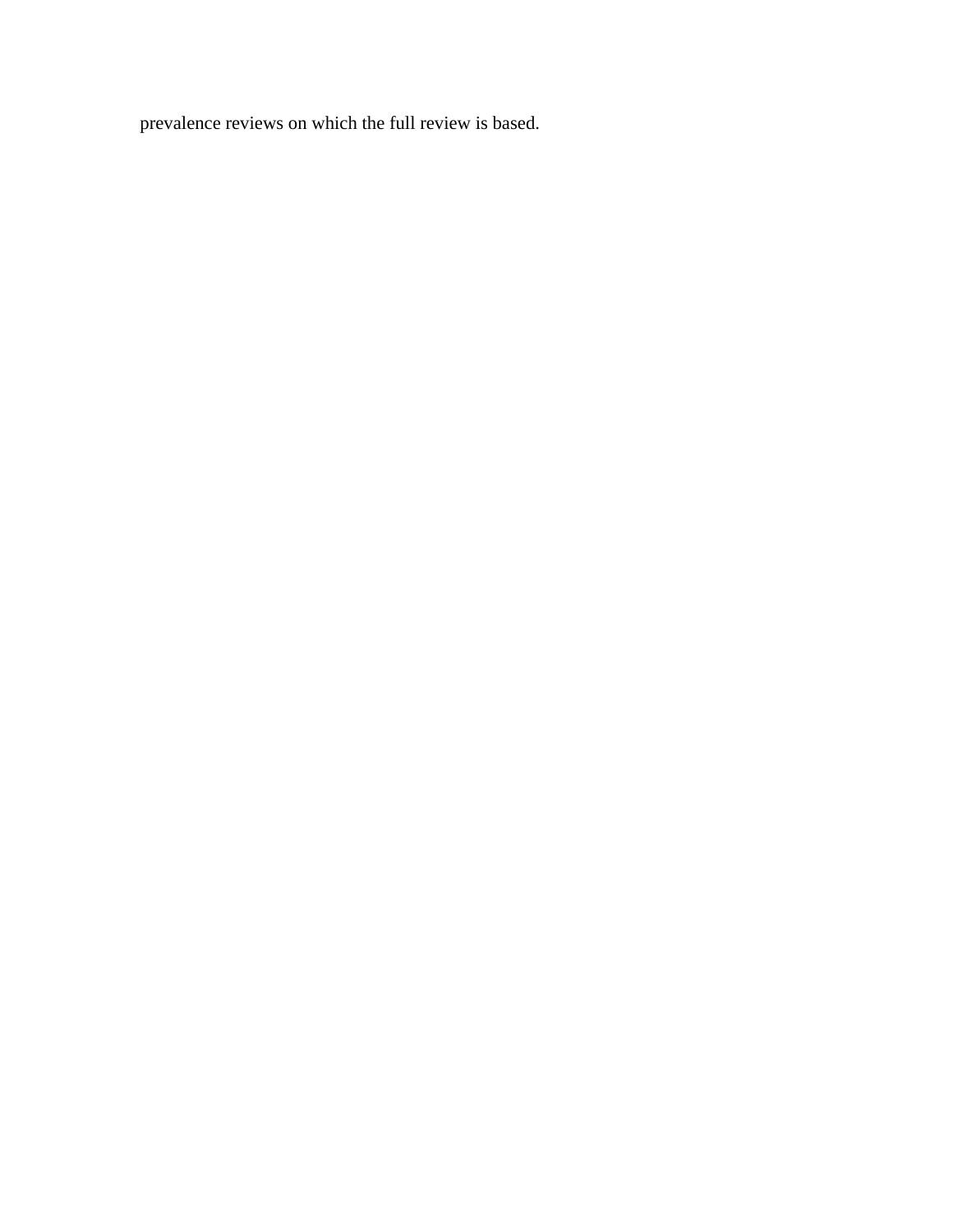# **References**

- Akey, J.M., Zhang, K., Xiong, M., Doris, P. & Jin, L. 2001, "The effect that genotyping errors have on the robustness of common linkage-disequilibrium measures", *American Journal of Human Genetics,* vol. 68, no. 6, pp. 1447-1456.
- Altman, D.G., Schulz, K.F., Moher, D., Egger, M., Davidoff, F., Elbourne, D., Gotzsche, P.C., Lang, T. & CONSORT GROUP (Consolidated Standards of Reporting Trials). 2001, "The revised CONSORT statement for reporting randomized trials: explanation and elaboration", *Annals of Internal Medicine,* vol. 134, no. 8, pp. 663- 694.
- Ardlie, K.G., Kruglyak, L. & Seielstad, M. 2002, "Patterns of linkage disequilibrium in the human genome", *Nat Rev Genet,* vol. 3, no. 4, pp. 299-309.
- Attia, J., Thakkinstian, A. & D'Este, C. 2003, "Meta-analyses of molecular association studies: methodologic lessons for genetic epidemiology", *Journal of clinical epidemiology,* vol. 56, no. 4, pp. 297-303.
- Ayres, K.L., Balding, D.J. 1998, "Measuring departures from Hardy-Weinberg: a Markov chain Monte Carlo method for estimating the inbreeding coefficient", *Heredity,* vol. 80 ( Pt 6), no. Pt 6, pp. 769-777.
- Begg, C.B. 2005, "Reflections on publication criteria for genetic association studies", *Cancer epidemiology, biomarkers & prevention,* vol. 14, no. 6, pp. 1364-1365.
- Begg, C.B., Berlin, J.A. 1989, "Publication bias and dissemination of clinical research", *Journal of the National Cancer Institute,* vol. 81, no. 2, pp. 107-115.
- Begg, C.B., Mazumdar, M. 1994, "Operating characteristics of a rank correlation test for publication bias", *Biometrics,* vol. 50, pp. 1088-1101.
- Benson, K., Hartz, A.J. 2000, "A comparison of observational studies and randomized, controlled trials", *New England Journal of Medicine,* vol. 342, no. 25, pp. 1878- 1886.
- Berlin, J.A., Colditz, G.A. 1990, "A meta-analysis of physical activity in the prevention of coronary heart disease", *American Journal of Epidemiology,* vol. 132, pp. 612- 628.
- Bossuyt, P.M., Reitsma, J.B., Bruns, D.E., Gatsonis, C.A., Glasziou, P.P., Irwig, L.M., Lijmer, J.G., Moher, D., Rennie, D., de Vet, H.C. & Standards for Reporting of Diagnostic Accuracy Group. 2003, "Towards complete and accurate reporting of studies of diagnostic accuracy: The STARD Initiative", *Annals of Internal Medicine,*  vol. 138, no. 1, pp. 40-44.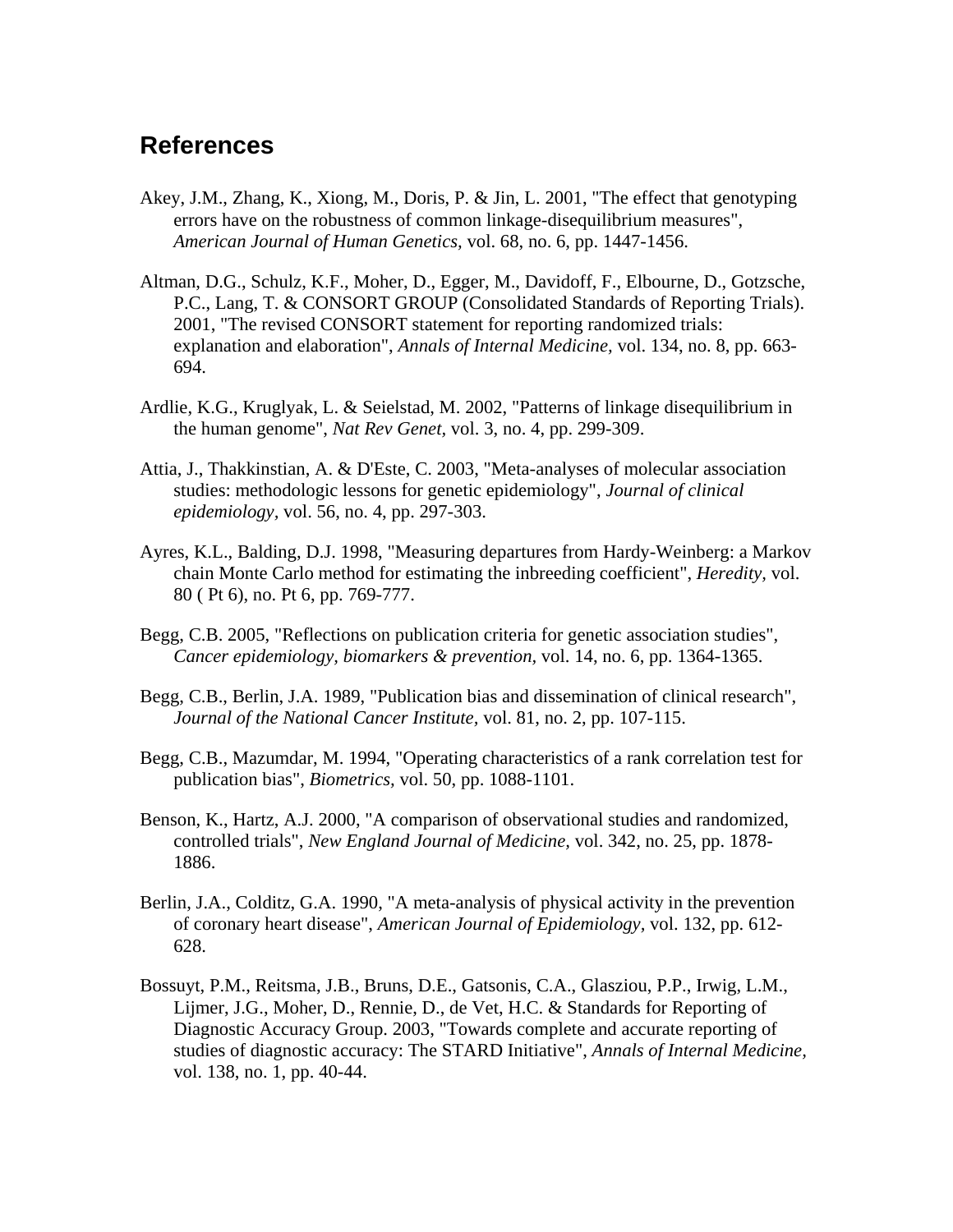- Botto, L., Yang, Q. 2000, "5, 10-Methylenetetrahydrofolate Reductase Gene Variants and Congenital Anomalies: A HuGE Review", *American Journal of Epidemiology,* vol. 151, no. 9, pp. 862-877.
- Breslow, N. & Day, N. 1980, *Statistical Methods in Cancer Research. Volume 1. The Analysis of Case-Control Studies*, IARC, Lyon.
- Brockton, N., Little, J., Sharp, L. & Cotton, S.C. 2000, "N-acetyltransferase polymorphisms and colorectal cancer: a review", *American Journal of Epidemiology,*  vol. 151, no. 9, pp. 846-861.
- Brockton, N.T. 2002, *Genetic polymorphisms in folate and xenobiotic metabolism and susceptibility to colorectal cancer*, PhD thesis, University of Aberdeen.
- Burdett, S., Stewart, L.A. & Tierney, J.F. 2003, "Publication bias and meta-analyses: a practical example", *International Journal of Technology Assessment in Health Care,*  vol. 19, no. 1, pp. 129-134.
- Cardon, L.R., Bell, J.I. 2001, "Association study designs for complex diseases", *Nat Rev Genet,* vol. 2, no. 2, pp. 91-99.
- Cardon, L.R., Palmer, L.J. 2003, "Population stratification and spurious allelic association", *Lancet,* vol. 361, no. 9357, pp. 598-604.
- Chan, A.W., Altman, D.G. 2005, "Identifying outcome reporting bias in randomised trials on PubMed: review of publications and survey of authors", *BMJ,* vol. 330, no. 7494, pp. 753.
- Chan, A.W., Hrobjartsson, A., Haahr, M.T., Gotzsche, P.C. & Altman, D.G. 2004a, "Empirical evidence for selective reporting of outcomes in randomized trials: comparison of protocols to published articles", *JAMA,* vol. 291, no. 20, pp. 2457- 2465.
- Chan, A.W., Krleza-Jeric, K., Schmid, I. & Altman, D.G. 2004b, "Outcome reporting bias in randomized trials funded by the Canadian Institutes of Health Research", *CMAJ : Canadian Medical Association journal = journal de l'Association medicale canadienne,* vol. 171, no. 7, pp. 735-740.
- Chenevix-Trench, G., Young, J., Coggan, M. & Board, P. 1995, "Glutathione Stransferase M1 and T1 polymorphisms: susceptibility to colon cancer and age of onset", *Carcinogenesis,* vol. 16, no. 7, pp. 1655-1657.
- Clayton, D., McKeigue, P.M. 2001, "Epidemiological methods for studying genes and environmental factors in complex diseases", *Lancet,* vol. 358, no. 9290, pp. 1356- 1360.
- Cloninger, C.R. 2002, "The discovery of susceptibility genes for mental disorders", *Proceedings of the National Academy of Sciences of the USA,* vol. 99, pp. 13365-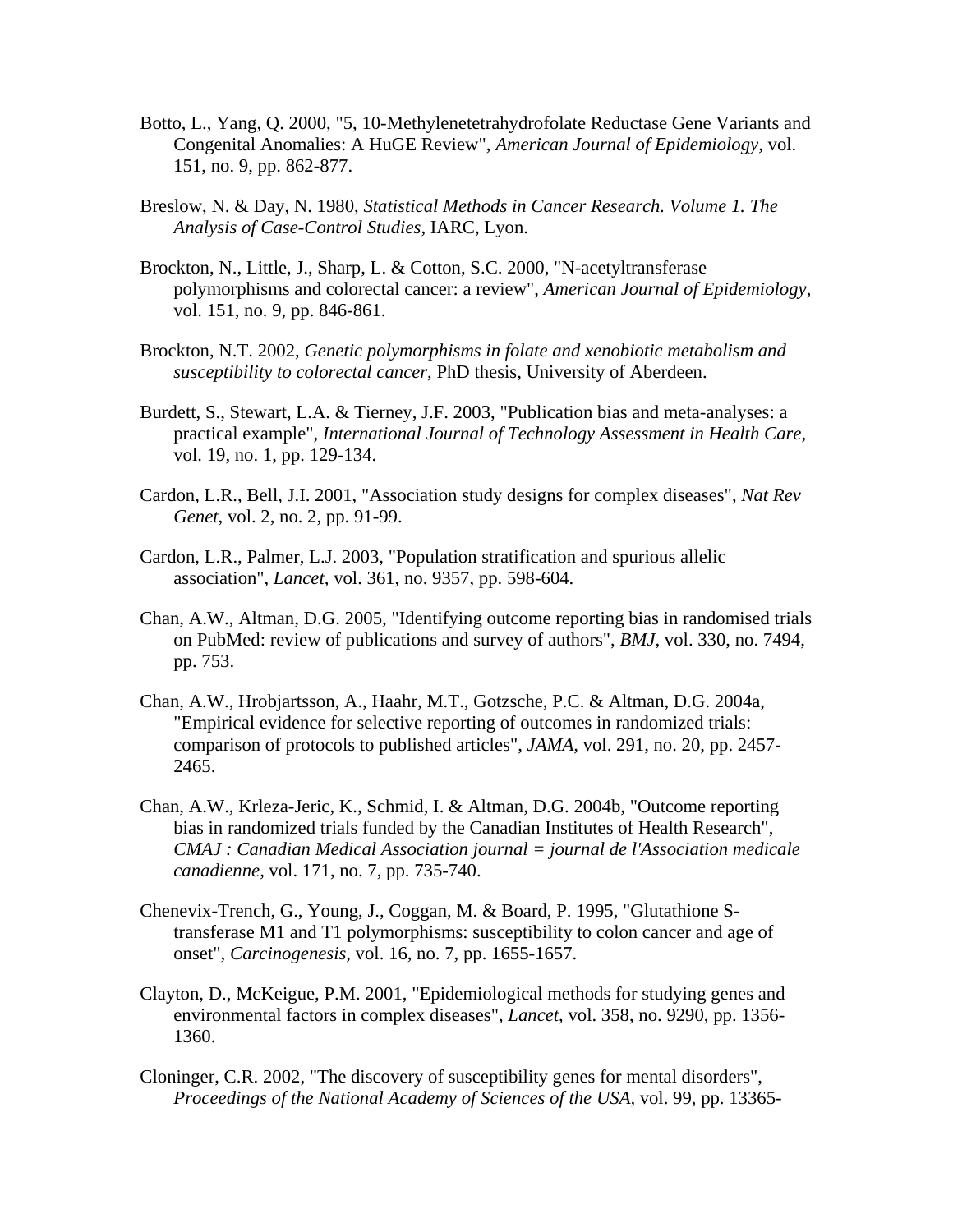13367.

- Concato, J., Horwitz, R.I. 2004, "Beyond randomised versus observational studies.", *The Lancet,* vol. 363, pp. 1660-1661.
- Concato, J., Shah, N. & Horwitz, R.I. 2000, "Randomized, controlled trials, observational studies, and the hierarchy of research designs", *New England Journal of Medicine,*  vol. 342, no. 25, pp. 1887-1892.
- Cooper, D.N., Nussbaum, R.L. & Krawczak, M. 2002, "Proposed guidelines for papers describing DNA polymorphism-disease associations", *Human Genetics,* vol. 110, no. 207, pp. 208.
- Cotton, S.C., Sharp, L., Little, J. & Brockton, N. 2000, "Glutathione S-transferase polymorphisms and colorectal cancer", *American Journal of Epidemiology,* vol. 151, no. 1, pp. 7-32.
- Davey Smith, G., Ebrahim, S. 2003, "'Mendelian randomization': can genetic epidemiology contribute to understanding environmental determinants of disease?", *International Journal of Epidemiology,* vol. 32, pp. 1-22.
- de Bakker, P.I., Yelensky, R., Pe'er, I., Gabriel, S.B., Daly, M.J. & Altshuler, D. 2005, "Efficiency and power in genetic association studies", *Nature genetics,* vol. 37, no. 11, pp. 1217-1223.
- Deeg, D.J., van Tilburg, T., Smith, J.H. & de Leeuw, E.D. 2002, "Attrition in the longitudinal aging study Amsterdam. The effect of differential inclusion in side studies", *Jounal of Clinical Epidemiology,* vol. 55, no. 4, pp. 319-328.
- Dequeker, E., Ramsden, S., Grody, W.W., Stenzel, T.T. & Barton, D.E. 2001, "Quality control in molecular genetic testing", *Nature Reviews Genetics,* vol. 2, no. 9, pp. 717-723.
- Des Jarlais, D.C., Lyles, C., Crepaz, N. & TREND Group. 2004, "Improving the reporting quality of nonrandomized evaluations of behavioral and public health interventions: the TREND statement", *American Journal of Public Health,* vol. 94, no. 3, pp. 361-366.
- Devlin, B., Roeder, K. 1999, "Genomic control for association studies", *Biometrics,* vol. 55, no. 4, pp. 997-1004.
- Dixon, R.A., Munro, J.F. & Silcocks, P.B. 1997, *The Evidence Based Medicine Workbook. Critical appraisal for clinical problem solving*, Butterworth-Heinemann, Oxford.
- Dorman, J.S., Bunker, C.H. 2000, "HLA-DQ and Type 1 Diabetes", *Epidemiologic Reviews,* vol. 22, no. 2, pp. 218-227.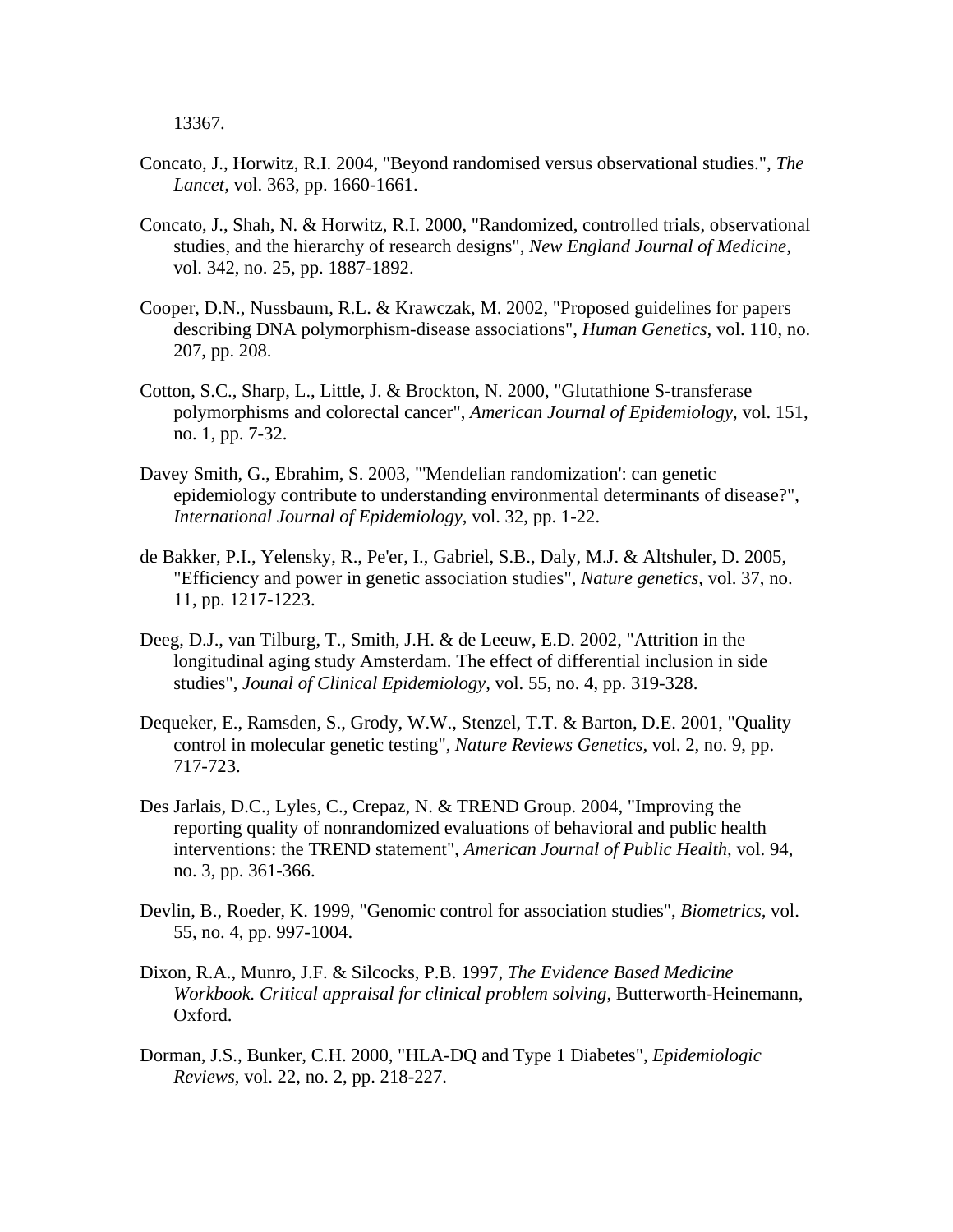dos Santos Silva, I. 1999, *Cancer epidemiology: Principles and methods*, IARC, Lyon.

- Easterbrook, P.J., Berlin, J.A., Gopalan, R. & Matthews, D.R. 1991, "Publication bias in clinical research", *Lancet,* vol. 337, no. 8746, pp. 867-872.
- Edland, S.D., Slager, S. & Farrer, M. 2004, "Genetic association studies in Alzheimer's disease research: challenges and opportunities", *Statistics in medicine,* vol. 23, no. 2, pp. 169-178.
- Egger, M., Davey Smith, G., Schneider, M. & Minder, C. 1997, "Bias in meta-analysis detected by a simple, graphical test", *British medical journal,* vol. 315, pp. 629-634.
- Egger, M., Schneider, M. & Davey Smith, G. 1998, "Meta-analysis spurious precision? Meta analysis of observational studies", *British medical journal,* vol. 316, pp. 140- 144.
- Ehm, M.G., Nelson, M.R. & Spurr, N.K. 2005, "Guidelines for conducting and reporting whole genome/large-scale association studies", *Human molecular genetics,* vol. 14, no. 17, pp. 2485-2488.
- Elwood, M. 1998, *Critical appraisal of epidemiological studies and clinical trials*, Oxford University Press, Oxford.
- Engel, L.S., Taioli, E., Pfeiffer, R., Garcia-Closas, M., Marcus, P.M., Lan, Q., Boffetta, P., Vineis, P., Autrup, H., Bell, D.A., Branch, R.A., Brockmöller, B., Daly, A.K., Heckbert, S.R., Kalina, I., Kang, D., Katoh, T., Lafuente, A., Lin, H.J., Romkes, M., Taylor, J.A. & Rothman, N. 2002, "Pooled analysis and meta-analysis of glutathione S-transferase M1 and bladder cancer: a HuGE review", *American Journal of Epidemiology,* vol. 156, no. 2, pp. 95-109.
- Freedman, M.L., Reich, D., Penney, K.L., McDonald, G.J., Mignault, A.A., Patterson, N., Gabriel, S.B., Topol, E.J., Smoller, J.W., Pato, C.N., Pato, M.T., Petryshen, T.L., Kolonel, L.N., Lander, E.S., Sklar, P., Henderson, B., Hirschhorn, J.N. & Altshuler, D. 2004, "Assessing the impact of population stratification on genetic association studies", *Nature Genetics,* vol. 36, no. 4, pp. 388-393.
- Freimer, N.B., Sabatti, C. 2005, "Guidelines for association studies in Human Molecular Genetics", *Human molecular genetics,* vol. 14, no. 17, pp. 2481-2483.
- Friedenreich, C.M. 1993, "Methods for pooled analyses of epidemiologic studies", *Epidemiology,* vol. 4, pp. 295-302.
- Friedenreich, C.M., Brant, R.F. & Riboli, E. 1994, "Influence of methodologic factors in a pooled analysis of 13 case-control studies of colorectal cancer and dietary fiber", *Epidemiology,* vol. 5, no. 1, pp. 66-79.
- Gambaro, G., Anglani, F. & D'Angelo, A. 2000, "Association studies of genetic polymorphisms and complex disease", *Lancet,* vol. 355, no. 9200, pp. 308-311.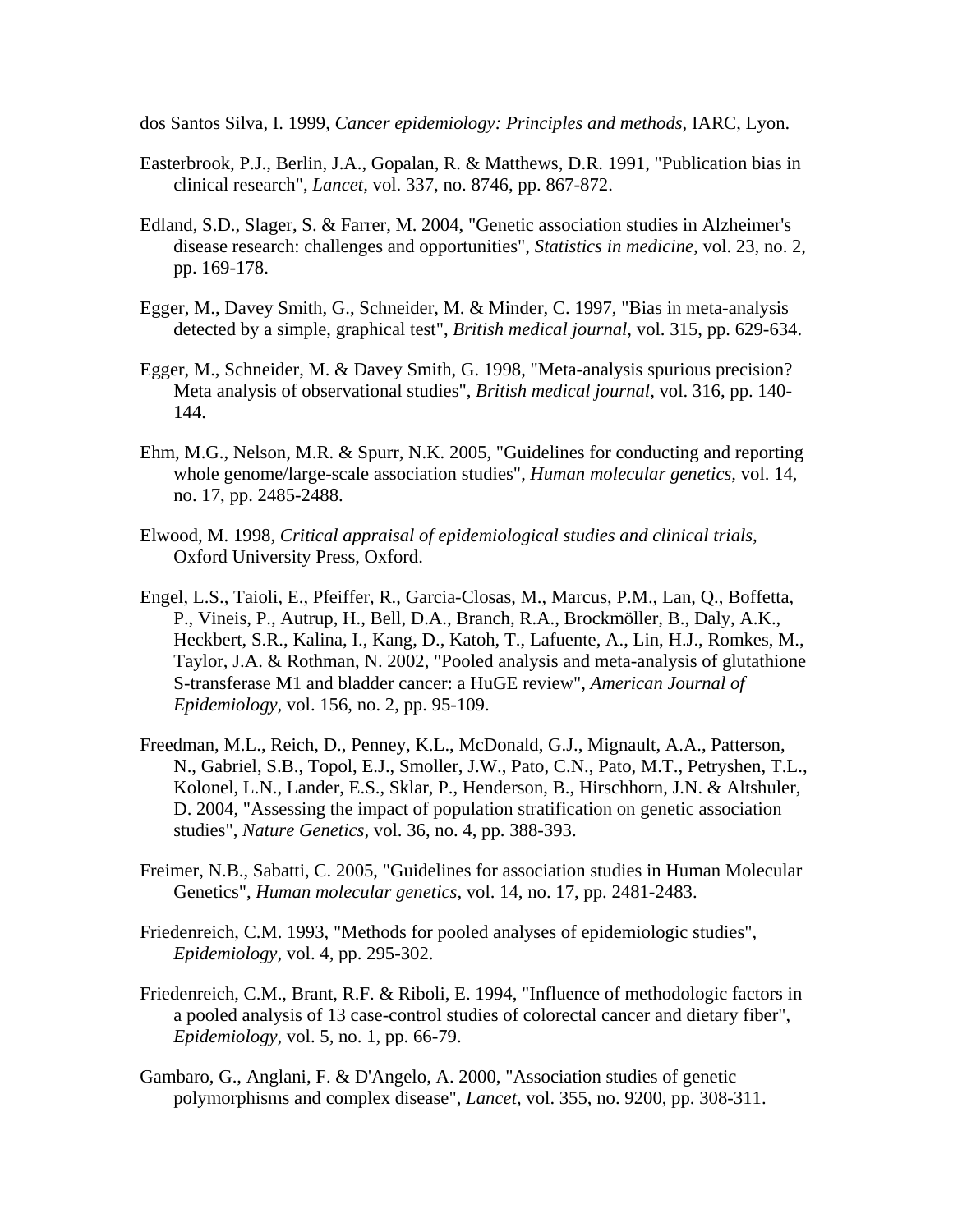- Garcia-Closas, M., Rothman, N. & Lubin, J. 1999, "Misclassification in case-control studies of gene-environment interactions: assessment of bias and sample size", *Cancer Epidemiology Biomarkers and Prevention,* vol. 8, no. 12, pp. 1043-1050.
- Garcia-Closas, M., Wacholder, S., Caporaso, N. & Rothman, N. 2004, "Inference issues in cohort and case-control studies of genetic effects and gene-environment interactions" in *Human genome epidemiology: a scientific foundation for using genetic information to improve health and prevent disease*, eds. M.J. Khoury, J. Little & W. Burke, Oxford University Press, New York.
- Garte, S. 1998, "The role of ethnicity in cancer susceptibility gene polymorphisms: the example of CYP1A1", *Carcinogenesis,* vol. 19, no. 8, pp. 1329-1332.
- Gelernter, J., Goldman, D. & Risch, N. 1993, "The A1 allele at the D2 dopamine receptor gene and alcoholism: a reappraisal", *Journal of the American Medical Association,*  vol. 269, no. 13, pp. 1673-1677.
- Glazier, A.M., Nadeau, J.H. & Aitman, T.J. 2002, "Finding genes that underlie complex traits", *Science,* vol. 298, pp. 2345-2349.
- Gordon, D., Finch, S.J., Nothnagel, M. & Ott, J. 2002, "Power and sample size calculations for case-control genetic association tests when errors are present: application to single nucleotide polymorphisms", *Human heredity,* vol. 54, no. 1, pp. 22-33.
- Greenland, S. 1980, "The effect of misclassification in the presence of covariates", *American Journal of Epidemiology,* vol. 112, no. 4, pp. 564-569.
- Gregoire, G., Derderian, F. & Le Lorier, J. 1995, "Selecting the language of the publications included in a meta-analysis: is there a Tower of Babel bias?", *Journal of clinical epidemiology,* vol. 48, no. 1, pp. 159-163.
- Hardy, G.H. 1908, "Mendelian proportions in a mixed population", *Science,* vol. 28, pp. 49-50.
- Harrison, P.J., Owen, M.J. 2003, "Genes for schizophrenia? Recent findings and their pathophysiological implications", *Lancet,* vol. 361, pp. 417-419.
- Higgins, J.P., Thompson, S.G. 2002, "Quantifying heterogeneity in a meta-analysis", *Statistics in medicine,* vol. 21, no. 11, pp. 1539-1558.
- Higgins, J.P.T. & Green, S. (eds) 2005, *Cochrane Handbook for Systematic Reviews of Interventions 4.2.4*, The Cochrane Library, Issue 2, 2005. John Wiley & Sons, Ltd., Chichester, UK.
- Hill, A.B. 1965, "The environment and disease: association or causation?", *Proceedings of the Royal Society of Medicine,* vol. 58, pp. 295-300.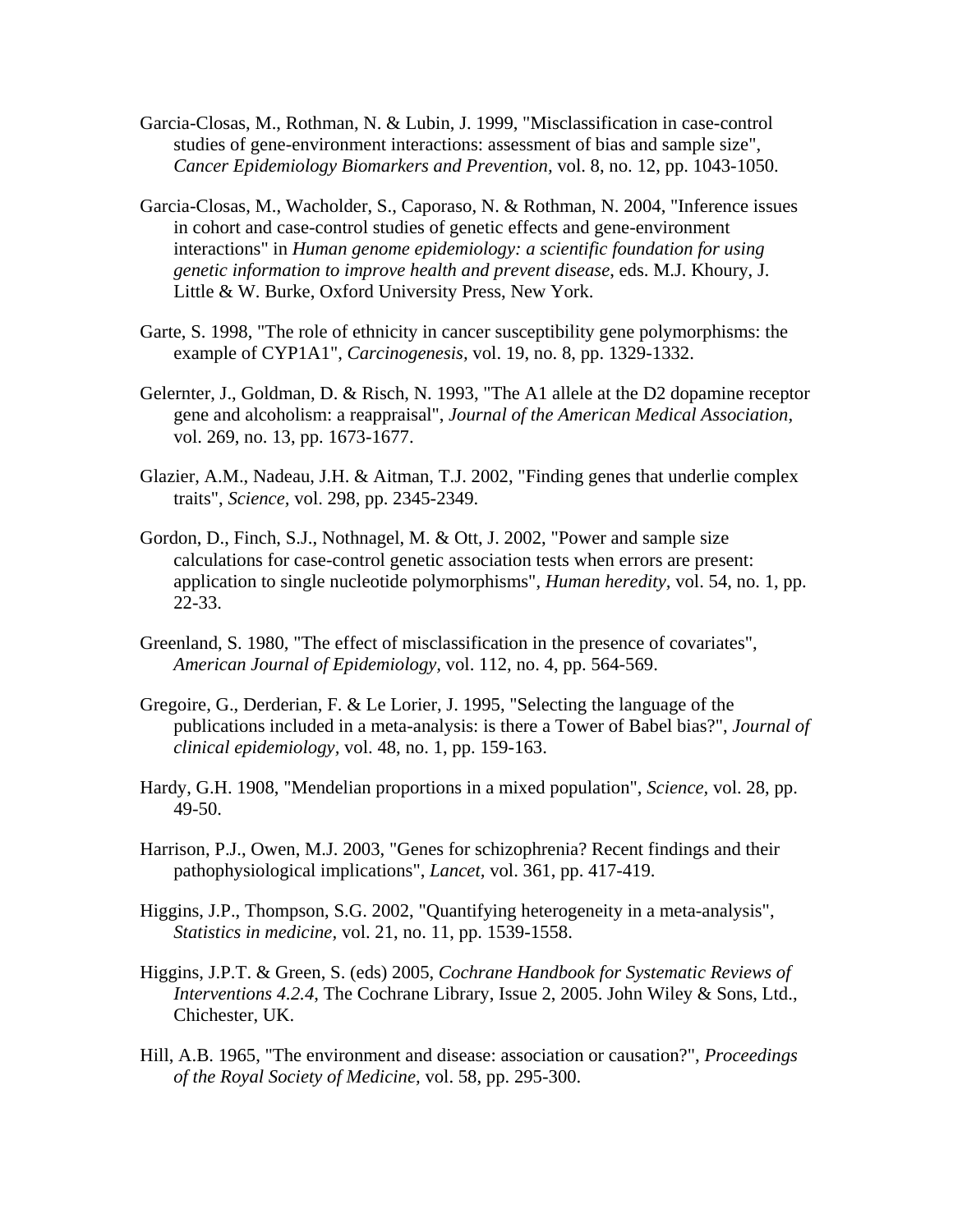- Hill, H.A. & Kleinbaum, D.G. 2000, "Bias in observational studies" in *Encyclopedia of Epidemiologic Methods*, eds. M.H. Gail & J. Benichou, John Wiley & Sons, Ltd, Chichester.
- Hirschhorn, J.N., Lohmueller, K., Byrne, E. & Hirschhorn, K. 2002, "A comprehensive review of genetic association studies", *Genetics in Medicine,* vol. 4, no. 2, pp. 45-61.
- Hoggart, C.J., Parra, E.J., Shriver, M.D., Bonilla, C., Kittles, R.A., Clayton, D.G. & McKeigue, P.M. 2003, "Control of confounding of genetic associations in stratified populations", *American Journal of Human Genetics,* vol. 72, no. 6, pp. 1492-1504.
- Hosking, L., Lumsden, S., Lewis, K., Yeo, A., McCarthy, L., Bansal, A., Riley, J., Purvis, I. & Xu, C.F. 2004, "Detection of genotyping errors by Hardy-Weinberg equilibrium testing", *European Journal of Human Genetics,* vol. 12, no. 5, pp. 395- 399.
- HuGE Net 2005, *, Revised Guidelines and Format for HuGE Reviews, February 2005*. Available: http://www.cdc.gov/genomics/hugenet/reviews/guidelines2.htm [2005, september/20].
- Huizinga, T.W., Pisetsky, D.S. & Kimberly, R.P. 2004, "Associations, populations, and the truth: recommendations for genetic association studies in Arthritis & Rheumatism", *Arthritis & Rheumatism,* vol. 50, no. 7, pp. 2066-2071.
- International HapMap Consortium 2003, "The international HapMap project", *Nature,*  vol. 426, pp. 789-796.
- Ioannidis, J.P. 2003, "Genetic associations: false or true?", *Trends in molecular medicine,*  vol. 9, no. 4, pp. 135-138.
- Ioannidis, J.P. 2005, "Why most published research findings are false", *PLoS Med.,* vol. 2, no. 8, pp. e124.
- Ioannidis, J., Lau, J. 2001, "Evolution of treatment effects over time: empirical insight from recursive cumulative meta-analyses", *Proceedings of the National Academy of Sciences of the United States of America,* vol. 98, no. 3, pp. 831-836.
- Ioannidis, J.P., Trikalinos, T.A. 2005, "Early extreme contradictory estimates may appear in published research: The Proteus phenomenon in molecular genetics research and randomized trials", *Journal of clinical epidemiology,* vol. 58, no. 6, pp. 543-549.
- Ioannidis, J.P.A., Ntzani, E.E., Trikalinos, T.A. & Contopoulos-Ioannidis, D.G. 2001a, "Replication validity of genetic association studies", *Nature Genetics,* vol. 29, no. 3, pp. 306-309.
- Ioannidis, J.P.A., Ntzani, E.E., Trikalinos, T.A. & Contopoulos-Ionnadis, D.G. 2001b, "Replication validity of genetic association studies", *Nature Genetics,* vol. 29, no. 3, pp. 306-309.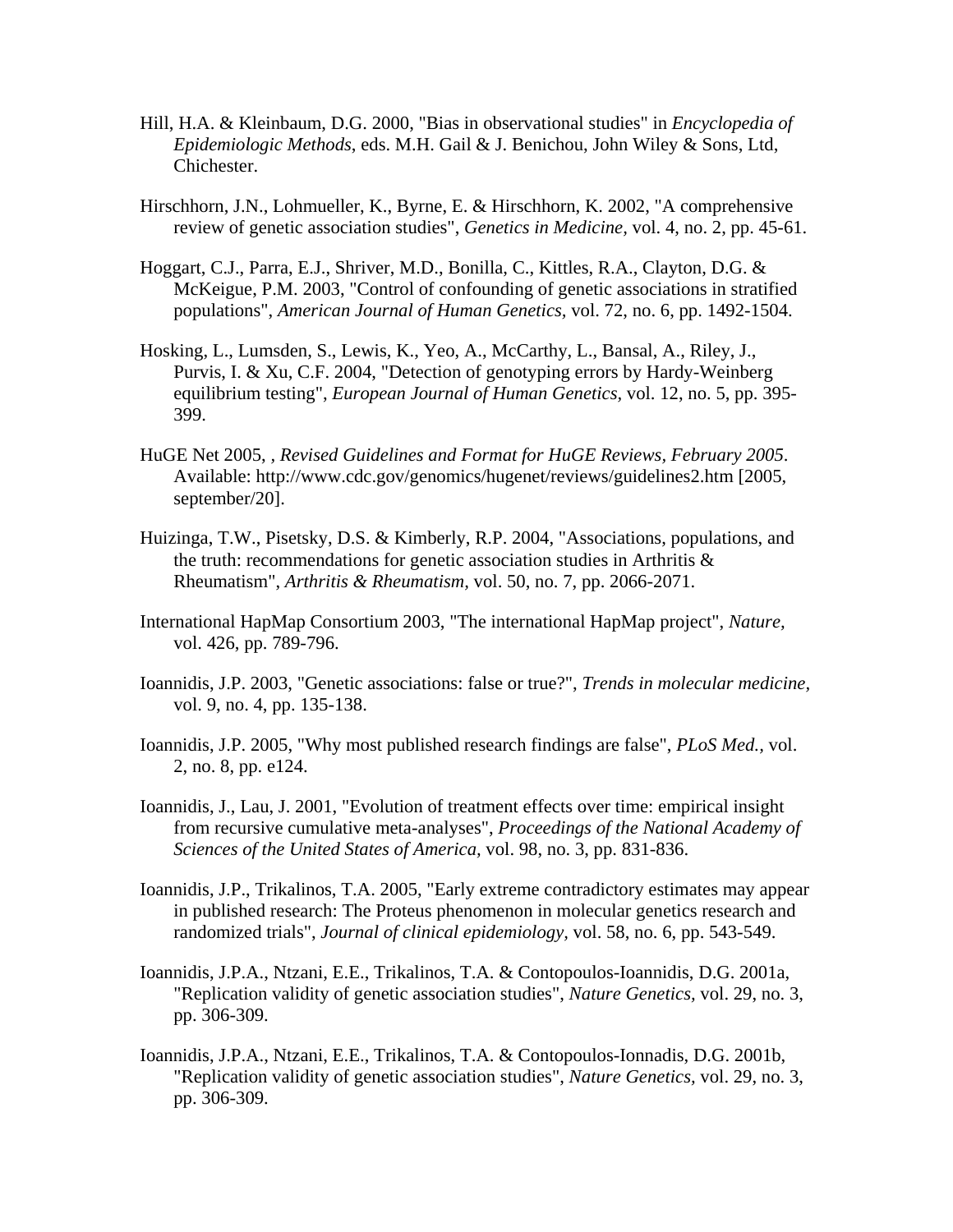- Ioannidis, J.P., Rosenberg, P.S., Goedert, J.J. & O'Brien, T.R. 2002a, "Commentary: meta-analysis of individual participants' data in genetic epidemiology", *American Journal of Epidemiology,* vol. 156, no. 3, pp. 204-210.
- Ioannidis, J.P., Stavrou, I., Trikalinos, T.A., Zois, C., Brandi, M.L., Gennari, L., Albagha, O., Ralston, S.H., Tsatsoulis, A. & ER-alpha Genetics Meta-Analysis. 2002b, "Association of polymorphisms of the estrogen receptor alpha gene with bone mineral density and fracture risk in women: a meta-analysis", *Journal of bone and mineral research,* vol. 17, no. 11, pp. 2048-2060.
- Ioannidis, J.P., Ntzani, E.E. & Trikalinos, T.A. 2004, "'Racial' differences in genetic effects for complex diseases", *Nature genetics,* vol. 36, no. 12, pp. 1312-1318.
- Ioannidis, J.P., Ralston, S.H., Bennett, S.T., Brandi, M.L., Grinberg, D., Karassa, F.B., Langdahl, B., van Meurs, J.B., Mosekilde, L., Scollen, S., Albagha, O.M., Bustamante, M., Carey, A.H., Dunning, A.M., Enjuanes, A., van Leeuwen, J.P., Mavilia, C., Masi, L., McGuigan, F.E., Nogues, X., Pols, H.A., Reid, D.M., Schuit, S.C., Sherlock, R.E., Uitterlinden, A.G. & GENOMOS Study. 2004, "Differential genetic effects of ESR1 gene polymorphisms on osteoporosis outcomes", *JAMA,* vol. 292, no. 17, pp. 2105-2114.
- Ioannidis, J.P., Bernstein, J., Boffetta, P., Danesh, J., Dolan, S., Hartge, P., Hunter, D., Inskip, P., Jarvelin, M.R., Little, J., Maraganore, D.M., Bishop, J.A., O'Brien, T.R., Petersen, G., Riboli, E., Seminara, D., Taioli, E., Uitterlinden, A.G., Vineis, P., Winn, D.M., Salanti, G., Higgins, J.P. & Khoury, M.J. 2005, "A network of investigator networks in human genome epidemiology", *American Journal of Epidemiology,* vol. 162, no. 4, pp. 302-304.
- Johnson, G.C., Esposito, L., Barratt, B.J., Smith, A.N., Heward, J., Di Genova, G., Ueda, H., Cordell, H.J., Eaves, I.A., Dudbridge, F., Twells, R.C., Payne, F., Hughes, W., Nutland, S., Stevens, H., Carr, P., Tuomilehto-Wolf, E., Tuomilehto, J., Gough, S.C., Clayton, D.G. & Todd, J.A. 2001, "Haplotype tagging for the identification of common disease genes", *Nature genetics,* vol. 29, no. 2, pp. 233-237.
- Juni, P., Witschi, A., Bloch, R. & Egger, M. 1999, "The hazards of scoring the quality of clinical trials for meta-analysis", *JAMA,* vol. 282, no. 11, pp. 1054-1060.
- Kelsey, J.L., Whittemore, A.S., Evans, A.S. & Thompson, W.D. 1996, *Methods in observational epidemiology*, Oxford University Press, Oxford.
- Khlat, M., Cazes, M.H., Genin, E. & Guiguet, M. 2004, "Robustness of case-control studies of genetic factors to population stratification: magnitude of bias and type I error", *Cancer epidemiology, biomarkers & prevention,* vol. 13, no. 10, pp. 1660- 1664.
- Khoury, M.J., Dorman, J.S. 1998, "The Human Genome Epidemiology Network", *American Journal of Epidemiology,* vol. 148, no. 1, pp. 1-3.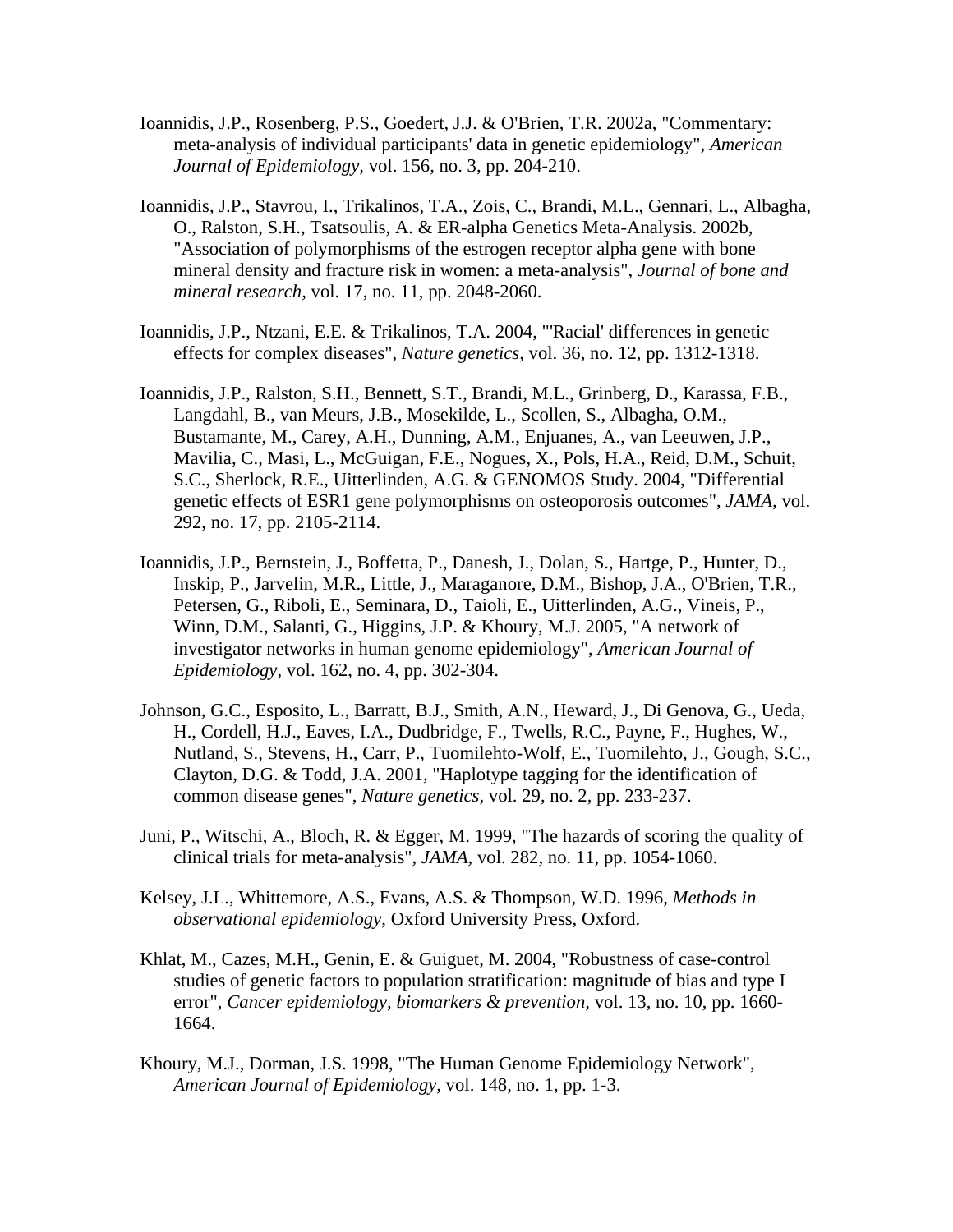- Khoury, M.J., Millikan, R., Little, J. & Gwinn, M. 2004, "The emergence of epidemiology in the genomics age.", *International Journal of Epidemiology,* vol. 33, pp. 936-944.
- Kittles, R.A., Chen, W., Panguluri, R.K., Ahaghotu, C., Jackson, A., Adebamowo, C.A., Griffin, R., Williams, T., Ukoli, F., Adams-Campbell, L., Kwagyan, J., Isaacs, W., Freeman, V. & Dunston, G.M. 2002, "CYP3A4-V and prostate cancer in African Americans: causal or confounding association because of population stratification?", *Human Genetics,* vol. 110, no. 6, pp. 553-560.
- Knowler, W.C., Williams, R.C., Pettitt, D.J. & Steinberg, A.G. 1988, "Gm3;5,13,14 and type 2 diabetes mellitus: an association in American Indians with genetic admixture", *American Journal of Human Genetics,* vol. 43, no. 4, pp. 520-526.
- Lancet 2003, "In search of genetic precision", *Lancet,* vol. 361, pp. 357-357: 12094.
- Lawlor, D.A., Smith, G.D., Bruckdorfer, K.R., Kundu, D. & Ebrahim, S. 2004, "Those confounded vitamins: what can we learn from the differences between observational versus randomised trial evidence?", *The Lancet,* vol. 363, pp. 1724-1727.
- Lawrence, R.W., Evans, D.M. & Cardon, L.R. 2005, "Prospects and pitfalls in whole genome association studies", *Philosophical transactions of the Royal Society of London. Series B: Biological sciences,* vol. 360, no. 1460, pp. 1589-1595.
- Lee, W.C. 2004, "Case-control association studies with matching and genomic controlling", *Genetic Epidemiology,* vol. 27, pp. 1-13.
- Lehmann, D.J., Williams, J., McBroom, J. & Smith, A.D. 2001, "Using meta-analysis to explain the diversity of results in genetic studies of late-onset Alzheimer's disease and to identify high-risk subgroups.", *Neuroscience,* vol. 108, pp. 541-554.
- Little, J. 2004, "Reporting and review of human genome epidemiology studies" in *Human genome epidemiology: a scientific foundation for using genetic information to improve health and prevent disease*, eds. M.J. Khoury, J. Little & W. Burke, Oxford University Press, New York.
- Little, J., Bradley, L., Bray, M.S., Clyne, M., Dorman, J., Ellsworth, D.L., Hanson, J., Khoury, M., Lau, J., O'Brien, T.R., Rothman, N., Stroup, D., Taioli, E., Thomas, D., Vainio, H., Wacholder, S. & Weinberg, C. 2002, "Reporting, appraising, and integrating data on genotype prevalence and gene-disease associations", *American Journal of Epidemiology,* vol. 156, no. 4, pp. 300-310.
- Little, J., Khoury, M.J. 2003, "Mendelian randomisation: a new spin or real progress?", *Lancet,* vol. 362, pp. 930-931.
- Little, J., Khoury, M.J., Bradley, L., Clyne, M., Gwinn, M., Lin, B., Lindegren, M.L. & Yoon, P. 2003, "The human genome project is complete. How do we develop a handle for the pump?", *American Journal of Epidemiology,* vol. 157, no. 8, pp. 667-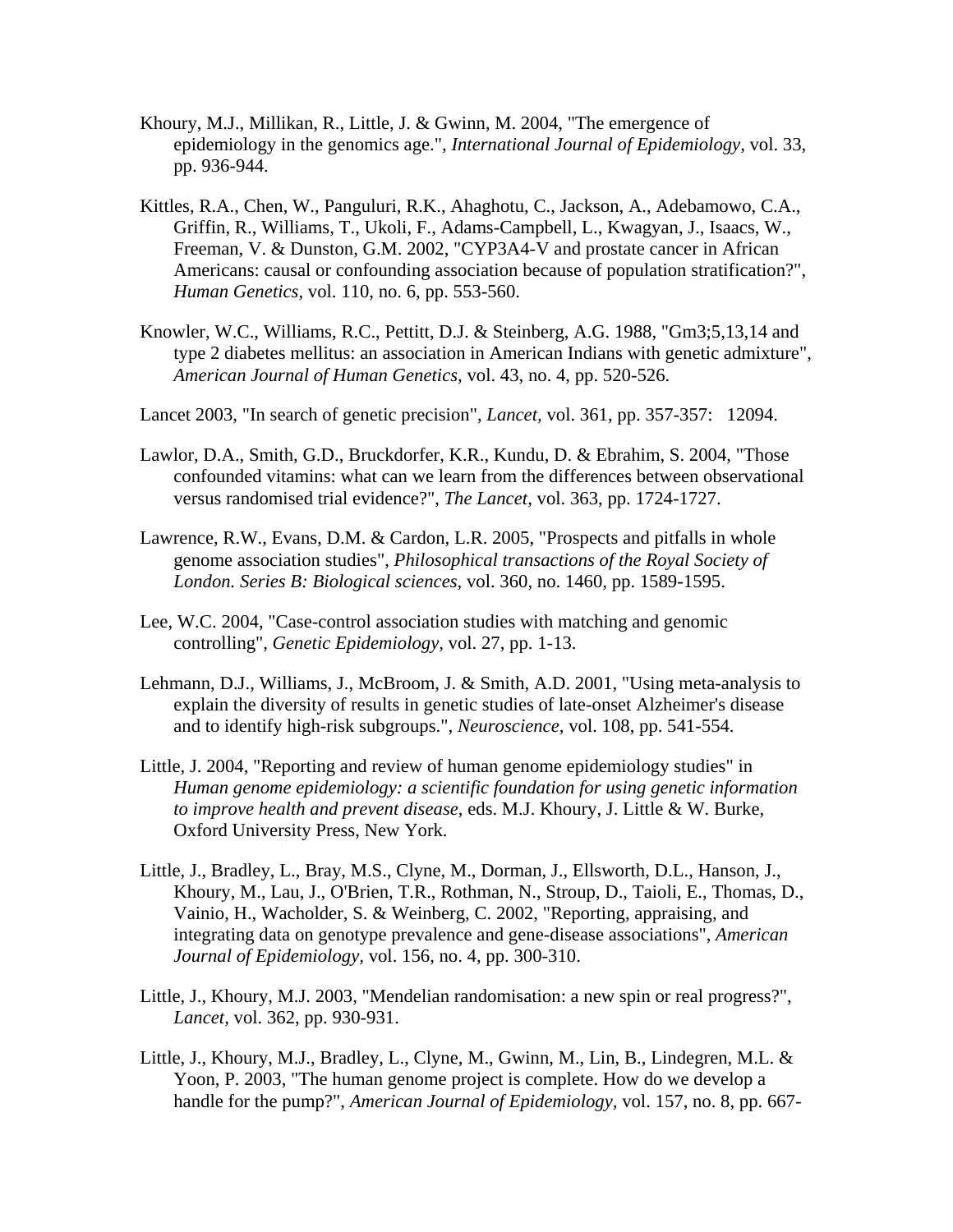673.

- Lohmueller, K.E., Pearce, C.L., Pike, M., Lander, E.S. & Hirschhorn, J.N. 2003, "Metaanalysis of genetic association studies supports a contribution of common variants to susceptibility to common disease", *Nature genetics,* vol. 33, pp. 177-182.
- Longnecker, M.P., Berlin, J.A., Orza, M.J. & Chalmers, T.C. 1988, "A meta-analysis of alcohol consumption in relation to risk of breast cancer", *Journal of the American Medical Association,* vol. 260, no. 5, pp. 652-656.
- Longnecker, M.P., Orza, M.J., Adams, M.E., Vioque, J. & Chalmers, T.C. 1990, "A meta-analysis of alcoholic beverage consumption in relation to risk of colorectal cancer", *Cancer Causes and Control,* vol. 1, no. 1, pp. 59-68.
- Madigan, M.P., Troisi, R., Potischman, N., Brogan, D., Gammon, M.D., Malone, K.E. & Brinton, L.A. 2000, "Characteristics of respondents and non-respondents from a case-control study of breast cancer in younger women", *International Journal of Epidemiology,* vol. 29, no. 5, pp. 793-798.
- Marchini, J., Cardon, L.R., Phillips, M.S. & Donnelly, P. 2004, "The effects of human population structure on large genetic association studies", *Nature Genetics,* vol. 36, no. 5, pp. 512-517.
- Marchini, J., Donnelly, P. & Cardon, L.R. 2005, "Genome-wide strategies for detecting multiple loci that influence complex diseases", *Nature genetics,* vol. 37, no. 4, pp. 413-417.
- Millikan, R.C. 2001, "Re: population stratification in epidemiologic studies of common genetic variants and cancer: quantification of bias", *Journal of the National Cancer Institute,* vol. 93, no. 2, pp. 156-157.
- Minelli, C., Thompson, J.R., Abrams, K.R., Thakkinstian, A. & Attia, J. 2005, "The choice of a genetic model in the meta-analysis of molecular association studies", *International journal of epidemiology,* e-pub ahead of print .
- Mitchell, A.A., Cutler, D.J. & Chakravarti, A. 2003, "Undetected genotyping errors cause apparent overtransmission of common alleles in the transmission/disequilibrium test", *American Journal of Human Genetics,* vol. 72, no. 3, pp. 598-610.
- Moher, D., Cook, D.J., Eastwood, S., Olkin, I., Rennie, D. & Stroup, D.F. 1999, "Improving the quality of reports of meta-analyses of randomised controlled trials: the QUOROM statement. Quality of Reporting of Meta-analyses", *Lancet,* vol. 354, no. 9193, pp. 1896-1900.
- Moher, D., Schultz, K.F. & Altman, D. 2001, "The CONSORT statement: revised recommendations for improving the quality of reports of parallel-group randomized trials", *Journal of the American Medical Association,* vol. 285, no. 15, pp. 1987- 1991.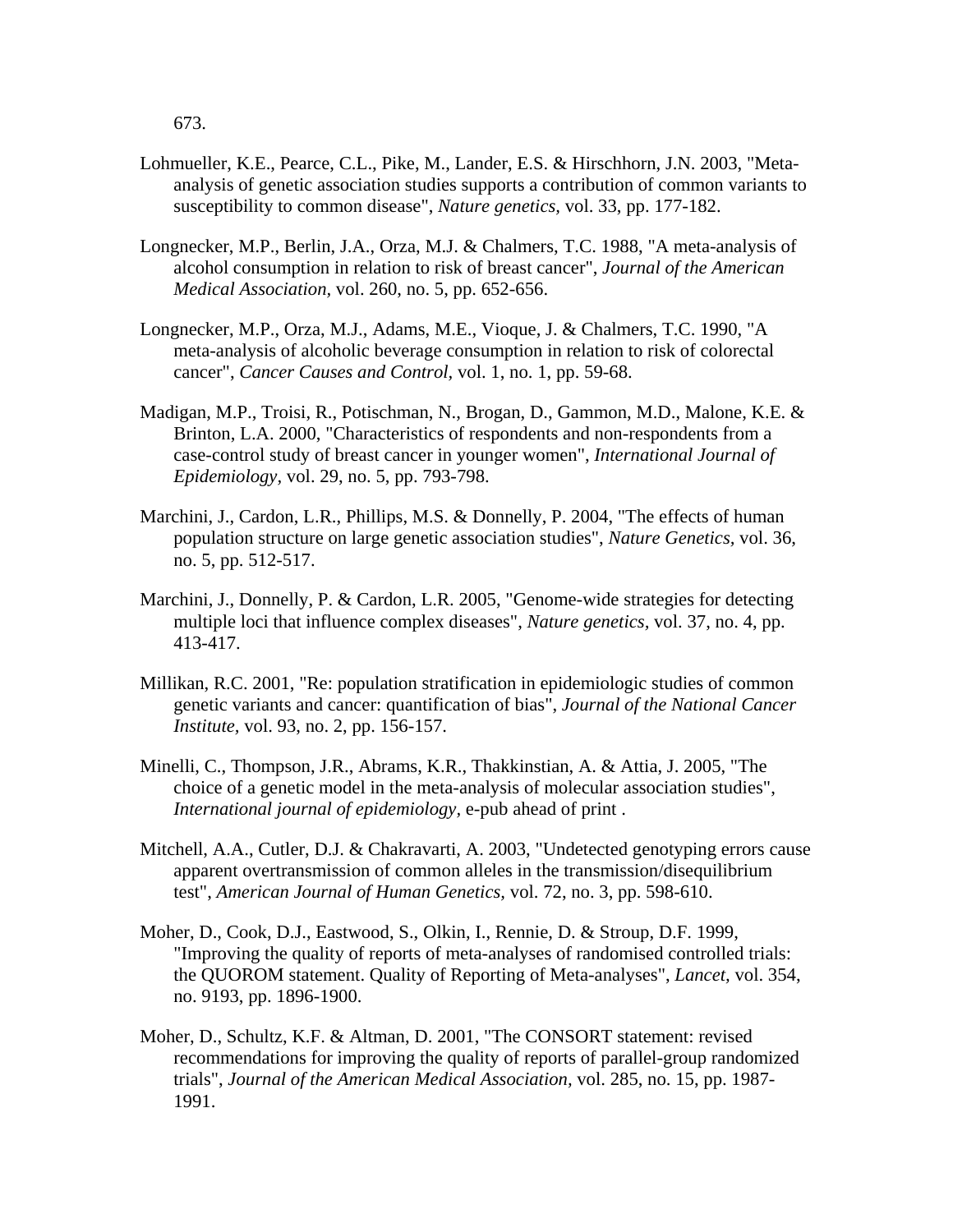- Morimoto, L.M., White, E. & Newcomb, P.A. 2003, "Selection bias in the assessment of gene-environment interaction in case-control studies", *American Journal of Epidemiology,* vol. 158, pp. 259-263.
- Morton, L.M., Cahill, J. & Hartge, P. 2005, "Reporting Participation in Epidemiologic Studies: A Survey of Practice", *American Journal of Epidemiology,* e-pub ahead of print.
- Munafo, M.R., Flint, J. 2004, "Meta-analysis of genetic association studies", *Trends in Genetics,* vol. 20, no. 9, pp. 439-444.
- Nature Genetics 1999, "Freely associating (editorial)", *Nature Genetics,* vol. 22, pp. 1-2.
- Nature Genetics 2001, "Challenges for the 21st century", *Nature genetics,* vol. 29, pp. 353-354.
- Olson, S.H. 2001, "Reported participation in case-control studies: changes over time", *American Journal of Epidemiology,* vol. 154, no. 6, pp. 574-581.
- Oxman, A.D. 1992, *The Cochrane Collaboration handbook: preparing and maintaining systematic reviews.*, 2nd edn, The Cochrane Collaboration, Oxford, UK.
- Page, G.P., George, V., Go, R.C., Page, P.Z. & Allison, D.B. 2003, ""Are we there yet?": deciding when one has demonstrated specific genetic causation in complex diseases and quantitative traits", *American Journal of Human Genetics,* vol. 73, pp. 711-719.
- Pan, Z., Trikalinos, T.A., Kavvoura, F.K., Lau, J. & Ioannidis, J.P.A. 2005, "Local literature bias in genetic epidemiology: an empirical evaluation of the Chinese literature.", *PLoS Medicine,* vol. 2, pp. e334.
- Patsopoulos, N.A., Analatos, A.A. & Ioannidis, J.P. 2005, "Relative citation impact of various study designs in the health sciences", *JAMA,* vol. 293, no. 19, pp. 2362-2366.
- Pharoah, P.D., Dunning, A.M., Ponder, B.A. & Easton, D.F. 2005, "The reliable identification of disease-gene associations", *Cancer epidemiology, biomarkers & prevention,* vol. 14, no. 6, pp. 1362.
- Pocock, S.J., Collier, T.J., Dandreo, K.J., de Stavola, B.L., Goldman, M.B., Kalish, L.A., Kasten, L.E. & McCormack, V.A. 2004, "Issues in the reporting of epidemiological studies: a survey of recent practice", *BMJ,* vol. 329, no. 7471, pp. 883.
- Pocock, S.J., Elbourne, D.R. 2000, "Randomized trials or observational tribulations? ", *New England Journal of Medicine,* vol. 342, no. 25, pp. 1907-1909.
- Potischman, N., Weed, D.L. 1999, "Causal criteria in nutritional epidemiology", *The American Journal of Clinical Nutrition,* vol. 69, no. 6, pp. 1309S-1314S.

Rebbeck, T.R., Martinez, M.E., Sellers, T.A., Shields, P.G., Wild, C.P. & Potter, J.D.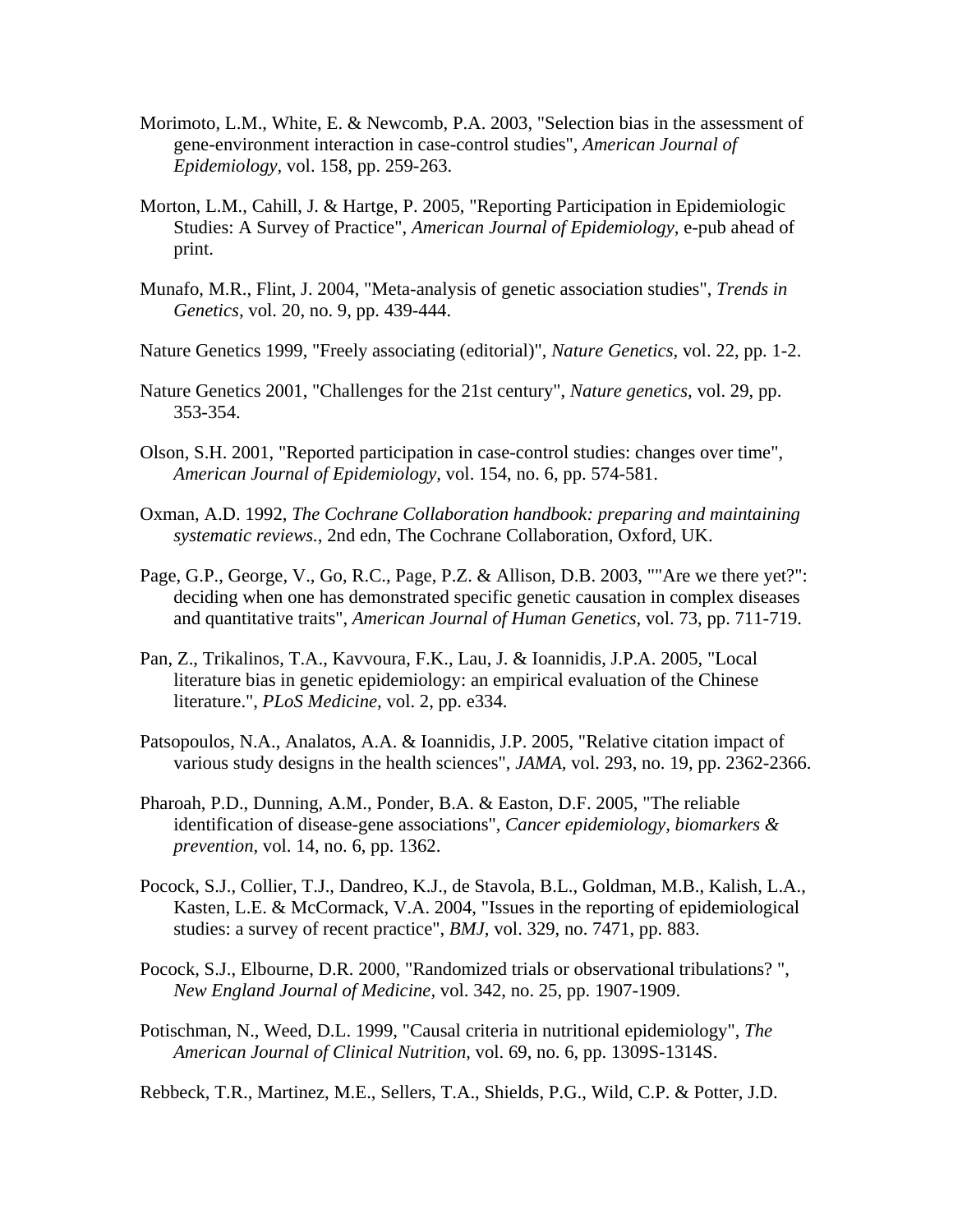2004, "Genetic variation and cancer: improving the environment for publication of association studies", *Cancer Epidemiology, Biomarkers & Prevention,* vol. 13, no. 12, pp. 1985-1986.

- Rothman, K.J. 1986, *Modern epidemiology*, Little, Brown and Company, Boston/Toronto.
- Rothman, N., Stewart, W.F., Caporaso, N.E. & Hayes, R.B. 1993, "Misclassification of genetic susceptibility biomarkers: implications for case-control studies and crosspopulation comparisons", *Cancer Epidemiology Biomarkers and Prevention,* vol. 2, no. 4, pp. 299-303.
- Salanti, G., Amountza, G., Ntzani, E.E. & Ioannidis, J.P. 2005a, "Hardy-Weinberg equilibrium in genetic association studies: an empirical evaluation of reporting, deviations, and power", *European journal of human genetics,* vol. 13, pp. 840-848.
- Salanti, G., Sanderson, S. & Higgins, J.P. 2005b, "Obstacles and opportunities in metaanalysis of genetic association studies", *Genetics in Medicine,* vol. 7, no. 1, pp. 13- 20.
- Schaid, D.J., Jacobsen, S.J. 1999, "Biased tests of association: comparisons of allele frequencies when departing from Hardy-Weinberg proportions", *American Journal of Epidemiology,* vol. 149, no. 8, pp. 706-711.
- Shoemaker, J., Painter, I. & Weir, B.S. 1998, "A Bayesian characterization of Hardy-Weinberg disequilibrium", *Genetics,* vol. 149, no. 4, pp. 2079-2088.
- Steinberg, K. & Gallagher, M. 2004, "Assessing genotypes in human genome epidemiology studies" in *Human genome epidemiology: a scientific foundation for using genetic information to improve health and prevent disease*, eds. M.J. Khoury, J. Little & W. Burke, Oxford University Press, New York.
- Steinberg, K.K., Smith, S.J., Stroup, D.F., Olkin, I., Lee, N.C., Williamson, G.D. & Thacker, S.B. 1998, "Comparison of effect estimates from a meta-analysis of summary data from published studies and from a meta-analysis using individual patient data for ovarian cancer studies", *American Journal of Epidemiology,* vol. 145, no. 10, pp. 917-925.
- STROBE Group 2005, 25 October 2005-last update*, STROBE statement, version 3*. Available: http://www.strobe-statement.org/.
- Stroup, D.F., Berlin, J.A., Morton, S.C., Olkin, I., Williamson, G.D., Rennie, D., Moher, D., Becker, B.J., Sipe, T.A., Thacker, S.B. for the Meta-analysis of Observational Studies in Epidemiology (MOOSE) Group. 2000, "Meta-analysis of observational studies in epidemiology: A proposal for reporting", *Journal of the American Medical Association,* vol. 283, no. 15, pp. 2008-2012.

Stroup, D.F. & Thacker, S.B. 2000, "Meta-analysis in epidemiology" in *Encyclopedia of*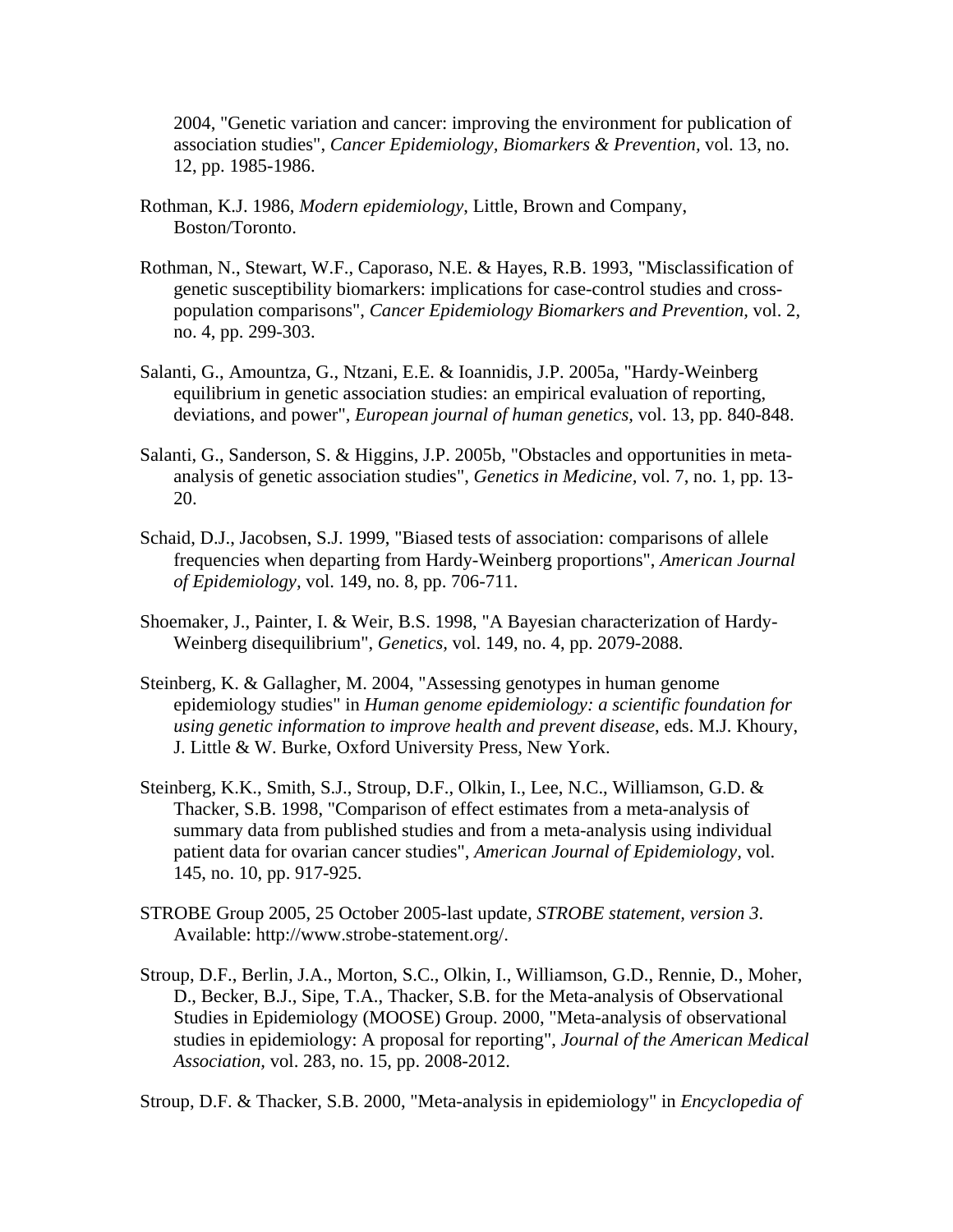*Epidemiologic Methods*, eds. M.H. Gail & J. Benichou, Wiley & Sons Publishers, New York.

- Surgeon General (Advisory Committee) 1964, *Smoking and health*, US Department of Health, Education and Welfare, Washington, DC.
- Tabor, H.K., Risch, N.J. & Myers, R.M. 2002, "Opinion: candidate-gene approaches for studying complex genetic traits: practical considerations", *Nat Rev Genet,* vol. 3, pp. 391-397.
- Terrin, N., Schmid, C.H. & Lau, J. 2005, "In an empirical evaluation of the funnel plot, researchers could not visually identify publication bias", *Journal of clinical epidemiology,* vol. 58, no. 9, pp. 894-901.
- Terwilliger, J.D., Haghighi, F., Hiekkalinna, T.S. & Goring, H.H. 2002, "A bias-ed assessment of the use of SNPs in human complex traits", *Current opinion in genetics & development,* vol. 12, no. 6, pp. 726-734.
- Thakkinstian, A., D'Este, C., Eisman, J., Nguyen, T. & Attia, J. 2004, "Meta-analysis of molecular association studies: vitamin D receptor gene polymorphisms and BMD as a case study", *Journal of Bone & Mineral Research,* vol. 19, no. 3, pp. 419-428.
- Thomas, D.C. 2004, *Statistical methods in genetic epidemiology*, Oxford University Press, New York.
- Thomas, D.C., Haile, R.W. & Duggan, D. 2005, "Recent developments in genomewide association scans: a workshop summary and review", *American Journal of Human Genetics,* vol. 77, no. 3, pp. 337-345.
- Thomas, D.C., Witte, J.S. 2002, "Point: population stratification: a problem for case control studies of candidate-gene associations?", *Cancer Epidemiology Biomarkers and Prevention,* vol. 11, no. 6, pp. 505-512.
- Trikalinos, T.A., Ioannidis, J.P. 2001, "Predictive modeling and heterogeneity of baseline risk in meta-analysis of individual patient data", *Journal of clinical epidemiology,*  vol. 54, no. 3, pp. 245-252.
- Trikalinos, T.A., Ntzani, E.E., Contopoulos-Ioannidis, D.G. & Ioannidis, J.P. 2004, "Establishment of genetic associations for complex diseases is independent of early study findings", *European Journal of Human Genetics,* vol. 12, no. 9, pp. 762-769.
- Trikalinos, T.A., Salanti, G., Khoury, M.J. & Ioannidis, J.P.A. in press, "Impact of violations and deviations in Hardy-Weinberg equilibrium on postulated gene-disease associations.", *American Journal of Epidemiology*.
- Vandenbroucke, J.P. 2004, "When are observational studies as credible as randomised trials?", *The Lancet,* vol. 363, pp. 1728-1731.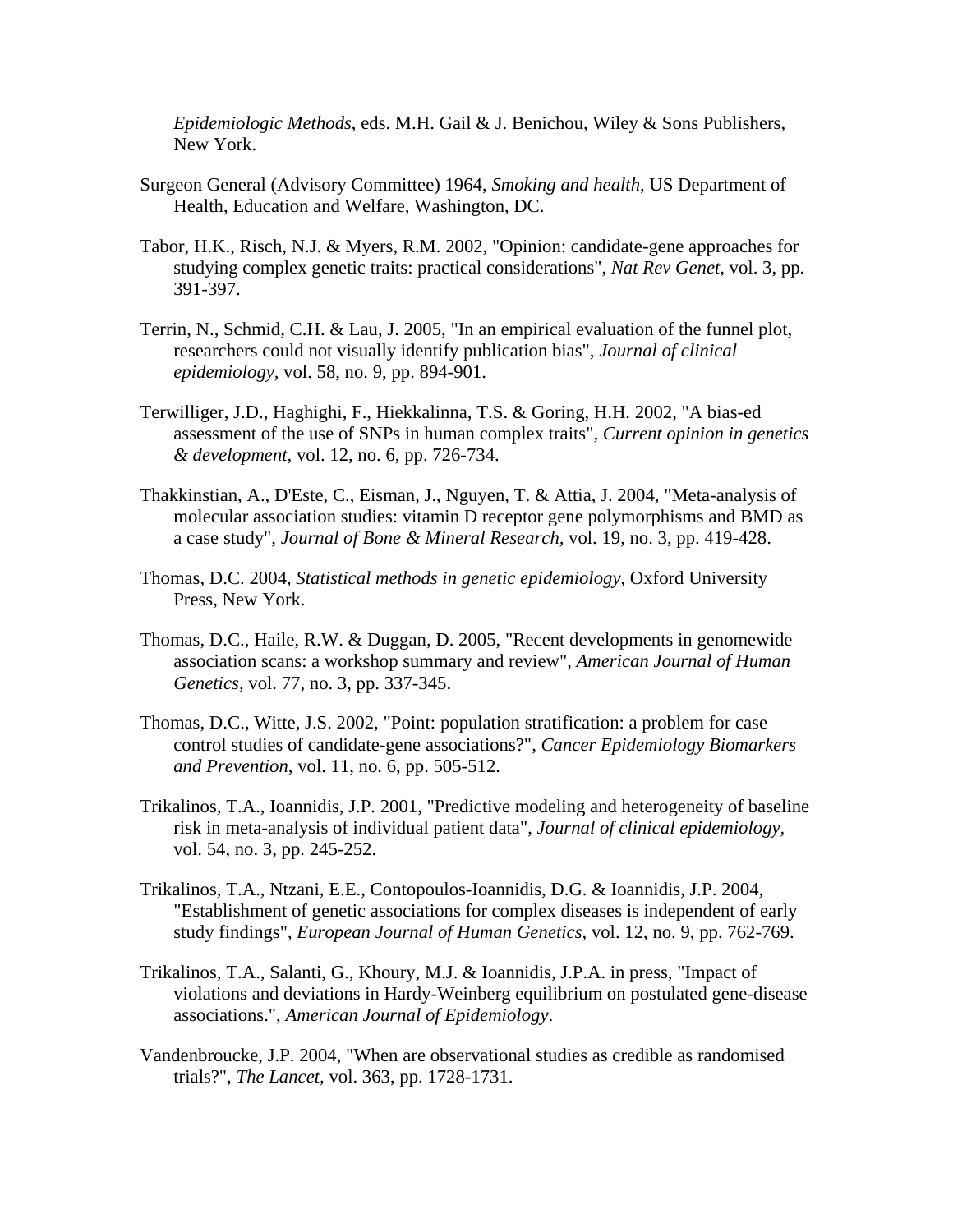- von Elm, E., Egger, M. 2004, "The scandal of poor epidemiological research", *BMJ,* vol. 329, no. 7471, pp. 868-869.
- Wacholder, S. 1991, "Practical considerations in choosing between the case-cohort and nested case-control designs", *Epidemiology,* vol. 2, no. 2, pp. 155-158.
- Wacholder, S., Chanock, S., Garcia-Closas, M., El ghormli, L. & Rothman, N. 2004, "Assessing the probability that a positive report is false: an approach for molecular epidemiology studies", *Journal of the National Cancer Institute,* vol. 96, no. 6, pp. 434-442.
- Wacholder, S., Chatterjee, N. & Hartge, P. 2002, "Joint effects of genes and environment distorted by selection biases: implications for hospital-based case-control studies", *Cancer Epidemiology Biomarkers and Prevention,* vol. 11, no. 9, pp. 885-889.
- Wacholder, S., Rothman, N. & Caporaso, N. 2000, "Population stratification in epidemiologic studies of common genetic variants and cancer: quantification of bias", *Journal of the National Cancer Institute,* vol. 92, no. 14, pp. 1151-1158.
- Wang, S.S., Fernhoff, P.M., Hannon, W.H. & Khoury, M.J. 1999, "Medium chain acyl-CoA dehydrogenase deficiency human genome epidemiology review", *Genetics in Medicine,* vol. 1, no. 7, pp. 332-339.
- Wang, Y., Localio, R. & Rebbeck, T.R. 2004, "Evaluating bias due to population stratification in case-control association studies of admixed populations", *Genetic Epidemiology,* vol. 27, pp. 14-20.
- Weed, D.L. 1997, "On the use of causal criteria", *International Journal of Epidemiology,*  vol. 26, no. 6, pp. 1137-1141.
- Weed, D.L., Gorelic, L.S. 1996, "The practice of causal inference in cancer epidemiology", *Cancer Epidemiology Biomarkers and Prevention,* vol. 5, no. 4, pp. 303-311.
- Weiss, K.M., Terwilliger, J.D. 2000, "How many diseases does it take to map a gene with SNPs?", *Nature Genetics,* vol. 26, pp. 151-157.
- Weiss, S.T. 2001, "Association studies in asthma genetics", *American Journal of Respiratory and Critical Care Medicine,* vol. 164, pp. 2014-2015.
- Whittemore, A.S. 2005, "Genetic association studies: time for a new paradigm?", *Cancer epidemiology, biomarkers & prevention,* vol. 14, no. 6, pp. 1359-1360.
- Wittke-Thompson, J.K., Pluzhnikov, A. & Cox, N.J. 2005, "Rational inferences about departures from Hardy-Weinberg equilibrium", *American Journal of Human Genetics,* vol. 76, no. 6, pp. 967-986.

Wong, M.Y., Day, N.E., Luan, J.A. & Wareham, N.J. 2004, "Estimation of magnitude in